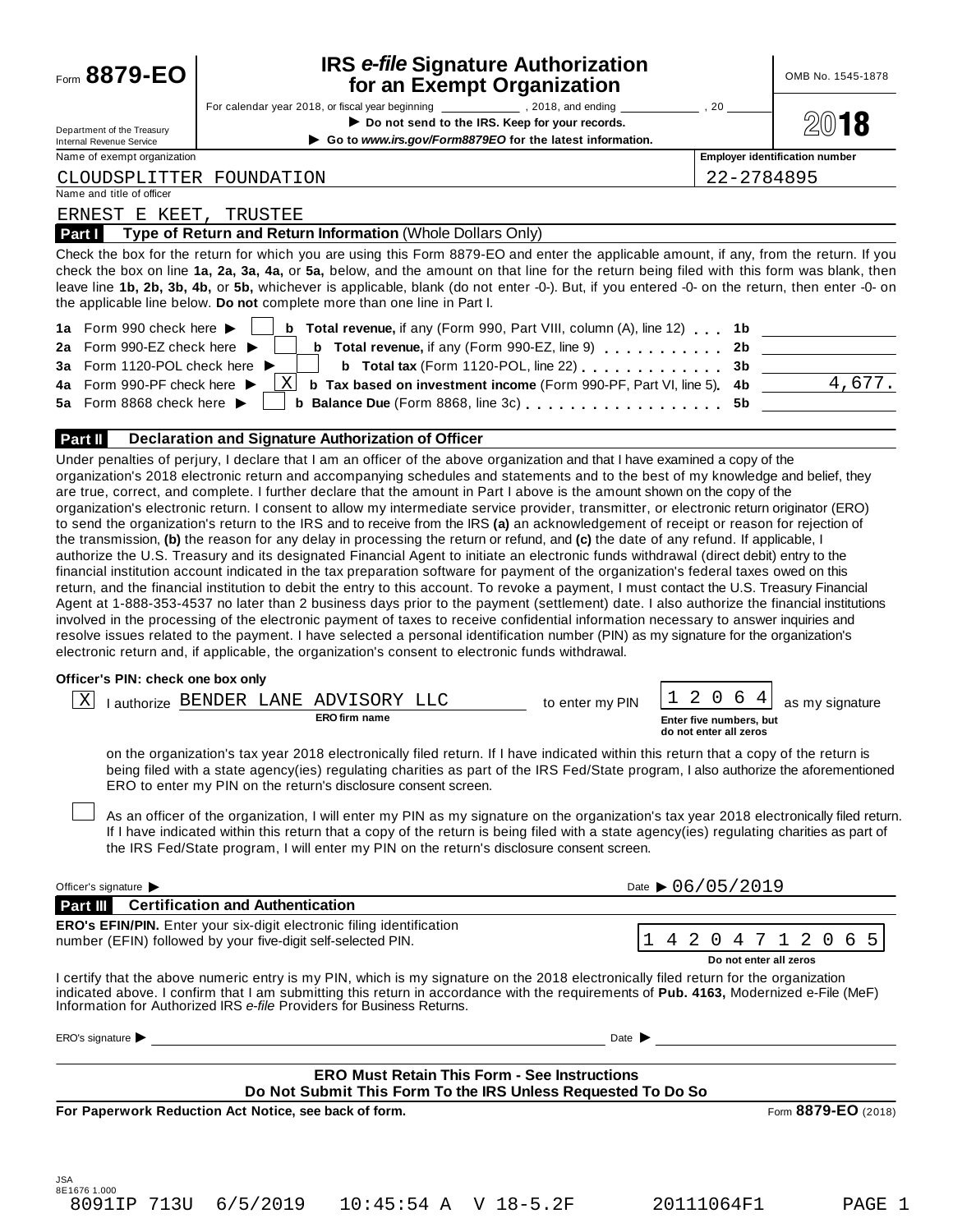# Form **990-PF**  $\begin{bmatrix} 1 & 0 \end{bmatrix}$  **Return of Private Foundation**  $\begin{bmatrix} 0 \end{bmatrix}$   $\begin{bmatrix} 0 \end{bmatrix}$   $\begin{bmatrix} 0 \end{bmatrix}$

 $\begin{array}{r|l}\n\hline\n\text{Definition} & \text{DOS} \\
\hline\n\text{Definition} & \text{DOS} \\
\hline\n\end{array}$ Department of the Treasury **Department of the Treasury** Do not enter social security numbers on this form as it may be made public<br>Internal Revenue Service **Department OC** Go to *www.irs.gov/Form990PF* for instructions an

| 720 TY                    |
|---------------------------|
| Open to Public Inspection |

|         |                                                                                                                                                                                                                                                                                                                                                                                                                                                                                                                                                                                      | For calendar year 2018 or tax year beginning                                                                                                                                                                                                                   |                                                                         |                    | 2018, and ending       |                                                                         | 20                                                                |
|---------|--------------------------------------------------------------------------------------------------------------------------------------------------------------------------------------------------------------------------------------------------------------------------------------------------------------------------------------------------------------------------------------------------------------------------------------------------------------------------------------------------------------------------------------------------------------------------------------|----------------------------------------------------------------------------------------------------------------------------------------------------------------------------------------------------------------------------------------------------------------|-------------------------------------------------------------------------|--------------------|------------------------|-------------------------------------------------------------------------|-------------------------------------------------------------------|
|         |                                                                                                                                                                                                                                                                                                                                                                                                                                                                                                                                                                                      | Name of foundation                                                                                                                                                                                                                                             |                                                                         |                    |                        | A Emplover identification number                                        |                                                                   |
|         |                                                                                                                                                                                                                                                                                                                                                                                                                                                                                                                                                                                      | CLOUDSPLITTER FOUNDATION                                                                                                                                                                                                                                       |                                                                         |                    |                        | 22-2784895                                                              |                                                                   |
|         |                                                                                                                                                                                                                                                                                                                                                                                                                                                                                                                                                                                      | Number and street (or P.O. box number if mail is not delivered to street address)                                                                                                                                                                              |                                                                         |                    | Room/suite             |                                                                         | <b>B</b> Telephone number (see instructions)                      |
|         |                                                                                                                                                                                                                                                                                                                                                                                                                                                                                                                                                                                      |                                                                                                                                                                                                                                                                |                                                                         |                    |                        |                                                                         |                                                                   |
|         |                                                                                                                                                                                                                                                                                                                                                                                                                                                                                                                                                                                      | 62 MOIR ROAD, PO BOX 1357                                                                                                                                                                                                                                      |                                                                         |                    |                        | $(518)$ 218-1221                                                        |                                                                   |
|         |                                                                                                                                                                                                                                                                                                                                                                                                                                                                                                                                                                                      | City or town, state or province, country, and ZIP or foreign postal code                                                                                                                                                                                       |                                                                         |                    |                        |                                                                         |                                                                   |
|         |                                                                                                                                                                                                                                                                                                                                                                                                                                                                                                                                                                                      |                                                                                                                                                                                                                                                                |                                                                         |                    |                        | <b>C</b> If exemption application is<br>pending, check here             |                                                                   |
|         |                                                                                                                                                                                                                                                                                                                                                                                                                                                                                                                                                                                      | SARANAC LAKE, NY 12983                                                                                                                                                                                                                                         |                                                                         |                    |                        |                                                                         |                                                                   |
|         |                                                                                                                                                                                                                                                                                                                                                                                                                                                                                                                                                                                      | <b>G</b> Check all that apply:<br>Initial return                                                                                                                                                                                                               | Initial return of a former public charity                               |                    |                        | D 1. Foreign organizations, check here                                  |                                                                   |
|         |                                                                                                                                                                                                                                                                                                                                                                                                                                                                                                                                                                                      | Final return                                                                                                                                                                                                                                                   | Amended return                                                          |                    |                        | 2. Foreign organizations meeting the<br>85% test, check here and attach |                                                                   |
|         |                                                                                                                                                                                                                                                                                                                                                                                                                                                                                                                                                                                      | Address change                                                                                                                                                                                                                                                 | Name change                                                             |                    |                        | computation computation                                                 |                                                                   |
|         |                                                                                                                                                                                                                                                                                                                                                                                                                                                                                                                                                                                      | <b>H</b> Check type of organization: $X \mid X$ Section 501(c)(3) exempt private foundation                                                                                                                                                                    |                                                                         |                    |                        |                                                                         | E If private foundation status was terminated                     |
|         |                                                                                                                                                                                                                                                                                                                                                                                                                                                                                                                                                                                      | Section 4947(a)(1) nonexempt charitable trust                                                                                                                                                                                                                  | Other taxable private foundation                                        |                    |                        |                                                                         | under section 507(b)(1)(A), check here                            |
|         |                                                                                                                                                                                                                                                                                                                                                                                                                                                                                                                                                                                      | Fair market value of all assets at                                                                                                                                                                                                                             | <b>J</b> Accounting method: $\begin{bmatrix} X \\ Y \end{bmatrix}$ Cash | Accrual            |                        |                                                                         | If the foundation is in a 60-month termination                    |
|         |                                                                                                                                                                                                                                                                                                                                                                                                                                                                                                                                                                                      | end of year (from Part II, col. (c), line<br>21, 454, 089.                                                                                                                                                                                                     | Other (specify)                                                         |                    |                        |                                                                         | under section $507(b)(1)(B)$ , check here $\qquad \qquad \bullet$ |
|         |                                                                                                                                                                                                                                                                                                                                                                                                                                                                                                                                                                                      | $16) \triangleright $ \$                                                                                                                                                                                                                                       | (Part I, column (d) must be on cash basis.)                             |                    |                        |                                                                         | (d) Disbursements                                                 |
|         |                                                                                                                                                                                                                                                                                                                                                                                                                                                                                                                                                                                      | Part   Analysis of Revenue and Expenses (The<br>total of amounts in columns (b), (c), and (d)                                                                                                                                                                  | (a) Revenue and                                                         | (b) Net investment |                        | (c) Adjusted net                                                        | for charitable                                                    |
|         |                                                                                                                                                                                                                                                                                                                                                                                                                                                                                                                                                                                      | may not necessarily equal the amounts in                                                                                                                                                                                                                       | expenses per<br>books                                                   | income             |                        | income                                                                  | purposes<br>(cash basis only)                                     |
|         |                                                                                                                                                                                                                                                                                                                                                                                                                                                                                                                                                                                      | column (a) (see instructions).)                                                                                                                                                                                                                                |                                                                         |                    |                        |                                                                         |                                                                   |
|         | 1<br>2                                                                                                                                                                                                                                                                                                                                                                                                                                                                                                                                                                               | Contributions, gifts, grants, etc., received (attach schedule)<br>if the foundation is not required to<br>- xl<br>$Check$ $\blacktriangleright$                                                                                                                |                                                                         |                    |                        |                                                                         |                                                                   |
|         | 3                                                                                                                                                                                                                                                                                                                                                                                                                                                                                                                                                                                    | attach Sch. B. Particular and The Parties<br>Interest on savings and temporary cash investments                                                                                                                                                                |                                                                         |                    |                        |                                                                         |                                                                   |
|         | 4                                                                                                                                                                                                                                                                                                                                                                                                                                                                                                                                                                                    | Dividends and interest from securities                                                                                                                                                                                                                         | 512,909.                                                                |                    | $\overline{512,909}$ . |                                                                         |                                                                   |
|         | 5a                                                                                                                                                                                                                                                                                                                                                                                                                                                                                                                                                                                   |                                                                                                                                                                                                                                                                |                                                                         |                    |                        |                                                                         |                                                                   |
|         |                                                                                                                                                                                                                                                                                                                                                                                                                                                                                                                                                                                      | <b>b</b> Net rental income or (loss)                                                                                                                                                                                                                           |                                                                         |                    |                        |                                                                         |                                                                   |
|         |                                                                                                                                                                                                                                                                                                                                                                                                                                                                                                                                                                                      | 6a Net gain or (loss) from sale of assets not on line 10                                                                                                                                                                                                       | $-16, 259$                                                              |                    |                        |                                                                         |                                                                   |
|         | b                                                                                                                                                                                                                                                                                                                                                                                                                                                                                                                                                                                    | 1,999,741<br>Gross sales price for all<br>assets on line 6a _                                                                                                                                                                                                  |                                                                         |                    |                        |                                                                         |                                                                   |
| Revenue | 7                                                                                                                                                                                                                                                                                                                                                                                                                                                                                                                                                                                    | Capital gain net income (from Part IV, line 2)                                                                                                                                                                                                                 |                                                                         |                    | $\Omega$               |                                                                         |                                                                   |
|         | 8                                                                                                                                                                                                                                                                                                                                                                                                                                                                                                                                                                                    | Net short-term capital gain                                                                                                                                                                                                                                    |                                                                         |                    |                        |                                                                         |                                                                   |
|         | 9                                                                                                                                                                                                                                                                                                                                                                                                                                                                                                                                                                                    | Income modifications experiences                                                                                                                                                                                                                               |                                                                         |                    |                        |                                                                         |                                                                   |
|         |                                                                                                                                                                                                                                                                                                                                                                                                                                                                                                                                                                                      | 10a Gross sales less returns<br>and allowances and the state of the state of the state of the state of the state of the state of the state of the state of the state of the state of the state of the state of the state of the state of the state of the stat |                                                                         |                    |                        |                                                                         |                                                                   |
|         |                                                                                                                                                                                                                                                                                                                                                                                                                                                                                                                                                                                      | <b>b</b> Less: Cost of goods sold                                                                                                                                                                                                                              |                                                                         |                    |                        |                                                                         |                                                                   |
|         |                                                                                                                                                                                                                                                                                                                                                                                                                                                                                                                                                                                      | c Gross profit or (loss) (attach schedule)                                                                                                                                                                                                                     |                                                                         |                    |                        |                                                                         |                                                                   |
|         | 11                                                                                                                                                                                                                                                                                                                                                                                                                                                                                                                                                                                   | Other income (attach schedule) ATCH 1                                                                                                                                                                                                                          | $-26,596.$                                                              |                    | $-26,596.$             |                                                                         |                                                                   |
|         | 12                                                                                                                                                                                                                                                                                                                                                                                                                                                                                                                                                                                   | Total. Add lines 1 through 11                                                                                                                                                                                                                                  | 470,054.                                                                |                    | 486, 313.              |                                                                         |                                                                   |
| w       | 13                                                                                                                                                                                                                                                                                                                                                                                                                                                                                                                                                                                   | Compensation of officers, directors, trustees, etc.                                                                                                                                                                                                            | 0.<br>44,501                                                            |                    |                        |                                                                         | 44,501                                                            |
|         |                                                                                                                                                                                                                                                                                                                                                                                                                                                                                                                                                                                      | Other employee salaries and wages                                                                                                                                                                                                                              | 1,335.                                                                  |                    |                        |                                                                         | $\overline{1,335}$ .                                              |
|         |                                                                                                                                                                                                                                                                                                                                                                                                                                                                                                                                                                                      | Pension plans, employee benefits                                                                                                                                                                                                                               | 12,450                                                                  |                    |                        |                                                                         | 12,450.                                                           |
|         | 16 a                                                                                                                                                                                                                                                                                                                                                                                                                                                                                                                                                                                 | Legal fees (attach schedule) ATCH 2                                                                                                                                                                                                                            |                                                                         |                    |                        |                                                                         |                                                                   |
|         | b                                                                                                                                                                                                                                                                                                                                                                                                                                                                                                                                                                                    | Accounting fees (attach schedule)                                                                                                                                                                                                                              | 3,750.                                                                  |                    |                        |                                                                         | $\overline{3,750}$ .                                              |
|         |                                                                                                                                                                                                                                                                                                                                                                                                                                                                                                                                                                                      | Other professional fees (attach schedule) [3]<br>Interest ATCH 4                                                                                                                                                                                               | 37                                                                      |                    | 37                     |                                                                         |                                                                   |
|         |                                                                                                                                                                                                                                                                                                                                                                                                                                                                                                                                                                                      | Taxes (attach schedule) (see instructions) [5]                                                                                                                                                                                                                 | 19,500.                                                                 |                    | 16,006.                |                                                                         |                                                                   |
|         |                                                                                                                                                                                                                                                                                                                                                                                                                                                                                                                                                                                      | Depreciation (attach schedule) and depletion                                                                                                                                                                                                                   |                                                                         |                    |                        |                                                                         |                                                                   |
|         |                                                                                                                                                                                                                                                                                                                                                                                                                                                                                                                                                                                      | Occupancy                                                                                                                                                                                                                                                      |                                                                         |                    |                        |                                                                         |                                                                   |
|         |                                                                                                                                                                                                                                                                                                                                                                                                                                                                                                                                                                                      | Travel, conferences, and meetings                                                                                                                                                                                                                              | 8,067.                                                                  |                    |                        |                                                                         |                                                                   |
|         |                                                                                                                                                                                                                                                                                                                                                                                                                                                                                                                                                                                      | Printing and publications <b>Community</b> Printing and publications                                                                                                                                                                                           |                                                                         |                    |                        |                                                                         |                                                                   |
|         |                                                                                                                                                                                                                                                                                                                                                                                                                                                                                                                                                                                      | Other expenses (attach schedule) ATCH 6                                                                                                                                                                                                                        | 34,903                                                                  |                    | 2,572.                 |                                                                         |                                                                   |
|         | $\begin{array}{c}\n\overline{\text{e}} \\ \overline{\text{e}} \\ \overline{\text{e}} \\ \overline{\text{e}} \\ \overline{\text{e}} \\ \overline{\text{e}} \\ \overline{\text{e}} \\ \overline{\text{e}} \\ \overline{\text{e}} \\ \overline{\text{e}} \\ \overline{\text{e}} \\ \overline{\text{e}} \\ \overline{\text{e}} \\ \overline{\text{e}} \\ \overline{\text{e}} \\ \overline{\text{e}} \\ \overline{\text{e}} \\ \overline{\text{e}} \\ \overline{\text{e}} \\ \overline{\text{e}} \\ \overline{\text{e}} \\ \overline{\text{e}} \\ \overline{\text{e}} \\ \overline{\text$ | Total operating and administrative expenses.                                                                                                                                                                                                                   |                                                                         |                    |                        |                                                                         |                                                                   |
|         |                                                                                                                                                                                                                                                                                                                                                                                                                                                                                                                                                                                      | Add lines 13 through 23 <b>Add lines</b> 13 through 23                                                                                                                                                                                                         | 124,543.                                                                |                    | 18,615                 |                                                                         | 62,036.                                                           |
|         |                                                                                                                                                                                                                                                                                                                                                                                                                                                                                                                                                                                      | Contributions, gifts, grants paid                                                                                                                                                                                                                              | 1,286,062.                                                              |                    |                        |                                                                         | 1,286,062.                                                        |
|         | 26                                                                                                                                                                                                                                                                                                                                                                                                                                                                                                                                                                                   | Total expenses and disbursements. Add lines 24 and 25                                                                                                                                                                                                          | 1,410,605                                                               |                    | 18,615.                | 0.                                                                      | 1,348,098.                                                        |
|         | 27                                                                                                                                                                                                                                                                                                                                                                                                                                                                                                                                                                                   | Subtract line 26 from line 12:                                                                                                                                                                                                                                 |                                                                         |                    |                        |                                                                         |                                                                   |
|         |                                                                                                                                                                                                                                                                                                                                                                                                                                                                                                                                                                                      | a Excess of revenue over expenses and disbursements                                                                                                                                                                                                            | $-940,551$                                                              |                    |                        |                                                                         |                                                                   |
|         |                                                                                                                                                                                                                                                                                                                                                                                                                                                                                                                                                                                      | <b>b</b> Net investment income (if negative, enter -0-)                                                                                                                                                                                                        |                                                                         |                    | 467,698.               |                                                                         |                                                                   |
|         |                                                                                                                                                                                                                                                                                                                                                                                                                                                                                                                                                                                      | c Adjusted net income (if negative, enter -0-)                                                                                                                                                                                                                 |                                                                         |                    |                        |                                                                         |                                                                   |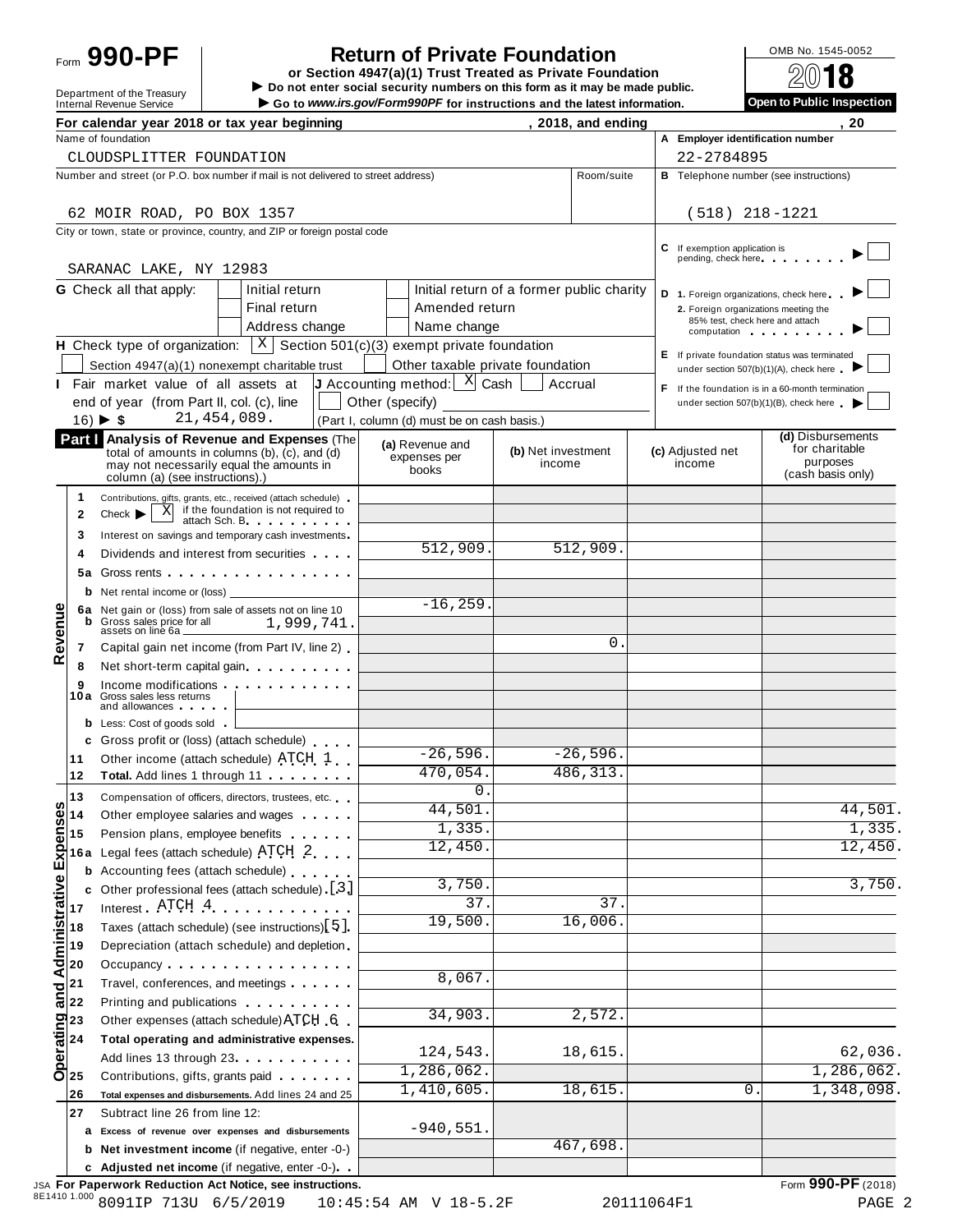|                               |              | CLOUDSPLITTER FOUNDATION<br>Form 990-PF (2018)                                                                  |                   |                | 22-2784895<br>Page 2  |
|-------------------------------|--------------|-----------------------------------------------------------------------------------------------------------------|-------------------|----------------|-----------------------|
|                               |              | Attached schedules and amounts in the                                                                           | Beginning of year |                | End of year           |
|                               | Part II      | <b>Balance Sheets</b> description column should be for end-of-year<br>amounts only. (See instructions.)         | (a) Book Value    | (b) Book Value | (c) Fair Market Value |
|                               | 1            | Cash - non-interest-bearing                                                                                     |                   |                |                       |
|                               | $\mathbf{2}$ | Savings and temporary cash investments                                                                          | 245, 494.         | 1,473,614.     | 1,473,614.            |
|                               | 3            | 9,521.                                                                                                          |                   |                |                       |
|                               |              |                                                                                                                 | 5, 275.           | 9,521.         | 9,521.                |
|                               | 4            | Pledges receivable $\blacktriangleright$                                                                        |                   |                |                       |
|                               |              |                                                                                                                 |                   |                |                       |
|                               | 5            | Grants receivable                                                                                               |                   |                |                       |
|                               | 6            | Receivables due from officers, directors, trustees, and other                                                   |                   |                |                       |
|                               |              | disqualified persons (attach schedule) (see instructions)                                                       |                   |                |                       |
|                               | 7            | Other notes and loans receivable (attach schedule) > _______                                                    |                   |                |                       |
|                               |              |                                                                                                                 |                   |                |                       |
|                               | 8            | Inventories for sale or use                                                                                     |                   |                |                       |
| ssets                         | 9            | Prepaid expenses and deferred charges <b>Expenses Expenses</b>                                                  |                   |                |                       |
| ⋖                             | 10a          | Investments - U.S. and state government obligations (attach schedule)                                           |                   |                |                       |
|                               | b            | Investments - corporate stock (attach schedule) ATCH 7                                                          | 2,525,637.        | 2,525,637.     | 3,568,787.            |
|                               | c            | Investments - corporate bonds (attach schedule)                                                                 |                   |                |                       |
|                               | 11           | Investments - land, buildings,<br>and equipment: basis                                                          |                   |                |                       |
|                               |              | Less: accumulated depreciation                                                                                  |                   |                |                       |
|                               | 12           | (attach schedule)<br>Investments - mortgage loans                                                               |                   |                |                       |
|                               | 13           | Investments - other (attach schedule) $\ldots$ $\ldots$ $\text{ATCH}$ $8$ $\ldots$                              | 14, 435, 348.     | 12, 282, 197.  | 16, 402, 167.         |
|                               | 14           | Land, buildings, and<br>equipment: basis                                                                        |                   |                |                       |
|                               |              | Less: accumulated depreciation<br>and the control of the control of                                             |                   |                |                       |
|                               | 15           | (attach schedule)<br>Other assets (describe $\blacktriangleright$                                               |                   |                |                       |
|                               | 16           | Total assets (to be completed by all filers - see the                                                           |                   |                |                       |
|                               |              | instructions. Also, see page 1, item I)                                                                         | 17, 211, 754.     | 16,290,969.    | 21,454,089.           |
|                               | 17           | Accounts payable and accrued expenses                                                                           |                   |                |                       |
|                               | 18           | Grants payable entering the service of the service of the service of the service of the service of the service  |                   |                |                       |
|                               | 19           |                                                                                                                 |                   |                |                       |
|                               | 20           | Loans from officers, directors, trustees, and other disqualified persons                                        |                   |                |                       |
| labilities                    | 21           | Mortgages and other notes payable (attach schedule)                                                             |                   |                |                       |
|                               | 22           |                                                                                                                 |                   |                |                       |
|                               |              |                                                                                                                 |                   |                |                       |
|                               | 23           | Total liabilities (add lines 17 through 22)                                                                     | 0.                | 0.             |                       |
|                               |              | Foundations that follow SFAS 117, check here ▶                                                                  |                   |                |                       |
| w                             |              | and complete lines 24 through 26, and lines 30 and 31.                                                          |                   |                |                       |
|                               | 24           | Unrestricted entering the state of the state of the state of the state of the state of the state of the state o |                   |                |                       |
|                               | 25           | Temporarily restricted entering the state of the state of the state of the state of the state of the state of   |                   |                |                       |
|                               | 26           |                                                                                                                 |                   |                |                       |
|                               |              | Foundations that do not follow SFAS 117, check here $\blacktriangleright$ $\frac{X}{X}$                         |                   |                |                       |
|                               |              | and complete lines 27 through 31.                                                                               |                   |                |                       |
| <b>Assets or Fund Balance</b> | 27           | Capital stock, trust principal, or current funds                                                                |                   |                |                       |
|                               | 28           | Paid-in or capital surplus, or land, bldg., and equipment fund                                                  |                   |                |                       |
|                               | 29           | Retained earnings, accumulated income, endowment, or other funds                                                | 17, 211, 754.     | 16,290,969.    |                       |
|                               | 30           | Total net assets or fund balances (see instructions)                                                            | 17, 211, 754.     | 16,290,969.    |                       |
| $\frac{1}{2}$ 30              |              | Total liabilities and net assets/fund balances (see                                                             |                   |                |                       |
|                               |              |                                                                                                                 | 17, 211, 754.     | 16,290,969.    |                       |
|                               |              | Part III Analysis of Changes in Net Assets or Fund Balances                                                     |                   |                |                       |
|                               |              | 1 Total net assets or fund balances at beginning of year - Part II, column (a), line 30 (must agree with        |                   |                |                       |
|                               |              | end-of-year figure reported on prior year's return) entitled results and results and results are results and r  |                   | 1              | 17, 211, 754.         |
|                               |              |                                                                                                                 |                   | 2              | $-940,551.$           |
|                               |              | 3 Other increases not included in line 2 (itemize) > ATCH 9                                                     |                   | 3              | 19,766.               |
|                               |              |                                                                                                                 |                   | 4              | 16, 290, 969.         |
| 5                             |              | Decreases not included in line 2 (itemize) ▶                                                                    |                   | 5              |                       |
|                               |              | 6 Total net assets or fund balances at end of year (line 4 minus line 5) - Part II, column (b), line 30         |                   | 6              | 16, 290, 969.         |
|                               |              |                                                                                                                 |                   |                |                       |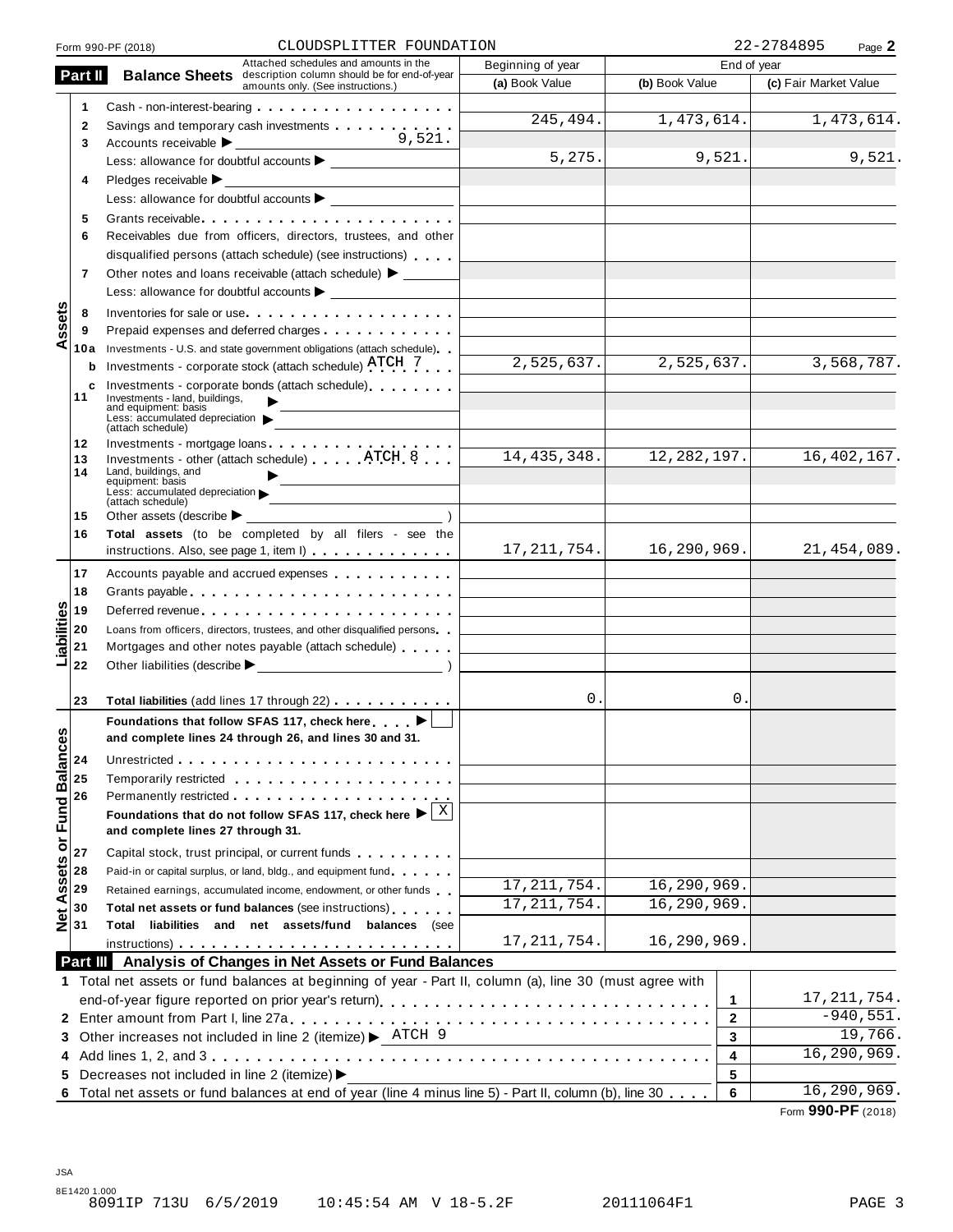$\boxed{\phantom{1}}$  Yes  $\boxed{\mathrm{X}}$  No

|                                                                                                                        | Part IV                                                                                                                                      | <b>Capital Gains and Losses for Tax on Investment Income</b>                                 |                                                                                 |                                                               |                                                       |             |  |  |
|------------------------------------------------------------------------------------------------------------------------|----------------------------------------------------------------------------------------------------------------------------------------------|----------------------------------------------------------------------------------------------|---------------------------------------------------------------------------------|---------------------------------------------------------------|-------------------------------------------------------|-------------|--|--|
|                                                                                                                        | (a) List and describe the kind(s) of property sold (for example, real estate,<br>2-story brick warehouse; or common stock, 200 shs. MLC Co.) | (b) How<br>acquired<br>P - Purchase<br>D - Donation                                          | (c) Date acquired<br>(mo., day, yr.)                                            | (d) Date sold<br>(mo., day, yr.)                              |                                                       |             |  |  |
| 1a                                                                                                                     | SEE PART IV SCHEDULE                                                                                                                         |                                                                                              |                                                                                 |                                                               |                                                       |             |  |  |
| b                                                                                                                      |                                                                                                                                              |                                                                                              |                                                                                 |                                                               |                                                       |             |  |  |
| c                                                                                                                      |                                                                                                                                              |                                                                                              |                                                                                 |                                                               |                                                       |             |  |  |
| d                                                                                                                      |                                                                                                                                              |                                                                                              |                                                                                 |                                                               |                                                       |             |  |  |
| е                                                                                                                      |                                                                                                                                              |                                                                                              |                                                                                 |                                                               |                                                       |             |  |  |
| (g) Cost or other basis<br>(f) Depreciation allowed<br>(e) Gross sales price<br>plus expense of sale<br>(or allowable) |                                                                                                                                              |                                                                                              |                                                                                 |                                                               | (h) Gain or (loss)<br>$((e)$ plus $(f)$ minus $(g)$ ) |             |  |  |
| a                                                                                                                      |                                                                                                                                              |                                                                                              |                                                                                 |                                                               |                                                       |             |  |  |
| b                                                                                                                      |                                                                                                                                              |                                                                                              |                                                                                 |                                                               |                                                       |             |  |  |
| c                                                                                                                      |                                                                                                                                              |                                                                                              |                                                                                 |                                                               |                                                       |             |  |  |
| d                                                                                                                      |                                                                                                                                              |                                                                                              |                                                                                 |                                                               |                                                       |             |  |  |
| e                                                                                                                      |                                                                                                                                              |                                                                                              |                                                                                 |                                                               |                                                       |             |  |  |
|                                                                                                                        |                                                                                                                                              | Complete only for assets showing gain in column (h) and owned by the foundation on 12/31/69. |                                                                                 |                                                               | (I) Gains (Col. (h) gain minus                        |             |  |  |
|                                                                                                                        | (i) FMV as of 12/31/69                                                                                                                       | (i) Adjusted basis<br>as of 12/31/69                                                         | (k) Excess of col. (i)<br>over col. (i), if any                                 | col. (k), but not less than -0-) or<br>Losses (from col. (h)) |                                                       |             |  |  |
| a                                                                                                                      |                                                                                                                                              |                                                                                              |                                                                                 |                                                               |                                                       |             |  |  |
| b                                                                                                                      |                                                                                                                                              |                                                                                              |                                                                                 |                                                               |                                                       |             |  |  |
| c                                                                                                                      |                                                                                                                                              |                                                                                              |                                                                                 |                                                               |                                                       |             |  |  |
| d                                                                                                                      |                                                                                                                                              |                                                                                              |                                                                                 |                                                               |                                                       |             |  |  |
| е                                                                                                                      |                                                                                                                                              |                                                                                              |                                                                                 |                                                               |                                                       |             |  |  |
| $\mathbf{2}$                                                                                                           | Capital gain net income or (net capital loss)                                                                                                |                                                                                              | If gain, also enter in Part I, line 7<br>If (loss), enter -0- in Part I, line 7 | $\mathbf{2}$                                                  |                                                       | $-16, 259.$ |  |  |
| 3                                                                                                                      |                                                                                                                                              | Net short-term capital gain or (loss) as defined in sections 1222(5) and (6):                |                                                                                 |                                                               |                                                       |             |  |  |
|                                                                                                                        |                                                                                                                                              | If gain, also enter in Part I, line 8, column (c). See instructions. If (loss), enter -0- in |                                                                                 |                                                               |                                                       |             |  |  |
|                                                                                                                        |                                                                                                                                              |                                                                                              |                                                                                 | з                                                             |                                                       | $0$ .       |  |  |
|                                                                                                                        | Qualification Under Section 4940(e) for Reduced Tax on Net Investment Income<br>Part V                                                       |                                                                                              |                                                                                 |                                                               |                                                       |             |  |  |

(For optional use by domestic private foundations subject to the section 4940(a) tax on net investment income.)

If section  $4940(d)(2)$  applies, leave this part blank.

#### Was the foundation liable for the section 4942 tax on the distributable amount of any year in the base period? If "Yes," the foundation doesn't qualify under section 4940(e). Do not complete this part.

**1** Enter the appropriate amount in each column for each year; see the instructions before making any entries.

| (a)<br>Base period years<br>Calendar year (or tax year beginning in) | (b)<br>Adjusted qualifying distributions                                                                                                                                                                                       | (c)<br>Net value of noncharitable-use assets                                                                                         |                | (d)<br>Distribution ratio<br>(col. (b) divided by col. (c)) |
|----------------------------------------------------------------------|--------------------------------------------------------------------------------------------------------------------------------------------------------------------------------------------------------------------------------|--------------------------------------------------------------------------------------------------------------------------------------|----------------|-------------------------------------------------------------|
| 2017                                                                 | 1,513,127.                                                                                                                                                                                                                     | 22,645,640.                                                                                                                          |                | 0.066818                                                    |
| 2016                                                                 | 1,323,155.                                                                                                                                                                                                                     | 21,746,474.                                                                                                                          |                | 0.060845                                                    |
| 2015                                                                 | 860,742.                                                                                                                                                                                                                       | 23, 468, 198.                                                                                                                        |                | 0.036677                                                    |
| 2014                                                                 | 1,516,324.                                                                                                                                                                                                                     | 24,782,640.                                                                                                                          |                | 0.061185                                                    |
| 2013                                                                 | 1,098,272.                                                                                                                                                                                                                     | 21,569,833.                                                                                                                          |                | 0.050917                                                    |
| $\mathbf{2}$                                                         | Total of line 1, column (d) enterpreteration of the set of the set of the set of the set of the set of the set of the set of the set of the set of the set of the set of the set of the set of the set of the set of the set o |                                                                                                                                      | $\overline{2}$ | 0.276442                                                    |
| 3                                                                    | Average distribution ratio for the 5-year base period - divide the total on line 2 by 5.0, or by                                                                                                                               | the number of years the foundation has been in existence if less than 5 years $\dots \dots$                                          | 3              | 0.055288                                                    |
| 4                                                                    |                                                                                                                                                                                                                                | Enter the net value of noncharitable-use assets for 2018 from Part X, line 5 etc.                                                    | $\overline{4}$ | 23, 241, 132.                                               |
| 5                                                                    |                                                                                                                                                                                                                                |                                                                                                                                      | 5              | 1,284,956.                                                  |
| 6                                                                    |                                                                                                                                                                                                                                |                                                                                                                                      | 6              | 4,677.                                                      |
| $\overline{7}$                                                       |                                                                                                                                                                                                                                |                                                                                                                                      | $\overline{7}$ | 1,289,633.                                                  |
| 8                                                                    |                                                                                                                                                                                                                                |                                                                                                                                      | $\bf{8}$       | 1,348,098.                                                  |
| Part VI instructions.                                                |                                                                                                                                                                                                                                | If line 8 is equal to or greater than line 7, check the box in Part VI, line 1b, and complete that part using a 1% tax rate. See the |                |                                                             |
| <b>JSA</b><br>8E1430 1.000                                           |                                                                                                                                                                                                                                |                                                                                                                                      |                | Form 990-PF (2018)                                          |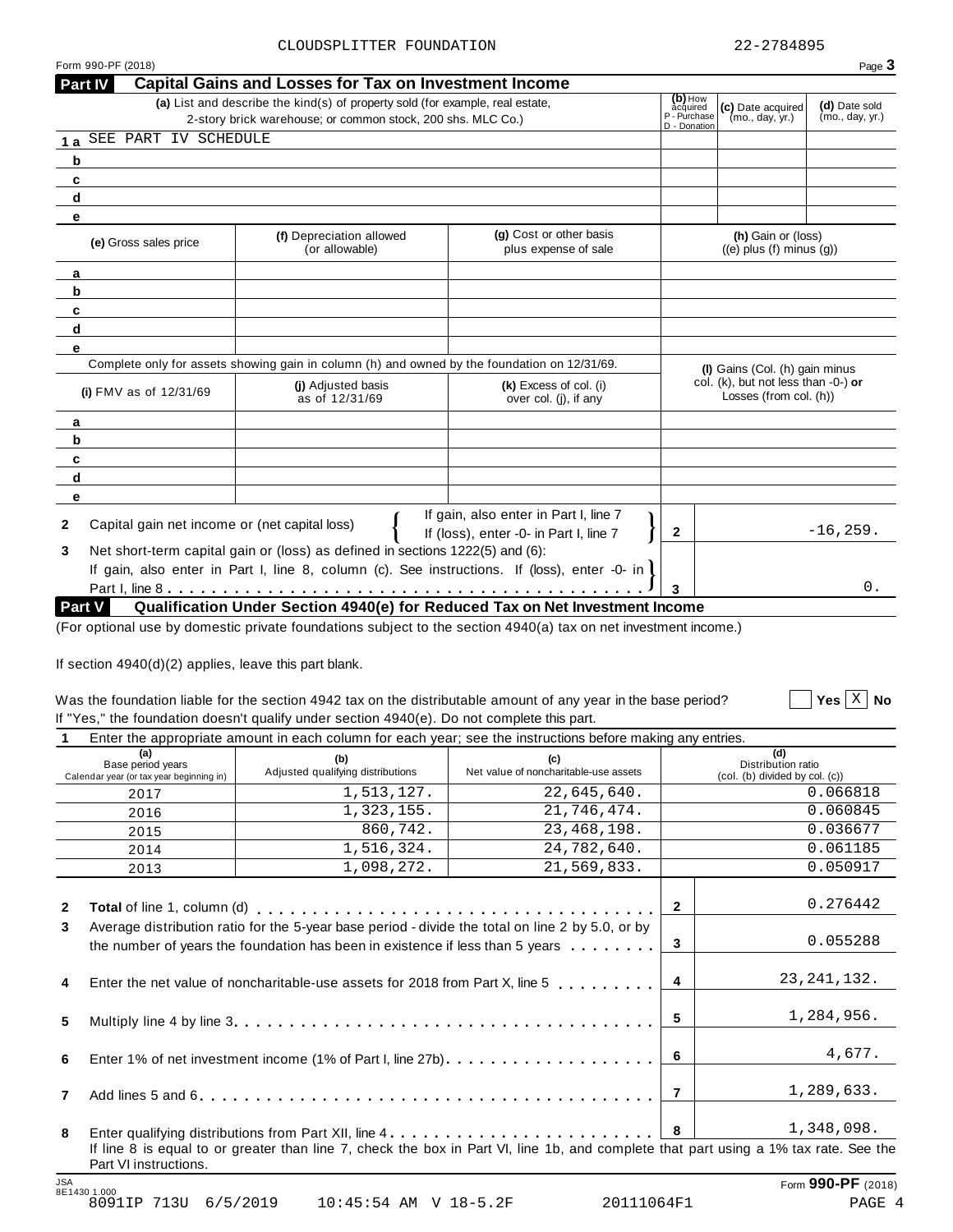|                                                                                                             | Excise Tax Based on Investment Income (Section 4940(a), 4940(b), 4940(e), or 4948 - see instructions)<br><b>Part VI</b>                                                                    |              |         |         |  |  |
|-------------------------------------------------------------------------------------------------------------|--------------------------------------------------------------------------------------------------------------------------------------------------------------------------------------------|--------------|---------|---------|--|--|
|                                                                                                             | 1a Exempt operating foundations described in section $4940(d)(2)$ , check here $\blacktriangleright$ and enter "N/A" on line 1.                                                            |              |         |         |  |  |
|                                                                                                             |                                                                                                                                                                                            |              |         |         |  |  |
|                                                                                                             | <b>b</b> Domestic foundations that meet the section 4940(e) requirements in Part V, check<br>$\mathbf{1}$                                                                                  |              |         |         |  |  |
|                                                                                                             | here $\blacktriangleright$ $ X $<br>and enter 1% of Part I, line 27b                                                                                                                       |              |         |         |  |  |
|                                                                                                             | c All other domestic foundations enter 2% of line 27b. Exempt foreign organizations enter 4% of                                                                                            |              |         |         |  |  |
|                                                                                                             | Part I, line 12, col. (b).                                                                                                                                                                 |              |         |         |  |  |
| 2                                                                                                           | $\mathbf{2}$<br>Tax under section 511 (domestic section 4947(a)(1) trusts and taxable foundations only; others, enter -0-)                                                                 |              |         |         |  |  |
| 3                                                                                                           | 3                                                                                                                                                                                          |              | 4,677.  |         |  |  |
| 4                                                                                                           | 4<br>Subtitle A (income) tax (domestic section 4947(a)(1) trusts and taxable foundations only; others, enter -0-)                                                                          |              |         | 0.      |  |  |
|                                                                                                             | 5<br>Tax based on investment income. Subtract line 4 from line 3. If zero or less, enter -0-                                                                                               |              | 4,677.  |         |  |  |
| 5<br>6                                                                                                      | Credits/Payments:                                                                                                                                                                          |              |         |         |  |  |
| а                                                                                                           | 18,869.<br>6a<br>2018 estimated tax payments and 2017 overpayment credited to 2018                                                                                                         |              |         |         |  |  |
| b                                                                                                           | 6b<br>Exempt foreign organizations - tax withheld at source                                                                                                                                |              |         |         |  |  |
|                                                                                                             | 6c<br>Tax paid with application for extension of time to file (Form 8868)                                                                                                                  |              |         |         |  |  |
| c                                                                                                           |                                                                                                                                                                                            |              |         |         |  |  |
| d                                                                                                           | $\overline{7}$                                                                                                                                                                             |              | 18,869. |         |  |  |
| 7                                                                                                           | Enter any penalty for underpayment of estimated tax. Check here     if Form 2220 is attached<br>8                                                                                          |              |         |         |  |  |
|                                                                                                             | 9                                                                                                                                                                                          |              |         |         |  |  |
|                                                                                                             | Tax due. If the total of lines 5 and 8 is more than line 7, enter amount owed enter-                                                                                                       |              | 14,192. |         |  |  |
| 10<br>Overpayment. If line 7 is more than the total of lines 5 and 8, enter the amount overpaid<br>10<br>11 |                                                                                                                                                                                            |              |         |         |  |  |
|                                                                                                             | Enter the amount of line 10 to be: Credited to 2019 estimated tax $\blacktriangleright$ 14, 192. Refunded $\blacktriangleright$ 11<br>Part VII-A<br><b>Statements Regarding Activities</b> |              |         |         |  |  |
|                                                                                                             |                                                                                                                                                                                            |              |         |         |  |  |
|                                                                                                             | 1a During the tax year, did the foundation attempt to influence any national, state, or local legislation or did it                                                                        | 1a           | Yes     | No<br>X |  |  |
|                                                                                                             |                                                                                                                                                                                            |              |         |         |  |  |
|                                                                                                             | b Did it spend more than \$100 during the year (either directly or indirectly) for political purposes? See the                                                                             |              |         | Χ       |  |  |
|                                                                                                             |                                                                                                                                                                                            | 1b           |         |         |  |  |
|                                                                                                             | If the answer is "Yes" to 1a or 1b, attach a detailed description of the activities and copies of any materials                                                                            |              |         |         |  |  |
|                                                                                                             | published or distributed by the foundation in connection with the activities.                                                                                                              |              |         |         |  |  |
| c                                                                                                           |                                                                                                                                                                                            | 1c           |         | Χ       |  |  |
|                                                                                                             | d Enter the amount (if any) of tax on political expenditures (section 4955) imposed during the year:                                                                                       |              |         |         |  |  |
|                                                                                                             |                                                                                                                                                                                            |              |         |         |  |  |
| е                                                                                                           | Enter the reimbursement (if any) paid by the foundation during the year for political expenditure tax imposed                                                                              |              |         |         |  |  |
|                                                                                                             |                                                                                                                                                                                            |              |         |         |  |  |
| 2                                                                                                           | Has the foundation engaged in any activities that have not previously been reported to the IRS?                                                                                            | $\mathbf{2}$ |         | Χ       |  |  |
|                                                                                                             | If "Yes," attach a detailed description of the activities.                                                                                                                                 |              |         |         |  |  |
| 3                                                                                                           | Has the foundation made any changes, not previously reported to the IRS, in its governing instrument, articles                                                                             |              |         |         |  |  |
|                                                                                                             | of incorporation, or bylaws, or other similar instruments? If "Yes," attach a conformed copy of the changes                                                                                | 3            |         | Χ       |  |  |
| 4a                                                                                                          |                                                                                                                                                                                            | 4a           |         | Χ       |  |  |
| b                                                                                                           |                                                                                                                                                                                            | 4b           |         |         |  |  |
|                                                                                                             | Was there a liquidation, termination, dissolution, or substantial contraction during the year?                                                                                             | 5            |         | Χ       |  |  |
|                                                                                                             |                                                                                                                                                                                            |              |         |         |  |  |
|                                                                                                             | If "Yes," attach the statement required by General Instruction T.                                                                                                                          |              |         |         |  |  |
| 5<br>6                                                                                                      |                                                                                                                                                                                            |              |         |         |  |  |
|                                                                                                             | Are the requirements of section 508(e) (relating to sections 4941 through 4945) satisfied either:                                                                                          |              |         |         |  |  |
|                                                                                                             | • By language in the governing instrument, or                                                                                                                                              |              |         |         |  |  |
|                                                                                                             | • By state legislation that effectively amends the governing instrument so that no mandatory directions that                                                                               | 6            | Χ       |         |  |  |

| Did the foundation have at least \$5,000 in assets at any time during the year? If "Yes," complete Part II, col. (c), and Part XV  |    |  |  |  |  |  |  |
|------------------------------------------------------------------------------------------------------------------------------------|----|--|--|--|--|--|--|
| 8a Enter the states to which the foundation reports or with which it is registered. See instructions. $\blacktriangleright$<br>NY. |    |  |  |  |  |  |  |
| <b>b</b> If the answer is "Yes" to line 7, has the foundation furnished a copy of Form 990-PF to the Attorney General              |    |  |  |  |  |  |  |
| (or designate) of each state as required by General Instruction G2If "No " attach explanation                                      | 8b |  |  |  |  |  |  |

|    | tor designate) or each state as required by General instruction G2Ti "NO," attach explanation in the contraction of the contraction of the contraction of the contraction of the contraction of the contraction of the contrac |    |  |
|----|--------------------------------------------------------------------------------------------------------------------------------------------------------------------------------------------------------------------------------|----|--|
|    | 9 Is the foundation claiming status as a private operating foundation within the meaning of section 4942(j)(3) or                                                                                                              |    |  |
|    | 4942(j)(5) for calendar year 2018 or the tax year beginning in 2018? See the instructions for Part XIV. If "Yes,"                                                                                                              |    |  |
|    |                                                                                                                                                                                                                                |    |  |
| 10 | Did any persons become substantial contributors during the tax year? If "Yes," attach a schedule listing their                                                                                                                 |    |  |
|    |                                                                                                                                                                                                                                | 10 |  |

X

 $\mathbf X$ 

X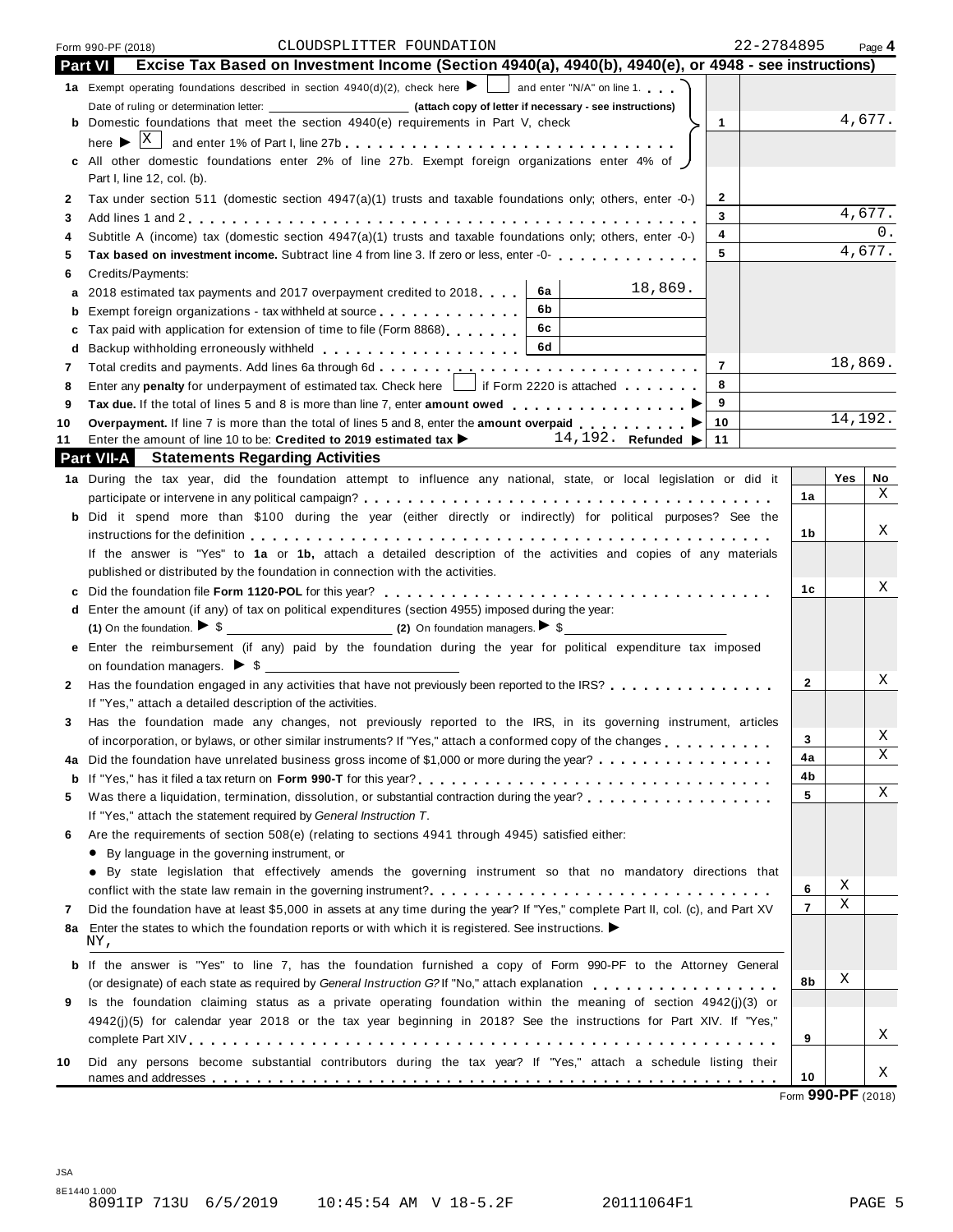#### Form 990-PF (2018) Page **5** CLOUDSPLITTER FOUNDATION 22-2784895

|    | <b>Statements Regarding Activities (continued)</b><br><b>Part VII-A</b>                                                                                                                                                        |    |            |    |
|----|--------------------------------------------------------------------------------------------------------------------------------------------------------------------------------------------------------------------------------|----|------------|----|
|    |                                                                                                                                                                                                                                |    | Yes        | No |
|    | 11 At any time during the year, did the foundation, directly or indirectly, own a controlled entity within the                                                                                                                 |    |            |    |
|    |                                                                                                                                                                                                                                | 11 |            | Χ  |
|    | 12 Did the foundation make a distribution to a donor advised fund over which the foundation or a disqualified                                                                                                                  |    |            |    |
|    |                                                                                                                                                                                                                                | 12 |            | Χ  |
| 13 | Did the foundation comply with the public inspection requirements for its annual returns and exemption application?                                                                                                            | 13 | Χ          |    |
|    | CLOUDSPLITTER.ORG<br>Website address $\blacktriangleright$                                                                                                                                                                     |    |            |    |
| 14 | Telephone no. $\triangleright$ 518-218-1221<br>The books are in care of > BENDER LANE ADVISORY, LLC                                                                                                                            |    |            |    |
|    | Located at PO BOX 38016 ALBANY, NY<br>ZIP+4 ▶ 12203                                                                                                                                                                            |    |            |    |
|    | 15 Section 4947(a)(1) nonexempt charitable trusts filing Form 990-PF in lieu of Form 1041 - check here                                                                                                                         |    |            |    |
|    | ∣ 15<br>and enter the amount of tax-exempt interest received or accrued during the year                                                                                                                                        |    |            |    |
| 16 | At any time during calendar year 2018, did the foundation have an interest in or a signature or other authority                                                                                                                |    | Yes        | No |
|    |                                                                                                                                                                                                                                | 16 |            | Χ  |
|    | See the instructions for exceptions and filing requirements for FinCEN Form 114. If "Yes," enter the name of                                                                                                                   |    |            |    |
|    | the foreign country                                                                                                                                                                                                            |    |            |    |
|    | <b>Part VII-B</b><br><b>Statements Regarding Activities for Which Form 4720 May Be Required</b>                                                                                                                                |    |            |    |
|    |                                                                                                                                                                                                                                |    | <b>Yes</b> | No |
|    | File Form 4720 if any item is checked in the "Yes" column, unless an exception applies.                                                                                                                                        |    |            |    |
|    | 1a During the year, did the foundation (either directly or indirectly):<br>$\mathbf{X}$                                                                                                                                        |    |            |    |
|    | <b>No</b><br>Yes<br>(1) Engage in the sale or exchange, or leasing of property with a disqualified person?                                                                                                                     |    |            |    |
|    | (2) Borrow money from, lend money to, or otherwise extend credit to (or accept it from) a<br>Χ                                                                                                                                 |    |            |    |
|    | No<br>Yes<br>Χ                                                                                                                                                                                                                 |    |            |    |
|    | Yes<br>(3) Furnish goods, services, or facilities to (or accept them from) a disqualified person?<br>No<br>X                                                                                                                   |    |            |    |
|    | Yes<br>No<br>(4) Pay compensation to, or pay or reimburse the expenses of, a disqualified person?                                                                                                                              |    |            |    |
|    | (5) Transfer any income or assets to a disqualified person (or make any of either available for                                                                                                                                |    |            |    |
|    | $\mathbf{X}$<br>No<br>Yes                                                                                                                                                                                                      |    |            |    |
|    | (6) Agree to pay money or property to a government official? (Exception. Check "No" if the                                                                                                                                     |    |            |    |
|    | foundation agreed to make a grant to or to employ the official for a period after                                                                                                                                              |    |            |    |
|    | $\mathbf{X}$<br>No<br>termination of government service, if terminating within 90 days.).<br>Yes                                                                                                                               |    |            |    |
|    | <b>b</b> If any answer is "Yes" to 1a(1)-(6), did any of the acts fail to qualify under the exceptions described in Regulations                                                                                                |    |            |    |
|    | section 53.4941(d)-3 or in a current notice regarding disaster assistance? See instructions entermination of the section of the section of the section of the section of the section of the section of the section of the sect | 1b |            |    |
|    |                                                                                                                                                                                                                                |    |            |    |
|    | c Did the foundation engage in a prior year in any of the acts described in 1a, other than excepted acts, that                                                                                                                 |    |            |    |
|    |                                                                                                                                                                                                                                | 1с |            | Χ  |
|    | 2 Taxes on failure to distribute income (section 4942) (does not apply for years the foundation was a private                                                                                                                  |    |            |    |
|    | operating foundation defined in section $4942(i)(3)$ or $4942(i)(5)$ :                                                                                                                                                         |    |            |    |
|    | a At the end of tax year 2018, did the foundation have any undistributed income (lines 6d and                                                                                                                                  |    |            |    |
|    |                                                                                                                                                                                                                                |    |            |    |
|    | If "Yes," list the years $\blacktriangleright$                                                                                                                                                                                 |    |            |    |
|    | <b>b</b> Are there any years listed in 2a for which the foundation is not applying the provisions of section 4942(a)(2)                                                                                                        |    |            |    |
|    | (relating to incorrect valuation of assets) to the year's undistributed income? (If applying section 4942(a)(2) to                                                                                                             |    |            |    |
|    |                                                                                                                                                                                                                                | 2b |            | Χ  |
|    | c If the provisions of section 4942(a)(2) are being applied to any of the years listed in 2a, list the years here.                                                                                                             |    |            |    |
|    | <u> 1986 - Johann Stone, amerikansk politiker (d. 1987)</u>                                                                                                                                                                    |    |            |    |
|    | 3a Did the foundation hold more than a 2% direct or indirect interest in any business enterprise                                                                                                                               |    |            |    |
|    | $X$ No<br>Yes                                                                                                                                                                                                                  |    |            |    |
|    | b If "Yes," did it have excess business holdings in 2018 as a result of (1) any purchase by the foundation or                                                                                                                  |    |            |    |
|    | disqualified persons after May 26, 1969; (2) the lapse of the 5-year period (or longer period approved by the                                                                                                                  |    |            |    |
|    | Commissioner under section $4943(c)(7)$ ) to dispose of holdings acquired by gift or bequest; or (3) the lapse of                                                                                                              |    |            |    |
|    | the 10-, 15-, or 20-year first phase holding period? (Use Schedule C, Form 4720, to determine if the                                                                                                                           |    |            |    |
|    |                                                                                                                                                                                                                                | 3b |            |    |
|    | 4a Did the foundation invest during the year any amount in a manner that would jeopardize its charitable purposes?                                                                                                             | 4a |            | Χ  |
|    | <b>b</b> Did the foundation make any investment in a prior year (but after December 31, 1969) that could jeopardize its                                                                                                        |    |            |    |
|    | charitable purpose that had not been removed from jeopardy before the first day of the tax year beginning in 2018?                                                                                                             | 4b |            | Χ  |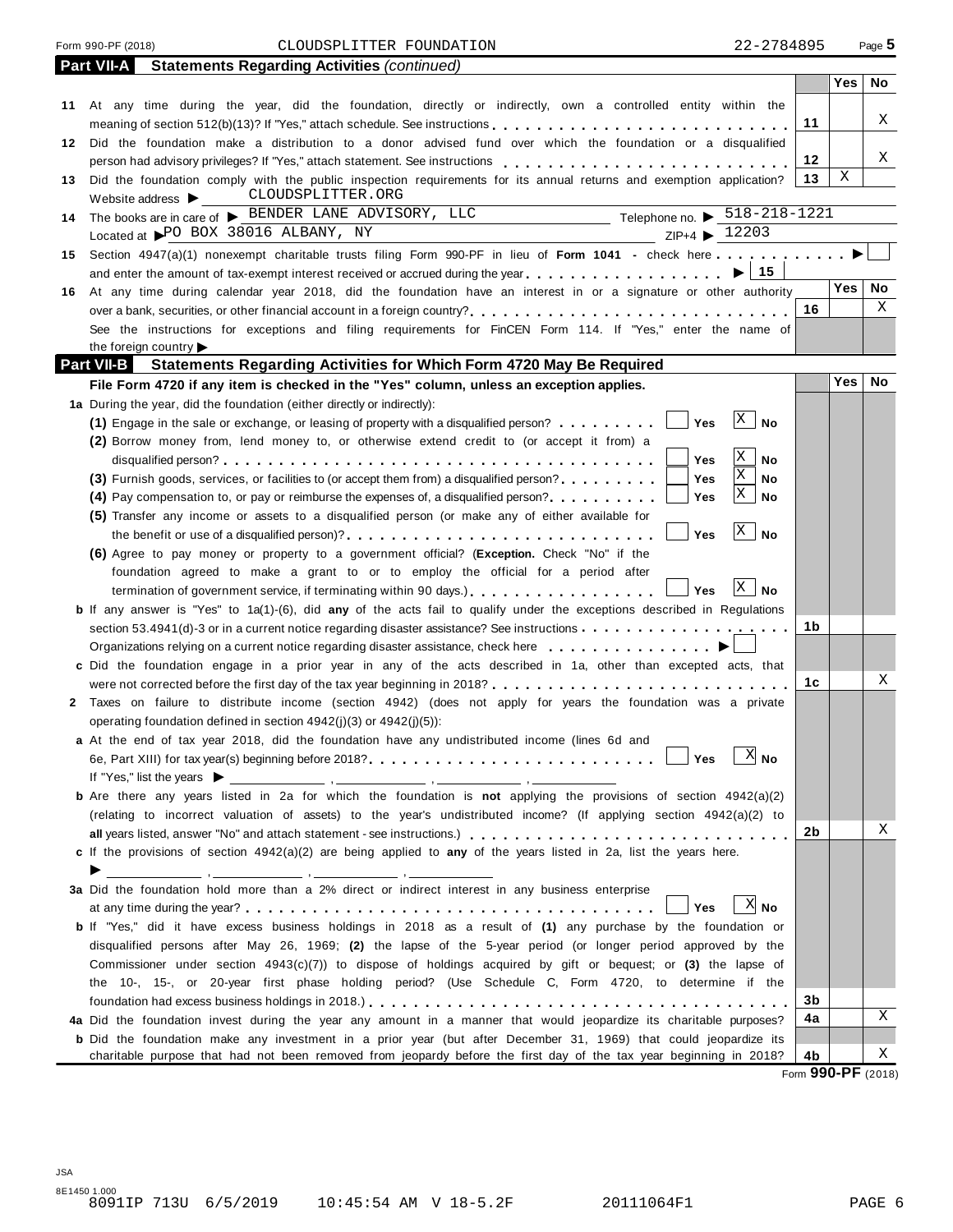| Form 990-PF (2018) | CLOUDSPLITTER FOUNDATION                                                                                           | 22-2784895     |            | Page $6$ |
|--------------------|--------------------------------------------------------------------------------------------------------------------|----------------|------------|----------|
| <b>Part VII-B</b>  | Statements Regarding Activities for Which Form 4720 May Be Required (continued)                                    |                |            |          |
| 5а                 | During the year, did the foundation pay or incur any amount to:                                                    |                | <b>Yes</b> | No       |
|                    | (1) Carry on propaganda, or otherwise attempt to influence legislation (section $4945(e)$ )?<br><b>Yes</b>         | -X <br>No      |            |          |
|                    | (2) Influence the outcome of any specific public election (see section 4955); or to carry on,                      |                |            |          |
|                    | <b>Yes</b>                                                                                                         | ΧI<br>No.      |            |          |
|                    | Yes<br>(3) Provide a grant to an individual for travel, study, or other similar purposes?                          | $X $ No        |            |          |
|                    | (4) Provide a grant to an organization other than a charitable, etc., organization described in                    |                |            |          |
|                    | <b>Yes</b>                                                                                                         | X <br>No       |            |          |
|                    | (5) Provide for any purpose other than religious, charitable, scientific, literary, or educational                 |                |            |          |
|                    | purposes, or for the prevention of cruelty to children or animals?<br><b>Yes</b>                                   | X <br>No       |            |          |
|                    | If any answer is "Yes" to 5a(1)-(5), did any of the transactions fail to qualify under the exceptions described in |                |            |          |
|                    | Regulations section 53.4945 or in a current notice regarding disaster assistance? See instructions                 | 5 <sub>b</sub> |            | X        |
|                    | Organizations relying on a current notice regarding disaster assistance, check here                                |                |            |          |
| c                  | If the answer is "Yes" to question 5a(4), does the foundation claim exemption from the tax                         |                |            |          |
|                    | Yes                                                                                                                | X<br>No        |            |          |
|                    | If "Yes," attach the statement required by Regulations section 53.4945-5(d).                                       |                |            |          |
| 6a                 | Did the foundation, during the year, receive any funds, directly or indirectly, to pay premiums                    |                |            |          |
|                    | <b>Yes</b><br>on a personal benefit contract?                                                                      | $X$ No         |            |          |
| b                  | Did the foundation, during the year, pay premiums, directly or indirectly, on a personal benefit contract?         | 6b             |            |          |
|                    | If "Yes" to 6b, file Form 8870.                                                                                    |                |            |          |
| 7a                 | At any time during the tax year, was the foundation a party to a prohibited tax shelter transaction? $\vert$ Yes   | $ X $ No       |            |          |
| b                  | If "Yes," did the foundation receive any proceeds or have any net income attributable to the transaction?          | 7b             |            |          |
| 8                  | Is the foundation subject to the section 4960 tax on payment(s) of more than \$1,000,000 in                        |                |            |          |
|                    | <b>Yes</b>                                                                                                         | $X $ No        |            |          |
| <b>Part VIII</b>   | Information About Officers, Directors, Trustees, Foundation Managers, Highly Paid Employees,<br>and Contractors    |                |            |          |
|                    | Liet all afficers directors trustees and foundation menseers and their compensation. Cas instructions              |                |            |          |

| List all officers, directors, trustees, and foundation managers and their compensation. See instructions. |                                                                 |                                                 |                                                                             |                                          |  |  |  |  |  |  |
|-----------------------------------------------------------------------------------------------------------|-----------------------------------------------------------------|-------------------------------------------------|-----------------------------------------------------------------------------|------------------------------------------|--|--|--|--|--|--|
| (a) Name and address                                                                                      | (b) Title, and average<br>hours per week<br>devoted to position | (c) Compensation<br>(If not paid,<br>enter $-0$ | (d) Contributions to<br>employee benefit plans<br>and deferred compensation | (e) Expense account,<br>other allowances |  |  |  |  |  |  |
| ATCH 10                                                                                                   |                                                                 | U                                               |                                                                             | 0.                                       |  |  |  |  |  |  |
|                                                                                                           |                                                                 |                                                 |                                                                             |                                          |  |  |  |  |  |  |
|                                                                                                           |                                                                 |                                                 |                                                                             |                                          |  |  |  |  |  |  |
|                                                                                                           |                                                                 |                                                 |                                                                             |                                          |  |  |  |  |  |  |

2 Compensation of five highest-paid employees (other than those included on line 1 - see instructions). If none, enter **"NONE."**

| (a) Name and address of each employee paid more than \$50,000 | (b) Title, and average hours per week<br>devoted to position | (c) Compensation | (d) Contributions to<br>employee benefit<br>plans and deferred<br>compensation | (e) Expense account,<br>other allowances        |
|---------------------------------------------------------------|--------------------------------------------------------------|------------------|--------------------------------------------------------------------------------|-------------------------------------------------|
|                                                               |                                                              |                  |                                                                                |                                                 |
| NONE                                                          |                                                              |                  |                                                                                |                                                 |
|                                                               |                                                              |                  |                                                                                |                                                 |
|                                                               |                                                              |                  |                                                                                |                                                 |
|                                                               |                                                              |                  |                                                                                |                                                 |
|                                                               |                                                              |                  |                                                                                |                                                 |
|                                                               |                                                              |                  |                                                                                |                                                 |
|                                                               |                                                              |                  |                                                                                |                                                 |
|                                                               |                                                              |                  |                                                                                |                                                 |
|                                                               |                                                              |                  |                                                                                |                                                 |
|                                                               |                                                              |                  |                                                                                |                                                 |
|                                                               |                                                              |                  |                                                                                | $0.00 \text{ } \text{D} \text{ } \text{F}$<br>- |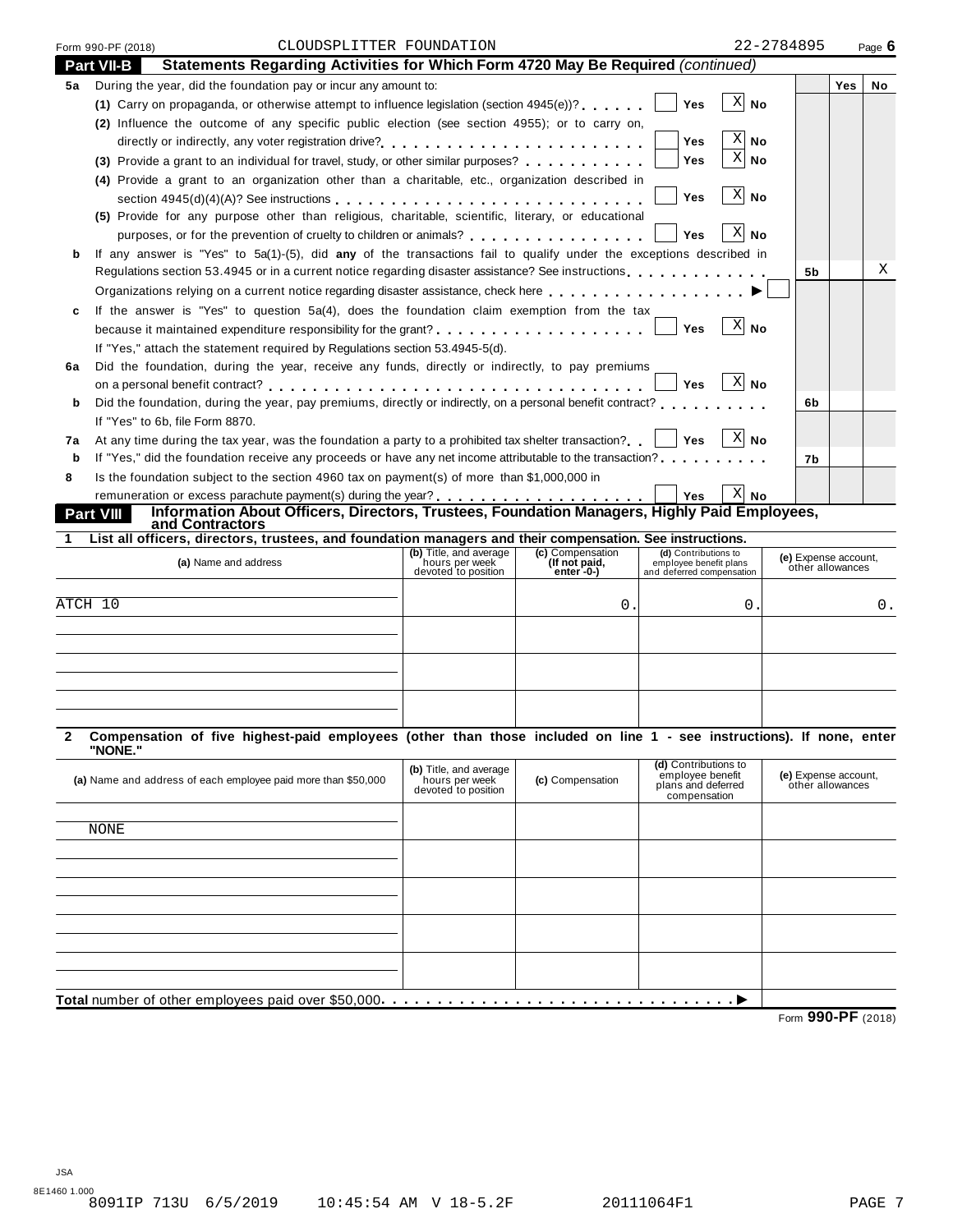| Form 990-PF (2018)                                                                                                                                                                                                                                        |                     | Page 7             |
|-----------------------------------------------------------------------------------------------------------------------------------------------------------------------------------------------------------------------------------------------------------|---------------------|--------------------|
| <b>Part VIII</b><br>Information About Officers, Directors, Trustees, Foundation Managers, Highly Paid Employees,<br>and Contractors (continued)                                                                                                           |                     |                    |
| Five highest-paid independent contractors for professional services. See instructions. If none, enter "NONE."<br>3                                                                                                                                        |                     |                    |
| (a) Name and address of each person paid more than \$50,000                                                                                                                                                                                               | (b) Type of service | (c) Compensation   |
|                                                                                                                                                                                                                                                           |                     |                    |
| <b>NONE</b>                                                                                                                                                                                                                                               |                     |                    |
|                                                                                                                                                                                                                                                           |                     |                    |
|                                                                                                                                                                                                                                                           |                     |                    |
|                                                                                                                                                                                                                                                           |                     |                    |
|                                                                                                                                                                                                                                                           |                     |                    |
|                                                                                                                                                                                                                                                           |                     |                    |
|                                                                                                                                                                                                                                                           |                     |                    |
|                                                                                                                                                                                                                                                           |                     |                    |
|                                                                                                                                                                                                                                                           |                     |                    |
| Part IX-A<br><b>Summary of Direct Charitable Activities</b>                                                                                                                                                                                               |                     |                    |
| List the foundation's four largest direct charitable activities during the tax year. Include relevant statistical information such as the number of<br>organizations and other beneficiaries served, conferences convened, research papers produced, etc. |                     | Expenses           |
| PLEASE NOTE, THE FOUNDATION IS NOT INVOLVED IN ANY DIRECT                                                                                                                                                                                                 |                     |                    |
| CHARITABLE ACTIVITIES. ITS PRIMARY PURPOSE IS TO SUPPORT,                                                                                                                                                                                                 |                     |                    |
| BY CONTRIBUTIONS, OTHER CHARITABLE ORGANIZATIONS EXEMPT                                                                                                                                                                                                   |                     |                    |
| UNDER INTERNAL REVENUE CODE SECTION 501(C)(3)<br>2                                                                                                                                                                                                        |                     |                    |
|                                                                                                                                                                                                                                                           |                     |                    |
|                                                                                                                                                                                                                                                           |                     |                    |
|                                                                                                                                                                                                                                                           |                     |                    |
|                                                                                                                                                                                                                                                           |                     |                    |
|                                                                                                                                                                                                                                                           |                     |                    |
|                                                                                                                                                                                                                                                           |                     |                    |
|                                                                                                                                                                                                                                                           |                     |                    |
| <b>Part IX-B</b><br><b>Summary of Program-Related Investments (see instructions)</b>                                                                                                                                                                      |                     |                    |
| Describe the two largest program-related investments made by the foundation during the tax year on lines 1 and 2.                                                                                                                                         |                     | Amount             |
| NONE                                                                                                                                                                                                                                                      |                     |                    |
|                                                                                                                                                                                                                                                           |                     |                    |
|                                                                                                                                                                                                                                                           |                     |                    |
|                                                                                                                                                                                                                                                           |                     |                    |
|                                                                                                                                                                                                                                                           |                     |                    |
| All other program-related investments. See instructions.                                                                                                                                                                                                  |                     |                    |
| 3                                                                                                                                                                                                                                                         |                     |                    |
| <b>NONE</b>                                                                                                                                                                                                                                               |                     |                    |
|                                                                                                                                                                                                                                                           |                     |                    |
|                                                                                                                                                                                                                                                           |                     | Form 990-PF (2018) |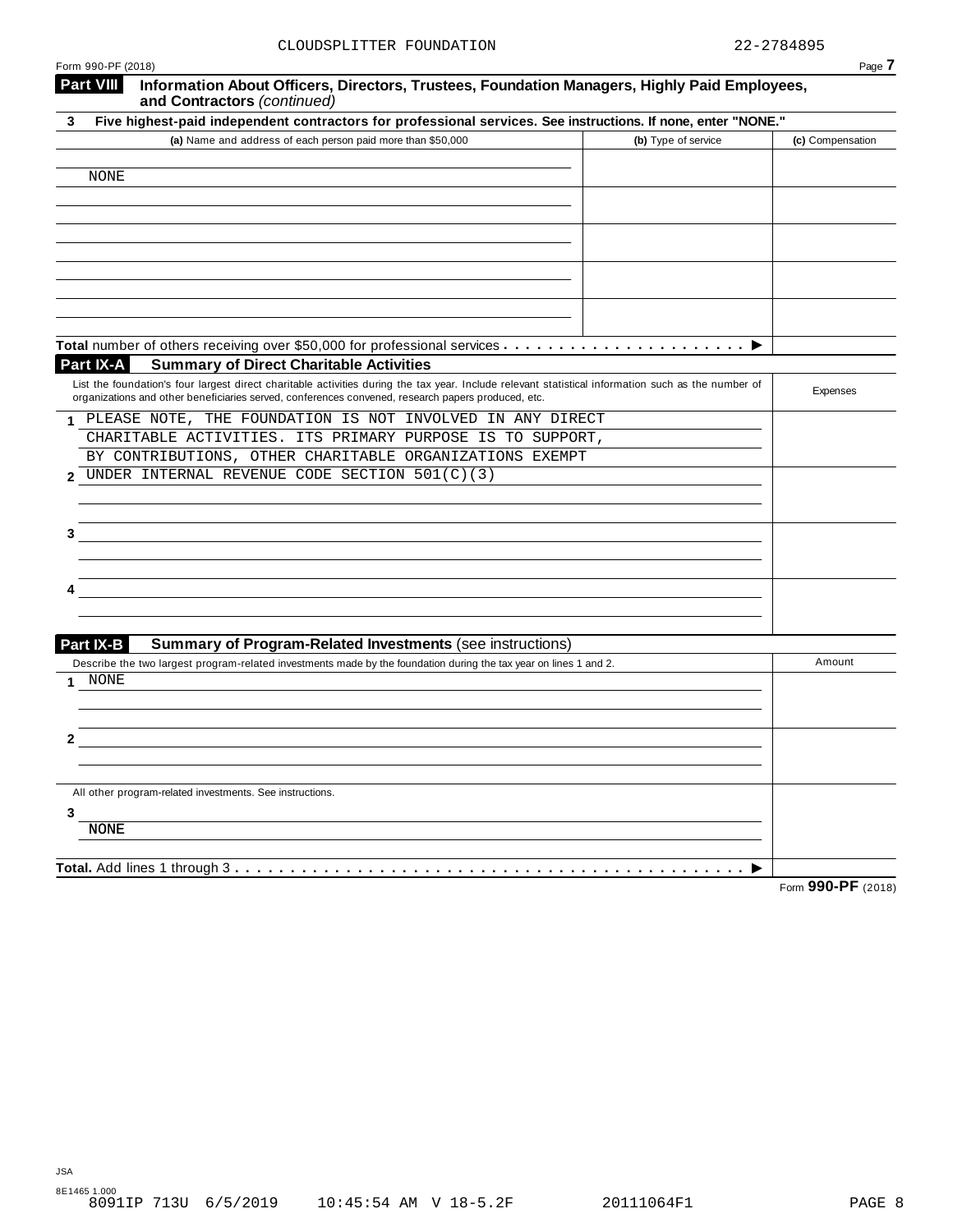|              | Form 990-PF (2018)                                                                                                                                                                                                    |                 | Page 8        |
|--------------|-----------------------------------------------------------------------------------------------------------------------------------------------------------------------------------------------------------------------|-----------------|---------------|
|              | Part X<br>Minimum Investment Return (All domestic foundations must complete this part. Foreign foundations,<br>see instructions.)                                                                                     |                 |               |
| $\mathbf{1}$ | Fair market value of assets not used (or held for use) directly in carrying out charitable, etc.,<br>purposes:                                                                                                        |                 |               |
|              |                                                                                                                                                                                                                       | 1a              | 20,717,935.   |
|              |                                                                                                                                                                                                                       | 1 <sub>b</sub>  | 1,494,363.    |
|              |                                                                                                                                                                                                                       | 1 <sub>c</sub>  | 1,382,760.    |
|              |                                                                                                                                                                                                                       | 1 <sub>d</sub>  | 23,595,058.   |
|              | e Reduction claimed for blockage or other factors reported on lines 1a and                                                                                                                                            |                 |               |
|              | 1c (attach detailed explanation) $\ldots \ldots \ldots \ldots \ldots \ldots$   1e                                                                                                                                     |                 |               |
| $\mathbf{2}$ |                                                                                                                                                                                                                       | $\mathbf{2}$    |               |
| 3            |                                                                                                                                                                                                                       | 3               | 23,595,058.   |
| 4            | Cash deemed held for charitable activities. Enter 1 1/2% of line 3 (for greater amount, see                                                                                                                           |                 |               |
|              |                                                                                                                                                                                                                       | 4               | 353,926.      |
| 5            | Net value of noncharitable-use assets. Subtract line 4 from line 3. Enter here and on Part V, line 4                                                                                                                  | $\sqrt{5}$      | 23, 241, 132. |
| 6            |                                                                                                                                                                                                                       | 6               | 1,162,057.    |
|              | Part XI Distributable Amount (see instructions) (Section 4942(j)(3) and (j)(5) private operating foundations<br>and certain foreign organizations, check here $\blacktriangleright$   and do not complete this part.) |                 |               |
| 1            | Minimum investment return from Part X, line 6                                                                                                                                                                         | $\mathbf{1}$    | 1,162,057.    |
|              | 4,677.<br>2a Tax on investment income for 2018 from Part VI, line 5 2a                                                                                                                                                |                 |               |
| b            | Income tax for 2018. (This does not include the tax from Part VI.) $\boxed{2b}$                                                                                                                                       |                 |               |
| c            |                                                                                                                                                                                                                       | 2c              | 4,677.        |
| 3            |                                                                                                                                                                                                                       | $\mathbf{3}$    | 1,157,380.    |
| 4            |                                                                                                                                                                                                                       | 4               |               |
| 5            |                                                                                                                                                                                                                       | 5               | 1,157,380.    |
| 6            |                                                                                                                                                                                                                       | 6               |               |
| 7            | Distributable amount as adjusted. Subtract line 6 from line 5. Enter here and on Part XIII,                                                                                                                           |                 |               |
|              |                                                                                                                                                                                                                       | 7               | 1,157,380.    |
|              | <b>Part XII</b> Qualifying Distributions (see instructions)                                                                                                                                                           |                 |               |
| $\mathbf{1}$ | Amounts paid (including administrative expenses) to accomplish charitable, etc., purposes:                                                                                                                            |                 |               |
|              | a Expenses, contributions, gifts, etc. - total from Part I, column (d), line 26.                                                                                                                                      | 1a              | 1,348,098.    |
|              |                                                                                                                                                                                                                       | 1 <sub>b</sub>  |               |
| $\mathbf{2}$ | Amounts paid to acquire assets used (or held for use) directly in carrying out charitable, etc.,                                                                                                                      |                 |               |
|              |                                                                                                                                                                                                                       | $\overline{2}$  |               |
| 3            | Amounts set aside for specific charitable projects that satisfy the:                                                                                                                                                  |                 |               |
|              |                                                                                                                                                                                                                       | 3a              |               |
|              |                                                                                                                                                                                                                       | 3b              |               |
| 4            | Qualifying distributions. Add lines 1a through 3b. Enter here and on Part V, line 8; and Part XIII, line 4                                                                                                            | $\overline{4}$  | 1,348,098.    |
| 5            | Foundations that qualify under section 4940(e) for the reduced rate of tax on net investment income.                                                                                                                  |                 |               |
|              |                                                                                                                                                                                                                       | $5\phantom{.0}$ | 4,677.        |
| 6            |                                                                                                                                                                                                                       | 6               | 1,343,421.    |
|              | Note: The amount on line 6 will be used in Part V, column (b), in subsequent years when calculating whether the foundation                                                                                            |                 |               |
|              | qualifies for the section 4940(e) reduction of tax in those years.                                                                                                                                                    |                 |               |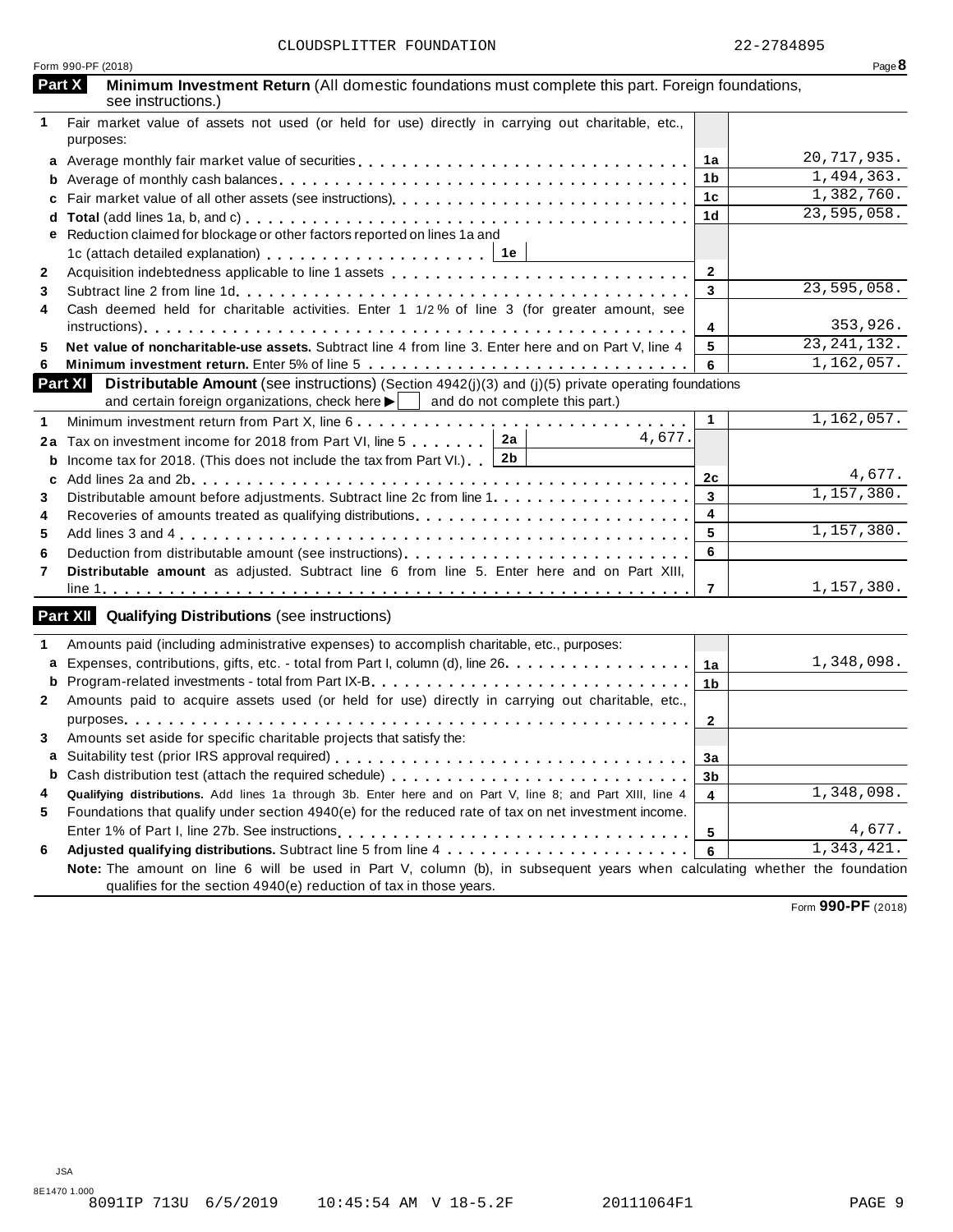|   | Form 990-PF (2018)                                                                                                                                                                  |               |                            |             | Page 9      |
|---|-------------------------------------------------------------------------------------------------------------------------------------------------------------------------------------|---------------|----------------------------|-------------|-------------|
|   | <b>Undistributed Income</b> (see instructions)<br><b>Part XIII</b>                                                                                                                  |               |                            |             |             |
|   | 1 Distributable amount for 2018 from Part XI,                                                                                                                                       | (a)<br>Corpus | (b)<br>Years prior to 2017 | (c)<br>2017 | (d)<br>2018 |
|   |                                                                                                                                                                                     |               |                            |             | 1,157,380.  |
|   | 2 Undistributed income, if any, as of the end of 2018:                                                                                                                              |               |                            |             |             |
|   | a Enter amount for 2017 only enterprise to the set of                                                                                                                               |               |                            |             |             |
|   | <b>b</b> Total for prior years: $20 \, 16 \, 10 \, 15 \, 10 \, 14$                                                                                                                  |               |                            |             |             |
|   | 3 Excess distributions carryover, if any, to 2018:                                                                                                                                  |               |                            |             |             |
|   | 37,051.<br><b>a</b> From 2013                                                                                                                                                       |               |                            |             |             |
|   | $\overline{367,344}$ .<br>$b$ From 2014                                                                                                                                             |               |                            |             |             |
|   | <b>c</b> From 2015                                                                                                                                                                  |               |                            |             |             |
|   | $\overline{246,965}$ .<br>$d$ From 2016                                                                                                                                             |               |                            |             |             |
|   | $\overline{403}$ , 881.<br>e From 2017                                                                                                                                              |               |                            |             |             |
|   |                                                                                                                                                                                     | 1,055,241     |                            |             |             |
|   | 4 Qualifying distributions for 2018 from Part XII,                                                                                                                                  |               |                            |             |             |
|   | 1,348,098.<br>line 4: $\triangleright$ \$                                                                                                                                           |               |                            |             |             |
|   | a Applied to 2017, but not more than line 2a                                                                                                                                        |               |                            |             |             |
|   | <b>b</b> Applied to undistributed income of prior years<br>(Election required - see instructions)                                                                                   |               |                            |             |             |
|   | c Treated as distributions out of corpus (Election<br>required - see instructions)                                                                                                  |               |                            |             |             |
|   | <b>d</b> Applied to 2018 distributable amount                                                                                                                                       |               |                            |             | 1,157,380.  |
|   | <b>e</b> Remaining amount distributed out of corpus                                                                                                                                 | 190,718.      |                            |             |             |
|   | 5 Excess distributions carryover applied to 2018<br>(If an amount appears in column (d), the same<br>amount must be shown in column (a).)                                           |               |                            |             |             |
|   | 6 Enter the net total of each column as<br>indicated below:                                                                                                                         |               |                            |             |             |
|   | a Corpus. Add lines 3f, 4c, and 4e. Subtract line 5                                                                                                                                 | 1,245,959.    |                            |             |             |
|   | <b>b</b> Prior years' undistributed income. Subtract                                                                                                                                |               |                            |             |             |
|   | line 4b from line 2b                                                                                                                                                                |               |                            |             |             |
|   | c Enter the amount of prior years' undistributed<br>income for which a notice of deficiency has<br>been issued, or on which the section 4942(a)<br>tax has been previously assessed |               |                            |             |             |
|   | d Subtract line 6c from line 6b. Taxable                                                                                                                                            |               |                            |             |             |
|   | amount - see instructions                                                                                                                                                           |               |                            |             |             |
|   | e Undistributed income for 2017. Subtract line<br>4a from line 2a. Taxable amount - see<br><i>instructions</i>                                                                      |               |                            |             |             |
|   | f Undistributed income for 2018. Subtract lines<br>4d and 5 from line 1. This amount must be                                                                                        |               |                            |             |             |
|   | distributed in 2019.                                                                                                                                                                |               |                            |             |             |
|   | 7 Amounts treated as distributions out of corpus                                                                                                                                    |               |                            |             |             |
|   | to satisfy requirements imposed by section                                                                                                                                          |               |                            |             |             |
|   | 170(b)(1)(F) or 4942(g)(3) (Election may be<br>required - see instructions) example.                                                                                                |               |                            |             |             |
|   | 8 Excess distributions carryover from 2013 not                                                                                                                                      |               |                            |             |             |
|   | applied on line 5 or line 7 (see instructions)                                                                                                                                      | 37,051.       |                            |             |             |
| 9 | Excess distributions carryover to 2019.                                                                                                                                             | 1,208,908.    |                            |             |             |
|   | Subtract lines 7 and 8 from line 6a                                                                                                                                                 |               |                            |             |             |
|   | 10 Analysis of line 9:<br>367,344.                                                                                                                                                  |               |                            |             |             |
|   | a Excess from 2014                                                                                                                                                                  |               |                            |             |             |
|   | <b>b</b> Excess from 2015<br>246,965.                                                                                                                                               |               |                            |             |             |
|   | c Excess from 2016<br>403,881.                                                                                                                                                      |               |                            |             |             |
|   | <b>d</b> Excess from 2017<br>190, 718.                                                                                                                                              |               |                            |             |             |
|   | e Excess from 2018                                                                                                                                                                  |               |                            |             |             |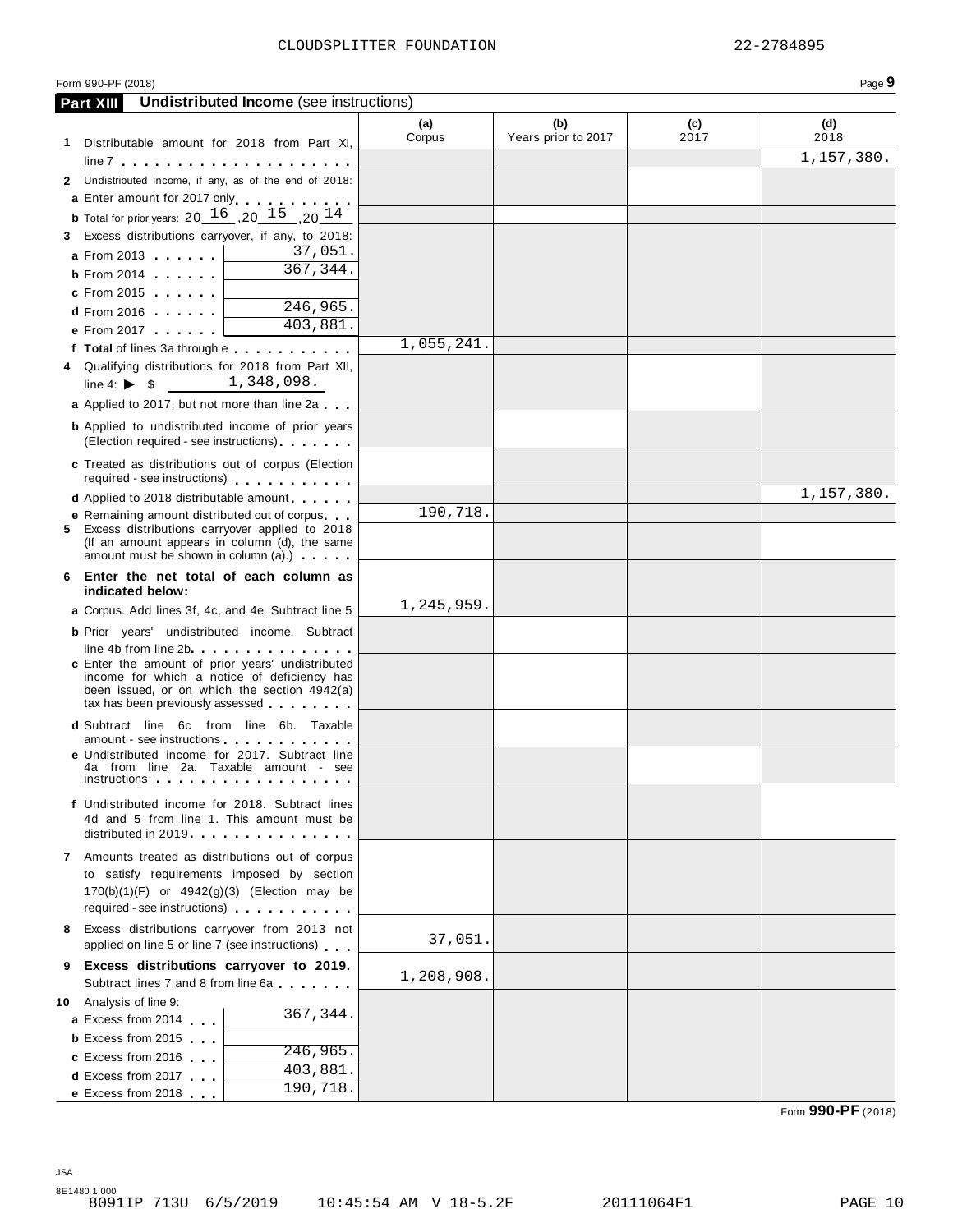|   |                 | Form 990-PF (2018)                                                                                                                                                                                                                                                 |                                                                                                              | CLOUDSPLITTER FOUNDATION |               |            |               | 22-2784895 | Page 10        |
|---|-----------------|--------------------------------------------------------------------------------------------------------------------------------------------------------------------------------------------------------------------------------------------------------------------|--------------------------------------------------------------------------------------------------------------|--------------------------|---------------|------------|---------------|------------|----------------|
|   | <b>Part XIV</b> |                                                                                                                                                                                                                                                                    | <b>Private Operating Foundations</b> (see instructions and Part VII-A, question 9)                           |                          |               |            |               |            | NOT APPLICABLE |
|   |                 |                                                                                                                                                                                                                                                                    | 1a If the foundation has received a ruling or determination letter that it is a private operating            |                          |               |            |               |            |                |
|   |                 |                                                                                                                                                                                                                                                                    | foundation, and the ruling is effective for 2018, enter the date of the ruling $\ldots \ldots \ldots \ldots$ |                          |               |            |               |            |                |
|   |                 |                                                                                                                                                                                                                                                                    | <b>b</b> Check box to indicate whether the foundation is a private operating foundation described in section |                          |               |            | 4942(j)(3) or |            | 4942(j)(5)     |
|   |                 | 2a Enter the lesser of the ad-                                                                                                                                                                                                                                     | Tax year                                                                                                     |                          | Prior 3 years |            |               |            |                |
|   |                 | justed net income from Part                                                                                                                                                                                                                                        |                                                                                                              |                          |               |            |               |            | (e) Total      |
|   |                 | I or the minimum investment                                                                                                                                                                                                                                        | (a) 2018                                                                                                     | (b) 2017                 | $(c)$ 2016    | $(d)$ 2015 |               |            |                |
|   |                 | return from Part X for each                                                                                                                                                                                                                                        |                                                                                                              |                          |               |            |               |            |                |
|   |                 | year listed and the state of the state of the state of the state of the state of the state of the state of the                                                                                                                                                     |                                                                                                              |                          |               |            |               |            |                |
|   |                 | <b>b</b> 85% of line 2a $\cdots$                                                                                                                                                                                                                                   |                                                                                                              |                          |               |            |               |            |                |
|   |                 |                                                                                                                                                                                                                                                                    |                                                                                                              |                          |               |            |               |            |                |
|   |                 | C Qualifying distributions from Part<br>XII, line 4 for each year listed                                                                                                                                                                                           |                                                                                                              |                          |               |            |               |            |                |
|   |                 | <b>d</b> Amounts included in line 2c not                                                                                                                                                                                                                           |                                                                                                              |                          |               |            |               |            |                |
|   |                 | used directly for active conduct                                                                                                                                                                                                                                   |                                                                                                              |                          |               |            |               |            |                |
|   |                 | of exempt activities                                                                                                                                                                                                                                               |                                                                                                              |                          |               |            |               |            |                |
|   |                 | <b>e</b> Qualifying distributions made                                                                                                                                                                                                                             |                                                                                                              |                          |               |            |               |            |                |
|   |                 | directly for active conduct of                                                                                                                                                                                                                                     |                                                                                                              |                          |               |            |               |            |                |
|   |                 | exempt activities. Subtract line<br>2d from line 2c contract to the set of the set of the set of the set of the set of the set of the set of the set of the set of the set of the set of the set of the set of the set of the set of the set of the set of the set |                                                                                                              |                          |               |            |               |            |                |
| 3 |                 | Complete 3a, b, or c for the                                                                                                                                                                                                                                       |                                                                                                              |                          |               |            |               |            |                |
|   |                 | alternative test relied upon:                                                                                                                                                                                                                                      |                                                                                                              |                          |               |            |               |            |                |
|   |                 | <b>a</b> "Assets" alternative test - enter:                                                                                                                                                                                                                        |                                                                                                              |                          |               |            |               |            |                |
|   |                 | $(1)$ Value of all assets $\cdots$                                                                                                                                                                                                                                 |                                                                                                              |                          |               |            |               |            |                |
|   |                 | (2) Value of assets qualifying                                                                                                                                                                                                                                     |                                                                                                              |                          |               |            |               |            |                |
|   |                 | under section                                                                                                                                                                                                                                                      |                                                                                                              |                          |               |            |               |            |                |
|   |                 | <b>b</b> "Endowment" alternative test-                                                                                                                                                                                                                             |                                                                                                              |                          |               |            |               |            |                |
|   |                 | enter 2/3 of minimum invest-                                                                                                                                                                                                                                       |                                                                                                              |                          |               |            |               |            |                |
|   |                 | ment return shown in Part X,                                                                                                                                                                                                                                       |                                                                                                              |                          |               |            |               |            |                |
|   |                 | line 6 for each year listed                                                                                                                                                                                                                                        |                                                                                                              |                          |               |            |               |            |                |
|   |                 | C "Support" alternative test - enter:                                                                                                                                                                                                                              |                                                                                                              |                          |               |            |               |            |                |
|   |                 | (1) Total support other than                                                                                                                                                                                                                                       |                                                                                                              |                          |               |            |               |            |                |
|   |                 | gross investment income<br>(interest, dividends, rents,                                                                                                                                                                                                            |                                                                                                              |                          |               |            |               |            |                |
|   |                 | payments on securities                                                                                                                                                                                                                                             |                                                                                                              |                          |               |            |               |            |                |
|   |                 | loans (section $512(a)(5)$ ),                                                                                                                                                                                                                                      |                                                                                                              |                          |               |            |               |            |                |
|   |                 | or royalties) and the control of the control of                                                                                                                                                                                                                    |                                                                                                              |                          |               |            |               |            |                |
|   |                 | (2) Support from general<br>public and 5 or more                                                                                                                                                                                                                   |                                                                                                              |                          |               |            |               |            |                |
|   |                 | exempt organizations as                                                                                                                                                                                                                                            |                                                                                                              |                          |               |            |               |            |                |
|   |                 | provided in section 4942<br>(j)(3)(B)(iii)                                                                                                                                                                                                                         |                                                                                                              |                          |               |            |               |            |                |
|   |                 | (3) Largest amount of sup-                                                                                                                                                                                                                                         |                                                                                                              |                          |               |            |               |            |                |
|   |                 | port from an exempt                                                                                                                                                                                                                                                |                                                                                                              |                          |               |            |               |            |                |
|   |                 | organization and the state of                                                                                                                                                                                                                                      |                                                                                                              |                          |               |            |               |            |                |
|   |                 | (4) Gross investment income                                                                                                                                                                                                                                        |                                                                                                              |                          |               |            |               |            |                |

#### Part XV Supplementary Information (Complete this part only if the foundation had \$5,000 or more in assets at **any time during the year - see instructions.)**

**1 Information Regarding Foundation Managers:**

**a** List any managers of the foundation who have contributed more than 2% of the total contributions received by the foundation before the close of any tax year (but only if they have contributed more than \$5,000). (See section 507(d)(2).)

ERNEST E. KEET

**b** List any managers of the foundation who own 10% or more of the stock of a corporation (or an equally large portion of the ownership of a partnership or other entity) of which the foundation has a 10% or greater interest.

#### N/A

#### **2 Information Regarding Contribution, Grant, Gift, Loan, Scholarship, etc., Programs:**

Check here  $\blacktriangleright \overline{X}$  if the foundation only makes contributions to preselected charitable organizations and does not accept<br>unsolicited requests for funds. If the foundation makes gifts, grants, etc., to individuals o complete items 2a, b, c, and d. See instructions. X

**a** The name, address, and telephone number or email address of the person to whom applications should be addressed:

**b** The form in which applications should be submitted and information and materials they should include:

**c** Any submission deadlines:

**d** Any restrictions or limitations on awards, such as by geographical areas, charitable fields, kinds of institutions, or other factors: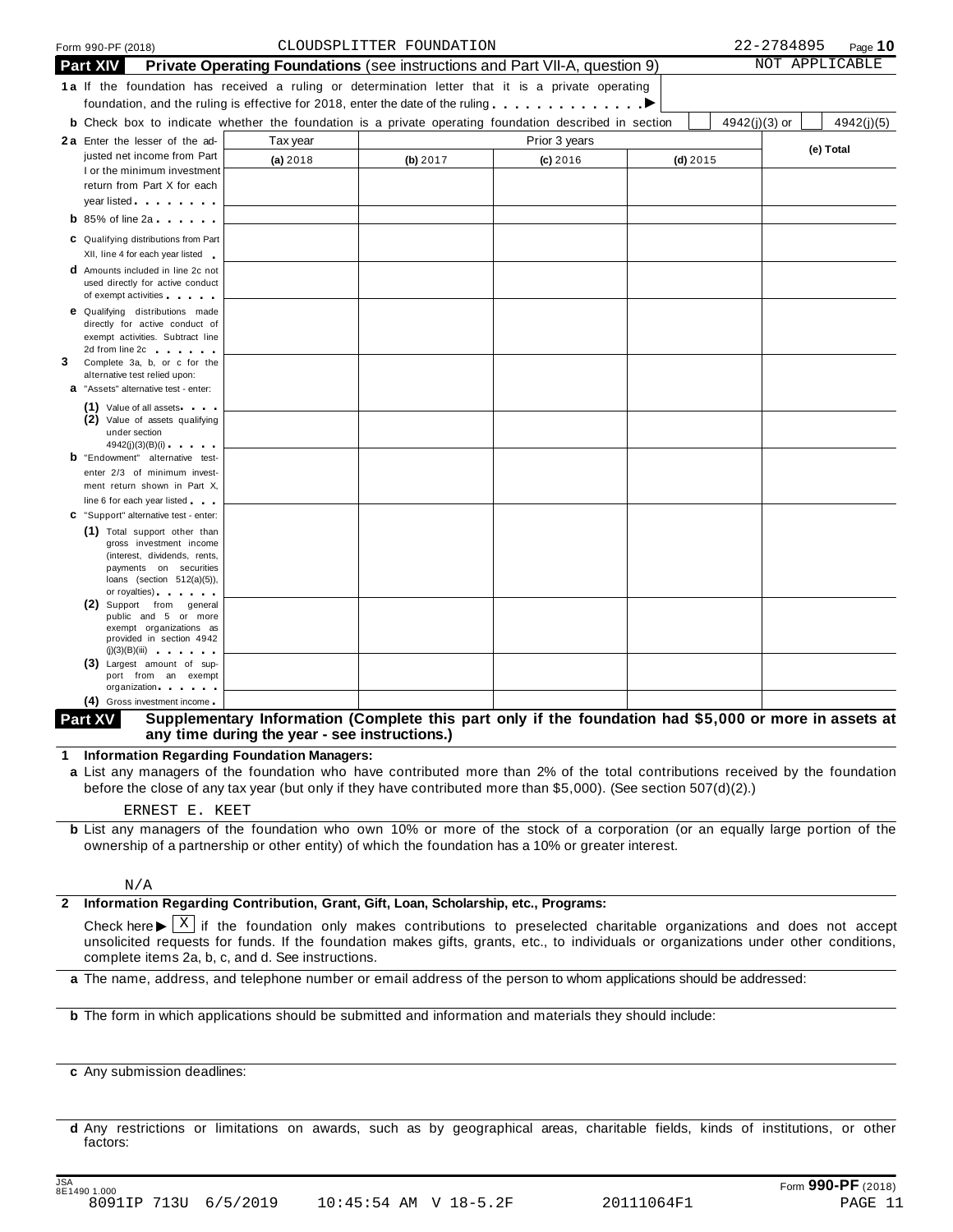|--|--|--|

| <b>Supplementary Information (continued)</b><br>Part XV<br>3 <sup>1</sup>                                                                                                                                                          |                                   |   |                                                                                                                                    |            |
|------------------------------------------------------------------------------------------------------------------------------------------------------------------------------------------------------------------------------------|-----------------------------------|---|------------------------------------------------------------------------------------------------------------------------------------|------------|
| Grants and Contributions Paid During the Year or Approved for Future Payment<br>Recipient Recipient Recipient San individual, Foundation<br>Name and address (home or business) and relationship to the Status of Purpose of grand |                                   |   |                                                                                                                                    |            |
| Name and address (home or business)                                                                                                                                                                                                |                                   |   | Purpose of grant or<br>contribution                                                                                                | Amount     |
| a Paid during the year                                                                                                                                                                                                             |                                   |   |                                                                                                                                    |            |
|                                                                                                                                                                                                                                    |                                   |   |                                                                                                                                    |            |
| ATCH 11                                                                                                                                                                                                                            |                                   |   |                                                                                                                                    |            |
|                                                                                                                                                                                                                                    |                                   |   |                                                                                                                                    |            |
|                                                                                                                                                                                                                                    |                                   |   |                                                                                                                                    |            |
|                                                                                                                                                                                                                                    |                                   |   |                                                                                                                                    |            |
|                                                                                                                                                                                                                                    |                                   |   |                                                                                                                                    |            |
|                                                                                                                                                                                                                                    |                                   |   |                                                                                                                                    |            |
|                                                                                                                                                                                                                                    |                                   |   |                                                                                                                                    |            |
|                                                                                                                                                                                                                                    |                                   |   |                                                                                                                                    |            |
|                                                                                                                                                                                                                                    |                                   |   |                                                                                                                                    |            |
|                                                                                                                                                                                                                                    |                                   |   |                                                                                                                                    |            |
|                                                                                                                                                                                                                                    |                                   |   |                                                                                                                                    |            |
|                                                                                                                                                                                                                                    |                                   |   |                                                                                                                                    |            |
|                                                                                                                                                                                                                                    |                                   |   |                                                                                                                                    |            |
|                                                                                                                                                                                                                                    |                                   |   |                                                                                                                                    |            |
|                                                                                                                                                                                                                                    |                                   |   |                                                                                                                                    |            |
|                                                                                                                                                                                                                                    |                                   |   |                                                                                                                                    |            |
|                                                                                                                                                                                                                                    |                                   |   |                                                                                                                                    |            |
|                                                                                                                                                                                                                                    |                                   |   |                                                                                                                                    |            |
|                                                                                                                                                                                                                                    |                                   |   |                                                                                                                                    |            |
|                                                                                                                                                                                                                                    |                                   |   |                                                                                                                                    |            |
|                                                                                                                                                                                                                                    |                                   |   |                                                                                                                                    |            |
|                                                                                                                                                                                                                                    |                                   |   |                                                                                                                                    |            |
|                                                                                                                                                                                                                                    |                                   |   |                                                                                                                                    |            |
|                                                                                                                                                                                                                                    |                                   |   |                                                                                                                                    |            |
|                                                                                                                                                                                                                                    |                                   |   |                                                                                                                                    |            |
|                                                                                                                                                                                                                                    |                                   |   |                                                                                                                                    |            |
|                                                                                                                                                                                                                                    |                                   |   |                                                                                                                                    |            |
|                                                                                                                                                                                                                                    |                                   |   |                                                                                                                                    |            |
|                                                                                                                                                                                                                                    |                                   |   |                                                                                                                                    |            |
|                                                                                                                                                                                                                                    |                                   |   |                                                                                                                                    |            |
|                                                                                                                                                                                                                                    |                                   |   |                                                                                                                                    |            |
|                                                                                                                                                                                                                                    |                                   |   |                                                                                                                                    |            |
|                                                                                                                                                                                                                                    |                                   |   |                                                                                                                                    |            |
|                                                                                                                                                                                                                                    |                                   |   |                                                                                                                                    |            |
|                                                                                                                                                                                                                                    |                                   |   |                                                                                                                                    |            |
|                                                                                                                                                                                                                                    | $\sim 0.000$<br><b>CONTRACTOR</b> | . | $\rightarrow$ 3a<br>and a straightful control of the state of the state of the state of the state of the state of the state of the | 1,286,062. |
| <b>b</b> Approved for future payment                                                                                                                                                                                               |                                   |   |                                                                                                                                    |            |
|                                                                                                                                                                                                                                    |                                   |   |                                                                                                                                    |            |
|                                                                                                                                                                                                                                    |                                   |   |                                                                                                                                    |            |
|                                                                                                                                                                                                                                    |                                   |   |                                                                                                                                    |            |
|                                                                                                                                                                                                                                    |                                   |   |                                                                                                                                    |            |
|                                                                                                                                                                                                                                    |                                   |   |                                                                                                                                    |            |
|                                                                                                                                                                                                                                    |                                   |   |                                                                                                                                    |            |
|                                                                                                                                                                                                                                    |                                   |   |                                                                                                                                    |            |
|                                                                                                                                                                                                                                    |                                   |   |                                                                                                                                    |            |
|                                                                                                                                                                                                                                    |                                   |   |                                                                                                                                    |            |
|                                                                                                                                                                                                                                    |                                   |   |                                                                                                                                    |            |
|                                                                                                                                                                                                                                    |                                   |   |                                                                                                                                    |            |
|                                                                                                                                                                                                                                    |                                   |   |                                                                                                                                    |            |
|                                                                                                                                                                                                                                    |                                   |   |                                                                                                                                    |            |
|                                                                                                                                                                                                                                    |                                   |   |                                                                                                                                    |            |
|                                                                                                                                                                                                                                    |                                   |   |                                                                                                                                    |            |
|                                                                                                                                                                                                                                    |                                   |   |                                                                                                                                    |            |
|                                                                                                                                                                                                                                    |                                   |   |                                                                                                                                    |            |
|                                                                                                                                                                                                                                    |                                   |   |                                                                                                                                    |            |
|                                                                                                                                                                                                                                    |                                   |   |                                                                                                                                    |            |
|                                                                                                                                                                                                                                    |                                   |   | $\triangleright$ 3b                                                                                                                |            |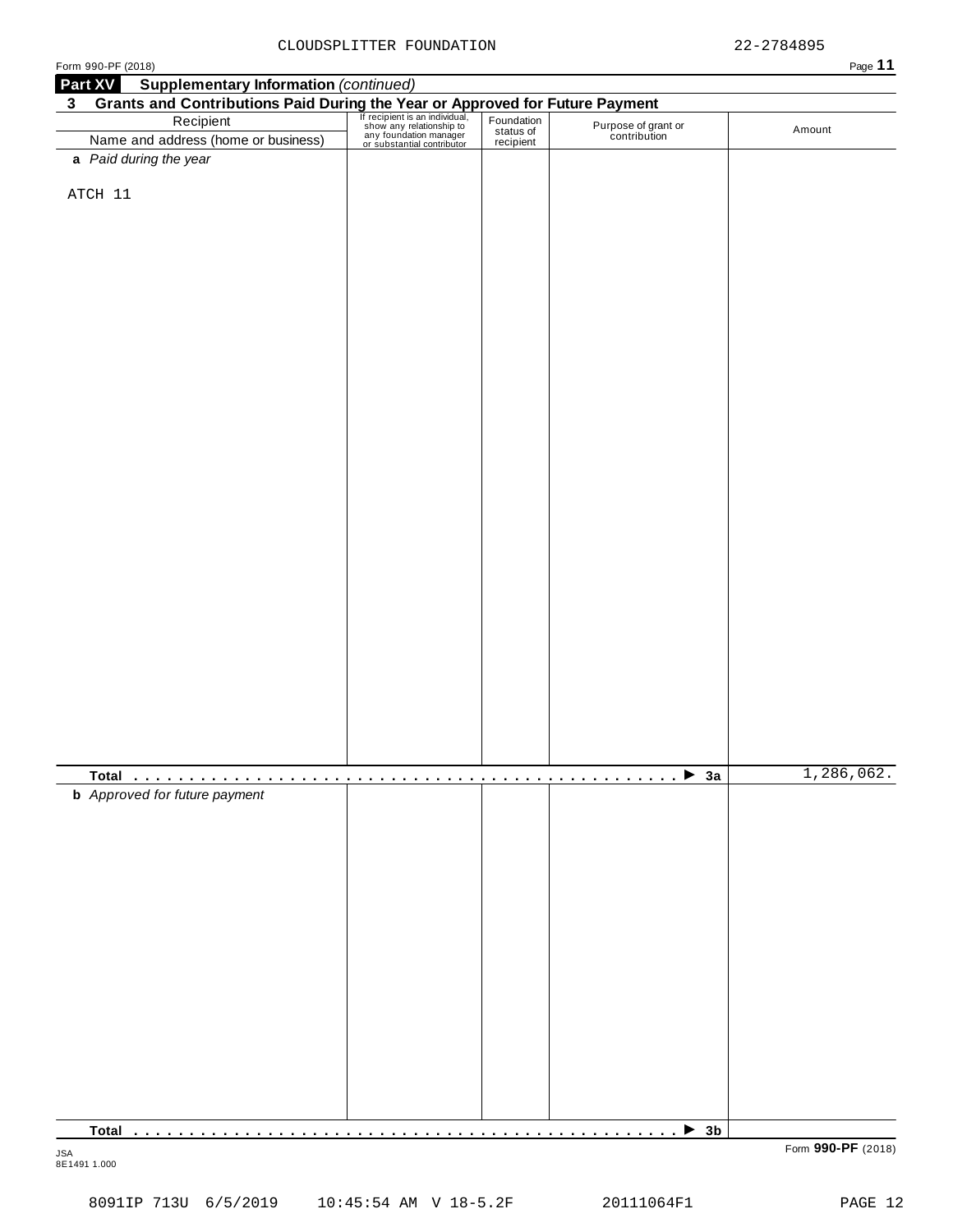#### CLOUDSPLITTER FOUNDATION 22-2784895

|                                              | Enter gross amounts unless otherwise indicated.                                                                                                                                                                                                      |                      | Unrelated business income |                       | Excluded by section 512, 513, or 514 | (e)                                                         |
|----------------------------------------------|------------------------------------------------------------------------------------------------------------------------------------------------------------------------------------------------------------------------------------------------------|----------------------|---------------------------|-----------------------|--------------------------------------|-------------------------------------------------------------|
|                                              | 1 Program service revenue:                                                                                                                                                                                                                           | (a)<br>Business code | (b)<br>Amount             | (c)<br>Exclusion code | (d)<br>Amount                        | Related or exempt<br>function income<br>(See instructions.) |
|                                              | $\mathbf{a}$ <u>and the set of <math>\mathbf{a}</math></u>                                                                                                                                                                                           |                      |                           |                       |                                      |                                                             |
| b                                            | <u> 1980 - Jan Sterling and Sterling and Sterling and Sterling and Sterling and Sterling and Sterling and Sterling</u>                                                                                                                               |                      |                           |                       |                                      |                                                             |
| c                                            |                                                                                                                                                                                                                                                      |                      |                           |                       |                                      |                                                             |
| d                                            | <u> 1989 - Johann Stein, mars an deutscher Stein († 1958)</u>                                                                                                                                                                                        |                      |                           |                       |                                      |                                                             |
| е                                            | the control of the control of the control of the control of the control of the control of                                                                                                                                                            |                      |                           |                       |                                      |                                                             |
| f                                            | g Fees and contracts from government agencies                                                                                                                                                                                                        |                      |                           |                       |                                      |                                                             |
|                                              | 2 Membership dues and assessments                                                                                                                                                                                                                    |                      |                           |                       |                                      |                                                             |
|                                              | 3 Interest on savings and temporary cash investments -                                                                                                                                                                                               |                      |                           |                       |                                      |                                                             |
|                                              | 4 Dividends and interest from securities                                                                                                                                                                                                             |                      |                           | 14                    | 512,909.                             |                                                             |
|                                              | 5 Net rental income or (loss) from real estate:                                                                                                                                                                                                      |                      |                           |                       |                                      |                                                             |
|                                              | a Debt-financed property                                                                                                                                                                                                                             |                      |                           |                       |                                      |                                                             |
|                                              | <b>b</b> Not debt-financed property <b>contains the State of State Inc.</b>                                                                                                                                                                          |                      |                           |                       |                                      |                                                             |
|                                              | 6 Net rental income or (loss) from personal property                                                                                                                                                                                                 |                      |                           |                       |                                      |                                                             |
|                                              | 7 Other investment income <b>contains the contact of the contact of the contact of the contact of the contact of the contact of the contact of the contact of the contact of the contact of the contact of the contact of the co</b>                 |                      |                           | 18                    | $-16, 259.$                          |                                                             |
|                                              | 8 Gain or (loss) from sales of assets other than inventory                                                                                                                                                                                           |                      |                           |                       |                                      |                                                             |
|                                              | 9 Net income or (loss) from special events<br>10 Gross profit or (loss) from sales of inventory                                                                                                                                                      |                      |                           |                       |                                      |                                                             |
| 11 Other revenue: a                          |                                                                                                                                                                                                                                                      |                      |                           |                       |                                      |                                                             |
| $\mathbf b$                                  | $ATCH$ 12                                                                                                                                                                                                                                            |                      |                           |                       | $-26,596.$                           |                                                             |
|                                              |                                                                                                                                                                                                                                                      |                      |                           |                       |                                      |                                                             |
|                                              | <u> 1989 - Andrea Station Barbara, politik eta politik eta politik eta politik eta politik eta politik eta politi</u>                                                                                                                                |                      |                           |                       |                                      |                                                             |
|                                              | <u> 1989 - Andrea Station Barbara, politik eta politikaria (h. 1989).</u>                                                                                                                                                                            |                      |                           |                       |                                      |                                                             |
|                                              | 12 Subtotal. Add columns (b), (d), and (e) $\cdots$<br>(See worksheet in line 13 instructions to verify calculations.)<br>Relationship of Activities to the Accomplishment of Exempt Purposes                                                        |                      |                           |                       | 470,054.                             |                                                             |
| ▼                                            | Explain below how each activity for which income is reported in column (e) of Part XVI-A contributed importantly to the<br>accomplishment of the foundation's exempt purposes (other than by providing funds for such purposes). (See instructions.) |                      |                           |                       |                                      |                                                             |
|                                              |                                                                                                                                                                                                                                                      |                      |                           |                       |                                      |                                                             |
|                                              |                                                                                                                                                                                                                                                      |                      |                           |                       |                                      | 470,054.                                                    |
|                                              |                                                                                                                                                                                                                                                      |                      |                           |                       |                                      |                                                             |
|                                              |                                                                                                                                                                                                                                                      |                      |                           |                       |                                      |                                                             |
|                                              |                                                                                                                                                                                                                                                      |                      |                           |                       |                                      |                                                             |
|                                              |                                                                                                                                                                                                                                                      |                      |                           |                       |                                      |                                                             |
|                                              |                                                                                                                                                                                                                                                      |                      |                           |                       |                                      |                                                             |
|                                              |                                                                                                                                                                                                                                                      |                      |                           |                       |                                      |                                                             |
|                                              |                                                                                                                                                                                                                                                      |                      |                           |                       |                                      |                                                             |
|                                              |                                                                                                                                                                                                                                                      |                      |                           |                       |                                      |                                                             |
|                                              |                                                                                                                                                                                                                                                      |                      |                           |                       |                                      |                                                             |
|                                              |                                                                                                                                                                                                                                                      |                      |                           |                       |                                      |                                                             |
|                                              |                                                                                                                                                                                                                                                      |                      |                           |                       |                                      |                                                             |
|                                              |                                                                                                                                                                                                                                                      |                      |                           |                       |                                      |                                                             |
|                                              |                                                                                                                                                                                                                                                      |                      |                           |                       |                                      |                                                             |
| c<br>d<br>е<br><b>Part XVI-B</b><br>Line No. |                                                                                                                                                                                                                                                      |                      |                           |                       |                                      |                                                             |
|                                              |                                                                                                                                                                                                                                                      |                      |                           |                       |                                      |                                                             |
|                                              |                                                                                                                                                                                                                                                      |                      |                           |                       |                                      |                                                             |
|                                              |                                                                                                                                                                                                                                                      |                      |                           |                       |                                      |                                                             |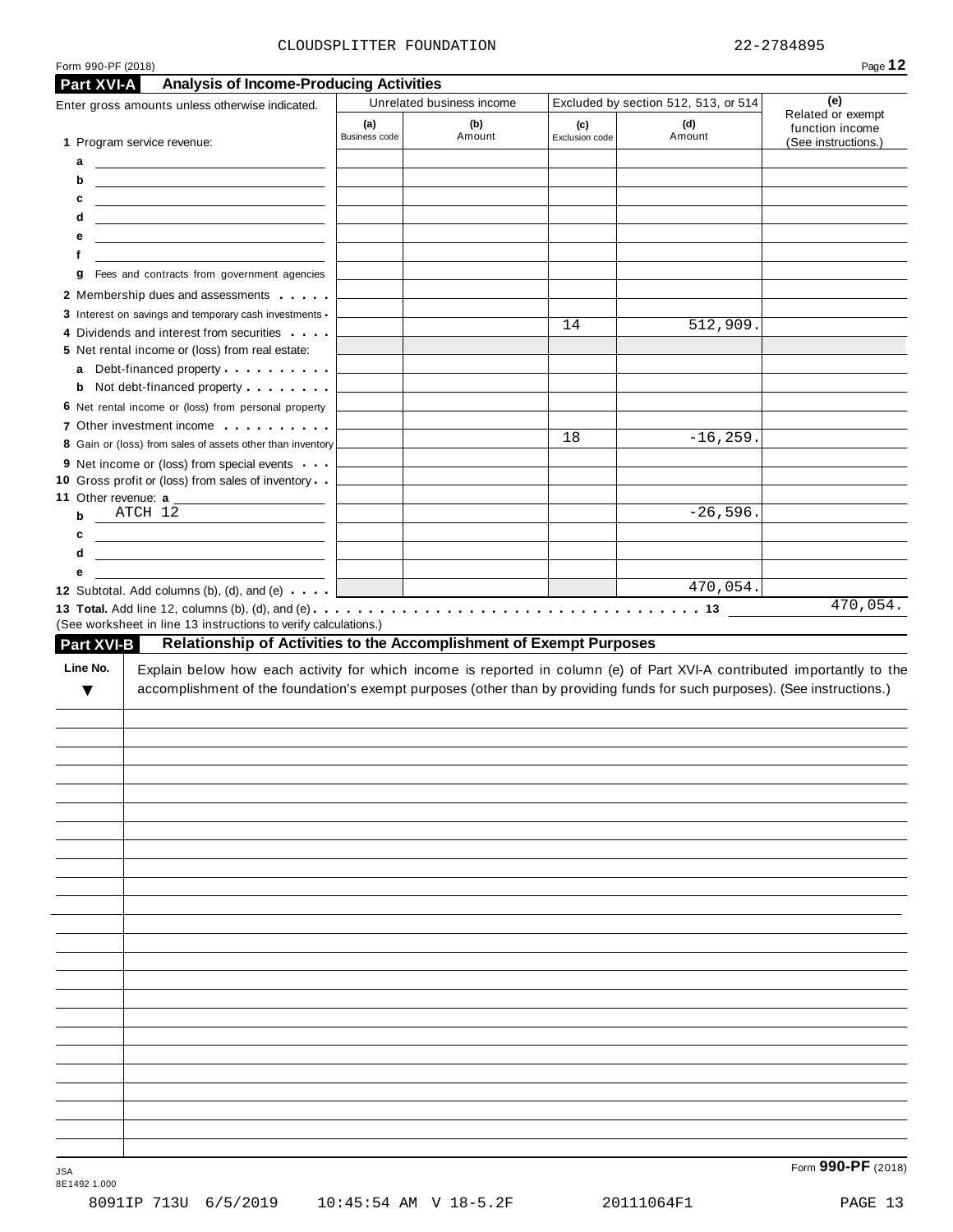| <b>Part XVII</b> | Information Regarding Transfers to and Transactions and Relationships With Noncharitable<br><b>Exempt Organizations</b>                                                                                                                                                                                                                                                                                                     |                                           |                                               |                          |         |                                                                      |            |                                 |                                    |          |    |
|------------------|-----------------------------------------------------------------------------------------------------------------------------------------------------------------------------------------------------------------------------------------------------------------------------------------------------------------------------------------------------------------------------------------------------------------------------|-------------------------------------------|-----------------------------------------------|--------------------------|---------|----------------------------------------------------------------------|------------|---------------------------------|------------------------------------|----------|----|
|                  | Did the organization directly or indirectly engage in any of the following with any other organization described<br>in section 501(c) (other than section 501(c)(3) organizations) or in section 527, relating to political                                                                                                                                                                                                 |                                           |                                               |                          |         |                                                                      |            |                                 |                                    | Yes      | No |
|                  | organizations?<br>a Transfers from the reporting foundation to a noncharitable exempt organization of:                                                                                                                                                                                                                                                                                                                      |                                           |                                               |                          |         |                                                                      |            |                                 |                                    |          |    |
|                  |                                                                                                                                                                                                                                                                                                                                                                                                                             |                                           |                                               |                          |         |                                                                      |            |                                 |                                    |          | X  |
|                  |                                                                                                                                                                                                                                                                                                                                                                                                                             |                                           |                                               |                          |         |                                                                      |            |                                 | 1a(2)                              |          | X  |
|                  | <b>b</b> Other transactions:                                                                                                                                                                                                                                                                                                                                                                                                |                                           |                                               |                          |         |                                                                      |            |                                 |                                    |          |    |
|                  |                                                                                                                                                                                                                                                                                                                                                                                                                             |                                           |                                               |                          |         |                                                                      |            |                                 |                                    |          | X  |
|                  |                                                                                                                                                                                                                                                                                                                                                                                                                             |                                           |                                               |                          |         |                                                                      |            |                                 |                                    |          | X  |
|                  |                                                                                                                                                                                                                                                                                                                                                                                                                             |                                           |                                               |                          |         |                                                                      |            |                                 |                                    |          | Χ  |
|                  |                                                                                                                                                                                                                                                                                                                                                                                                                             |                                           |                                               |                          |         |                                                                      |            |                                 |                                    |          | Χ  |
|                  |                                                                                                                                                                                                                                                                                                                                                                                                                             |                                           |                                               |                          |         |                                                                      |            |                                 |                                    |          | Χ  |
|                  | (6) Performance of services or membership or fundraising solicitations $\cdots \cdots \cdots \cdots \cdots \cdots \cdots$                                                                                                                                                                                                                                                                                                   |                                           |                                               |                          |         |                                                                      |            |                                 |                                    |          | X  |
|                  |                                                                                                                                                                                                                                                                                                                                                                                                                             |                                           |                                               |                          |         |                                                                      |            |                                 |                                    |          | X  |
| (a) Line no.     | d If the answer to any of the above is "Yes," complete the following schedule. Column (b) should always show the fair market<br>value of the goods, other assets, or services given by the reporting foundation. If the foundation received less than fair market<br>value in any transaction or sharing arrangement, show in column (d) the value of the goods, other assets, or services received.<br>(b) Amount involved |                                           | (c) Name of noncharitable exempt organization |                          |         | (d) Description of transfers, transactions, and sharing arrangements |            |                                 |                                    |          |    |
|                  | N/A                                                                                                                                                                                                                                                                                                                                                                                                                         |                                           |                                               |                          | N/A     |                                                                      |            |                                 |                                    |          |    |
|                  |                                                                                                                                                                                                                                                                                                                                                                                                                             |                                           |                                               |                          |         |                                                                      |            |                                 |                                    |          |    |
|                  |                                                                                                                                                                                                                                                                                                                                                                                                                             |                                           |                                               |                          |         |                                                                      |            |                                 |                                    |          |    |
|                  |                                                                                                                                                                                                                                                                                                                                                                                                                             |                                           |                                               |                          |         |                                                                      |            |                                 |                                    |          |    |
|                  |                                                                                                                                                                                                                                                                                                                                                                                                                             |                                           |                                               |                          |         |                                                                      |            |                                 |                                    |          |    |
|                  |                                                                                                                                                                                                                                                                                                                                                                                                                             |                                           |                                               |                          |         |                                                                      |            |                                 |                                    |          |    |
|                  |                                                                                                                                                                                                                                                                                                                                                                                                                             |                                           |                                               |                          |         |                                                                      |            |                                 |                                    |          |    |
|                  |                                                                                                                                                                                                                                                                                                                                                                                                                             |                                           |                                               |                          |         |                                                                      |            |                                 |                                    |          |    |
|                  |                                                                                                                                                                                                                                                                                                                                                                                                                             |                                           |                                               |                          |         |                                                                      |            |                                 |                                    |          |    |
|                  |                                                                                                                                                                                                                                                                                                                                                                                                                             |                                           |                                               |                          |         |                                                                      |            |                                 |                                    |          |    |
|                  |                                                                                                                                                                                                                                                                                                                                                                                                                             |                                           |                                               |                          |         |                                                                      |            |                                 |                                    |          |    |
|                  |                                                                                                                                                                                                                                                                                                                                                                                                                             |                                           |                                               |                          |         |                                                                      |            |                                 |                                    |          |    |
|                  |                                                                                                                                                                                                                                                                                                                                                                                                                             |                                           |                                               |                          |         |                                                                      |            |                                 |                                    |          |    |
|                  |                                                                                                                                                                                                                                                                                                                                                                                                                             |                                           |                                               |                          |         |                                                                      |            |                                 |                                    |          |    |
|                  |                                                                                                                                                                                                                                                                                                                                                                                                                             |                                           |                                               |                          |         |                                                                      |            |                                 |                                    |          |    |
|                  | 2a Is the foundation directly or indirectly affiliated with, or related to, one or more tax-exempt organizations<br>described in section 501(c) (other than section 501(c)(3)) or in section 527? $\ldots \ldots$<br><b>b</b> If "Yes," complete the following schedule.                                                                                                                                                    |                                           |                                               |                          |         |                                                                      |            | . <u>.</u>                      | $\Box$ Yes $\boxed{\mathrm{X}}$ No |          |    |
|                  | (a) Name of organization                                                                                                                                                                                                                                                                                                                                                                                                    |                                           |                                               | (b) Type of organization |         |                                                                      |            | (c) Description of relationship |                                    |          |    |
|                  |                                                                                                                                                                                                                                                                                                                                                                                                                             |                                           |                                               |                          |         |                                                                      |            |                                 |                                    |          |    |
|                  |                                                                                                                                                                                                                                                                                                                                                                                                                             |                                           |                                               |                          |         |                                                                      |            |                                 |                                    |          |    |
|                  |                                                                                                                                                                                                                                                                                                                                                                                                                             |                                           |                                               |                          |         |                                                                      |            |                                 |                                    |          |    |
|                  |                                                                                                                                                                                                                                                                                                                                                                                                                             |                                           |                                               |                          |         |                                                                      |            |                                 |                                    |          |    |
|                  | Under penalties of perjury, I declare that I have examined this return, including accompanying schedules and statements, and to the best of my knowledge and belief, it is true,                                                                                                                                                                                                                                            |                                           |                                               |                          |         |                                                                      |            |                                 |                                    |          |    |
|                  | correct, and complete. Declaration of preparer (other than taxpayer) is based on all information of which preparer has any knowledge.                                                                                                                                                                                                                                                                                       |                                           |                                               |                          |         |                                                                      |            |                                 |                                    |          |    |
| <b>Sign</b>      | ERNEST E KEET                                                                                                                                                                                                                                                                                                                                                                                                               |                                           |                                               | 06/05/2019               | TRUSTEE |                                                                      |            | May                             | the IRS discuss this return        |          |    |
| <b>Here</b>      | Signature of officer or trustee                                                                                                                                                                                                                                                                                                                                                                                             |                                           | Date                                          |                          | Title   |                                                                      |            | with                            | the preparer shown below?          | $X $ Yes |    |
|                  |                                                                                                                                                                                                                                                                                                                                                                                                                             |                                           |                                               |                          |         |                                                                      |            | See instructions.               |                                    |          | No |
|                  | Print/Type preparer's name                                                                                                                                                                                                                                                                                                                                                                                                  |                                           | Preparer's signature                          |                          |         | Date                                                                 | Check      | if                              | <b>PTIN</b>                        |          |    |
| Paid             | DANIEL G PIAZZA                                                                                                                                                                                                                                                                                                                                                                                                             |                                           |                                               | DANIEL G PIAZZA          |         | 06/05/2019                                                           |            | self-employed                   | P00037900                          |          |    |
| Preparer         | Firm's name                                                                                                                                                                                                                                                                                                                                                                                                                 | BENDER LANE ADVISORY LLC                  |                                               |                          |         |                                                                      | Firm's EIN | $16 - 1627374$                  |                                    |          |    |
| <b>Use Only</b>  | Firm's address                                                                                                                                                                                                                                                                                                                                                                                                              | $\blacktriangleright$ 4 TOWER PL STE 1001 |                                               |                          |         |                                                                      |            |                                 |                                    |          |    |
|                  |                                                                                                                                                                                                                                                                                                                                                                                                                             | ALBANY,<br>ΝY                             |                                               |                          |         | 12203-3721                                                           | Phone no.  | 518-218-1218                    |                                    |          |    |
|                  |                                                                                                                                                                                                                                                                                                                                                                                                                             |                                           |                                               |                          |         |                                                                      |            |                                 |                                    |          |    |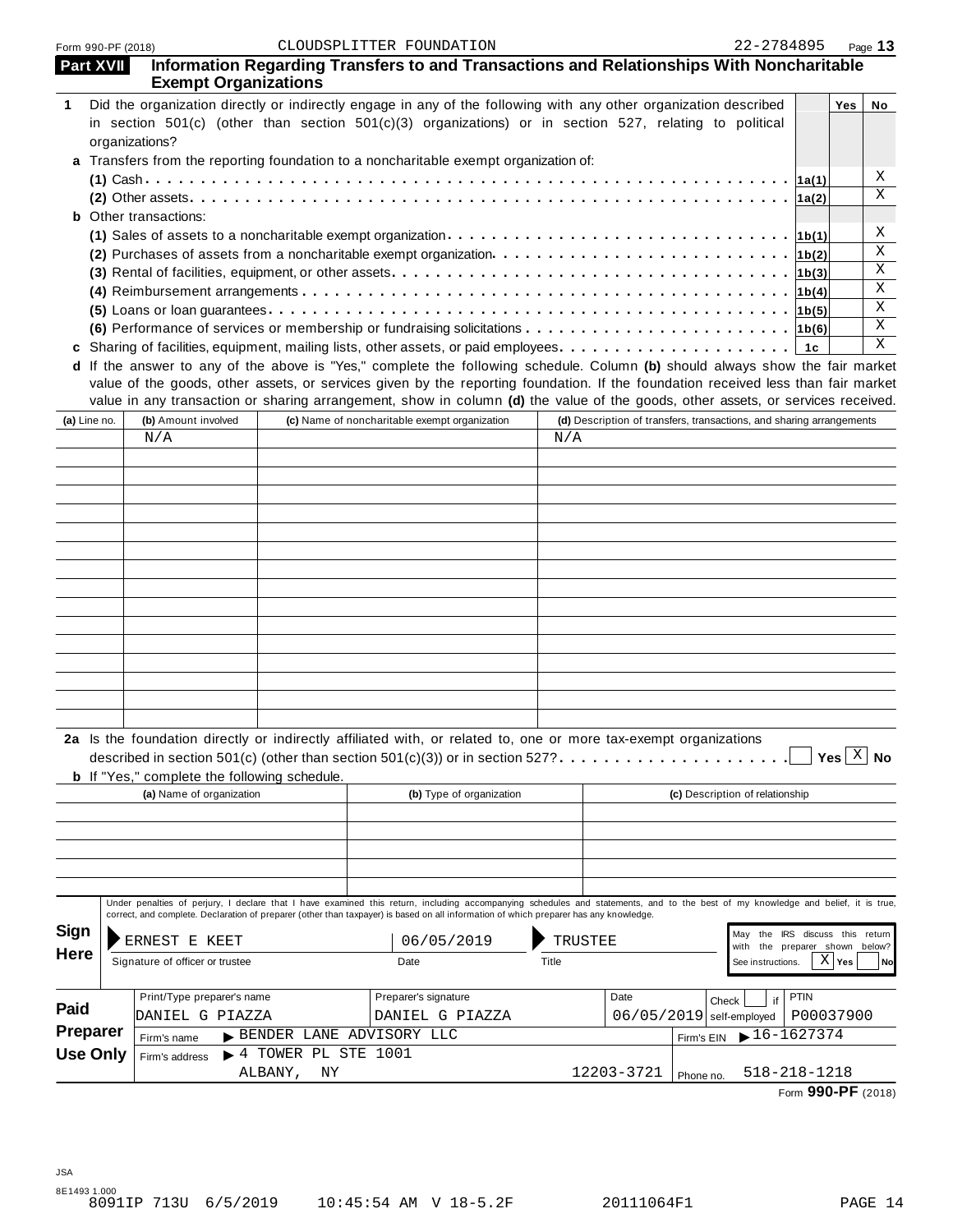# **FORM 990-PF - PART IV CAPITAL GAINS AND LOSSES FOR TAX ON INVESTMENT INCOME**

| Kind of Property                             |                                       | Description                                                       |                                 |                                           | $\frac{P}{D}$                      | Date<br>acquired | Date sold            |         |
|----------------------------------------------|---------------------------------------|-------------------------------------------------------------------|---------------------------------|-------------------------------------------|------------------------------------|------------------|----------------------|---------|
| Gross sale<br>price less<br>expenses of sale | Depreciation<br>allowed/<br>allowable | Cost or<br>other<br>basis                                         | <b>FMV</b><br>as of<br>12/31/69 | Adj. basis<br>as of<br>$\frac{12}{31/69}$ | Excess of<br>FMV over<br>adj basis |                  | Gain<br>or<br>(loss) |         |
|                                              |                                       | TOTAL CAPITAL GAIN DISTRIBUTIONS                                  |                                 |                                           |                                    |                  | 6,009.               |         |
|                                              |                                       | SCHWAB #5937 - ST A (SEE ATTACHMENT)<br>PROPERTY TYPE: SECURITIES |                                 |                                           |                                    | ΙP               | VARIOUS              | VARIOUS |
| 1,993,732.                                   |                                       | 2,016,000.                                                        |                                 |                                           |                                    |                  | $-22, 268.$          |         |
| TOTAL GAIN(LOSS)                             | $\cdot$                               | .                                                                 |                                 |                                           |                                    |                  | $-16, 259.$          |         |
|                                              |                                       |                                                                   |                                 |                                           |                                    |                  |                      |         |
|                                              |                                       |                                                                   |                                 |                                           |                                    |                  |                      |         |
|                                              |                                       |                                                                   |                                 |                                           |                                    |                  |                      |         |
|                                              |                                       |                                                                   |                                 |                                           |                                    |                  |                      |         |
|                                              |                                       |                                                                   |                                 |                                           |                                    |                  |                      |         |
|                                              |                                       |                                                                   |                                 |                                           |                                    |                  |                      |         |
|                                              |                                       |                                                                   |                                 |                                           |                                    |                  |                      |         |
|                                              |                                       |                                                                   |                                 |                                           |                                    |                  |                      |         |
|                                              |                                       |                                                                   |                                 |                                           |                                    |                  |                      |         |
|                                              |                                       |                                                                   |                                 |                                           |                                    |                  |                      |         |
|                                              |                                       |                                                                   |                                 |                                           |                                    |                  |                      |         |
|                                              |                                       |                                                                   |                                 |                                           |                                    |                  |                      |         |
|                                              |                                       |                                                                   |                                 |                                           |                                    |                  |                      |         |
|                                              |                                       |                                                                   |                                 |                                           |                                    |                  |                      |         |
|                                              |                                       |                                                                   |                                 |                                           |                                    |                  |                      |         |
|                                              |                                       |                                                                   |                                 |                                           |                                    |                  |                      |         |
| <b>JSA</b>                                   |                                       |                                                                   |                                 |                                           |                                    |                  |                      |         |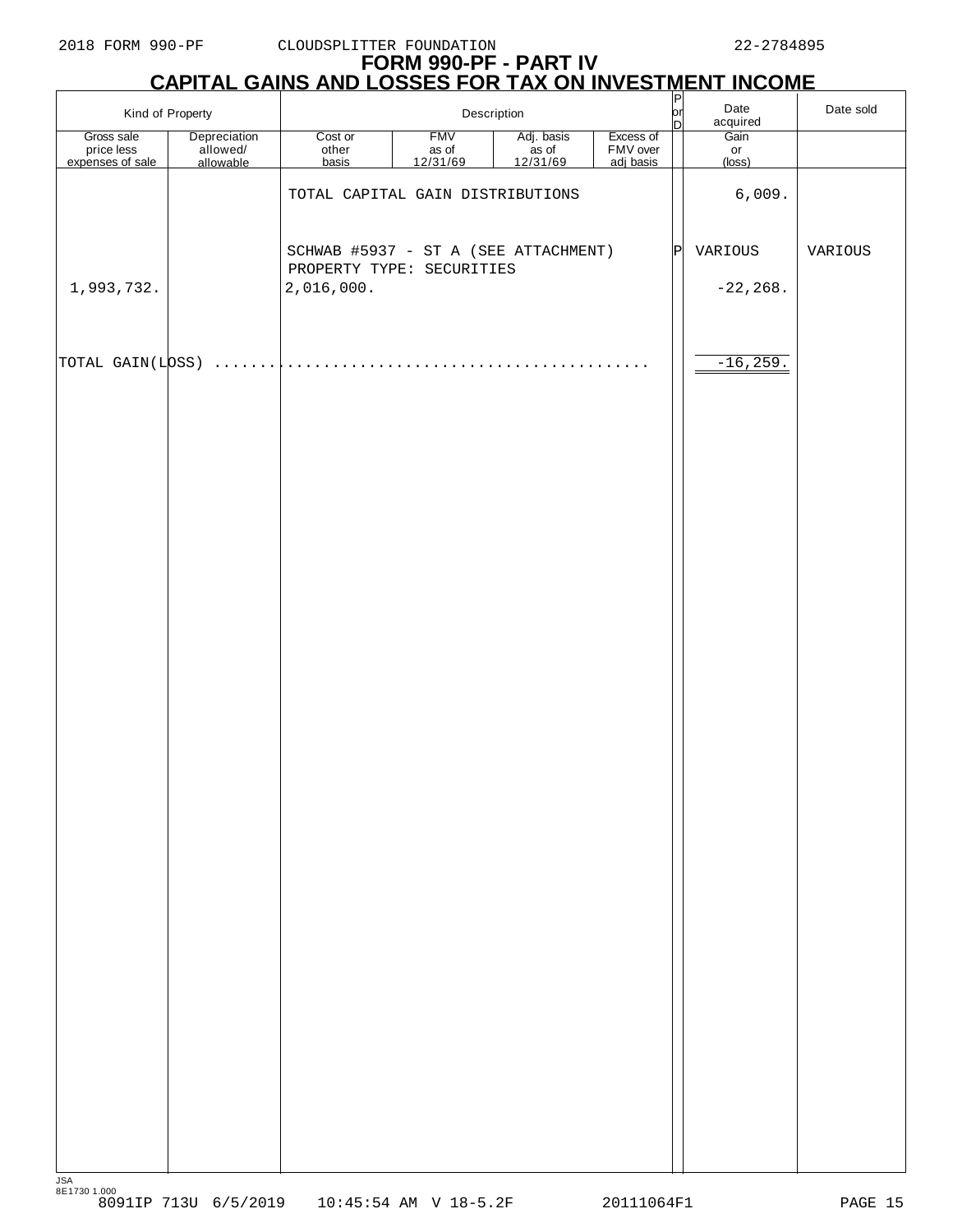## FORM 990PF, PART I - OTHER INCOME

<span id="page-15-0"></span>

|                                 |        | REVENUE     |             |
|---------------------------------|--------|-------------|-------------|
|                                 |        | AND         | NET         |
|                                 |        | EXPENSES    | INVESTMENT  |
| DESCRIPTION                     |        | PER BOOKS   | INCOME      |
| ENTERPRISE PRODUCTS PARTNERS LP |        | 17,561.     | 17,561.     |
| ENERGY TRANSFER EQUITY LP       |        | $-44, 157.$ | $-44, 157.$ |
|                                 | TOTALS | $-26,596.$  | $-26,596.$  |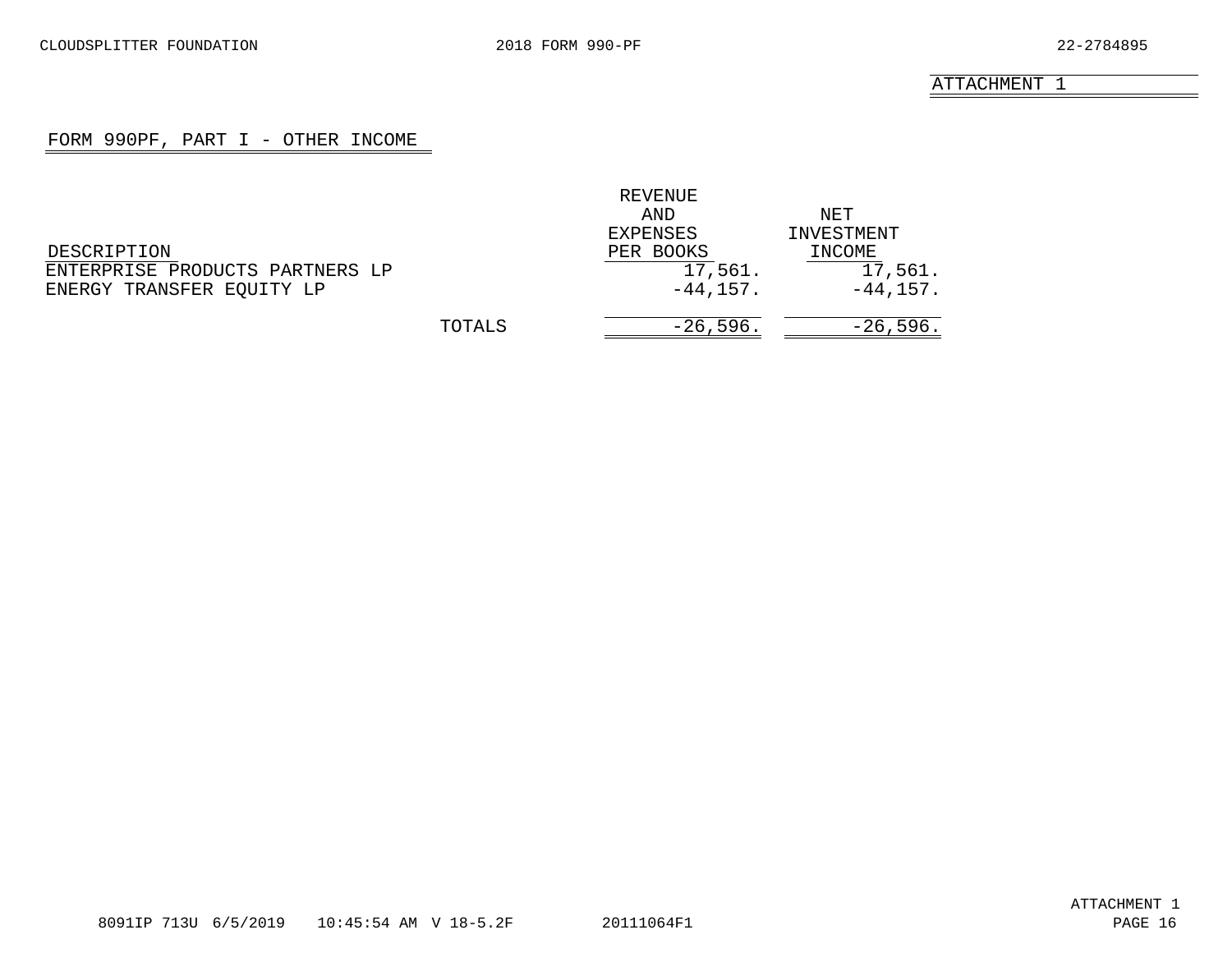## FORM 990PF, PART I - LEGAL FEES

<span id="page-16-0"></span>

| DESCRIPTION          |        | REVENUE<br>AND<br>EXPENSES<br>PER BOOKS | NET<br>INVESTMENT<br>INCOME | ADJUSTED<br>NET<br>INCOME | CHARITABLE<br>PURPOSES |
|----------------------|--------|-----------------------------------------|-----------------------------|---------------------------|------------------------|
| PAUL SMITH'S COLLEGE |        | 12,450.                                 |                             |                           | 12,450.                |
|                      | TOTALS | 12,450.                                 |                             |                           | 12,450.                |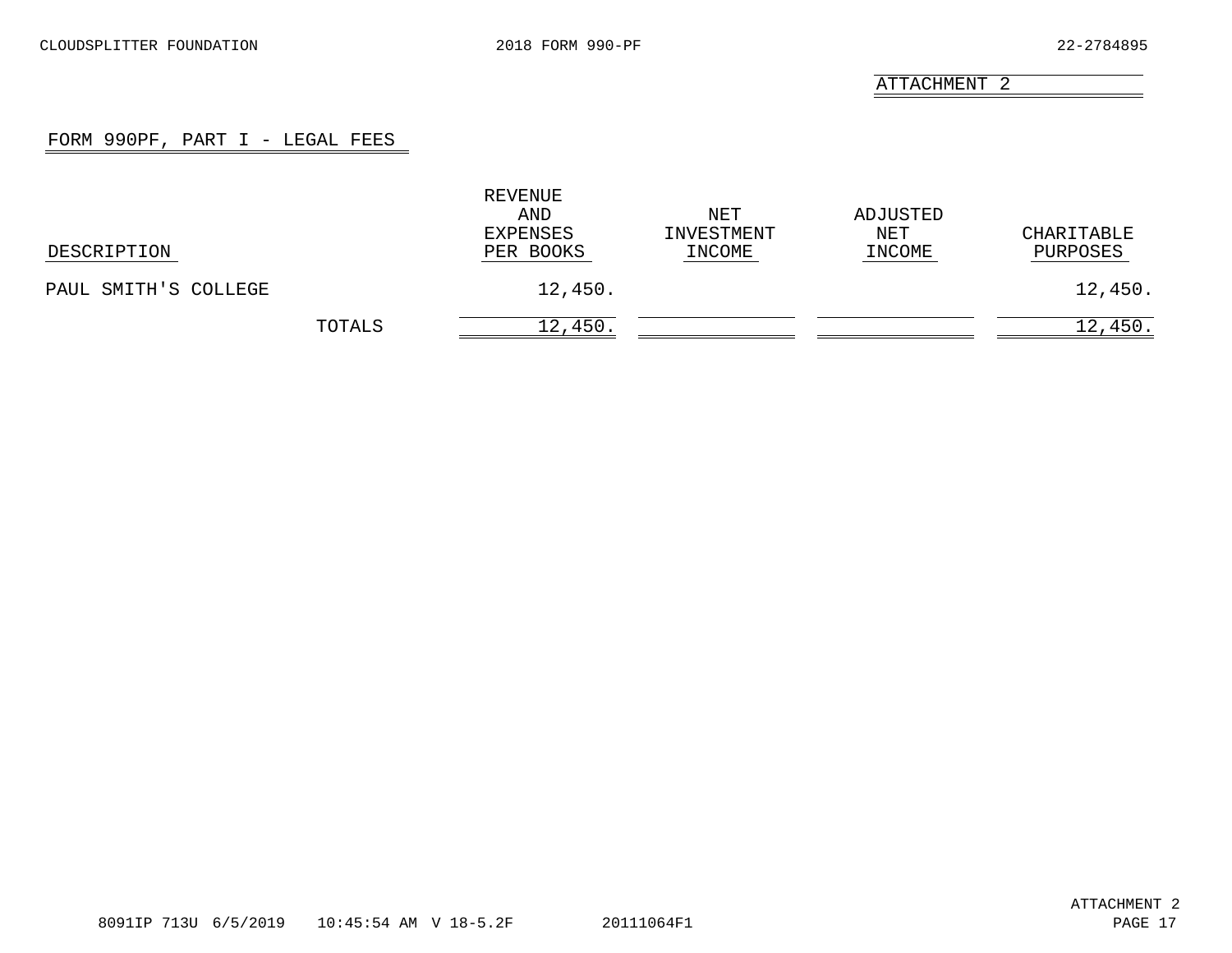### FORM 990PF, PART I - OTHER PROFESSIONAL FEES

<span id="page-17-0"></span>

|                      | REVENUE<br>AND<br>EXPENSES | CHARITABLE |
|----------------------|----------------------------|------------|
| DESCRIPTION          | PER BOOKS                  | PURPOSES   |
| PAUL SMITH'S COLLEGE | 3,750.                     | 3,750.     |
| TOTALS               | 3,750.                     | 3,750.     |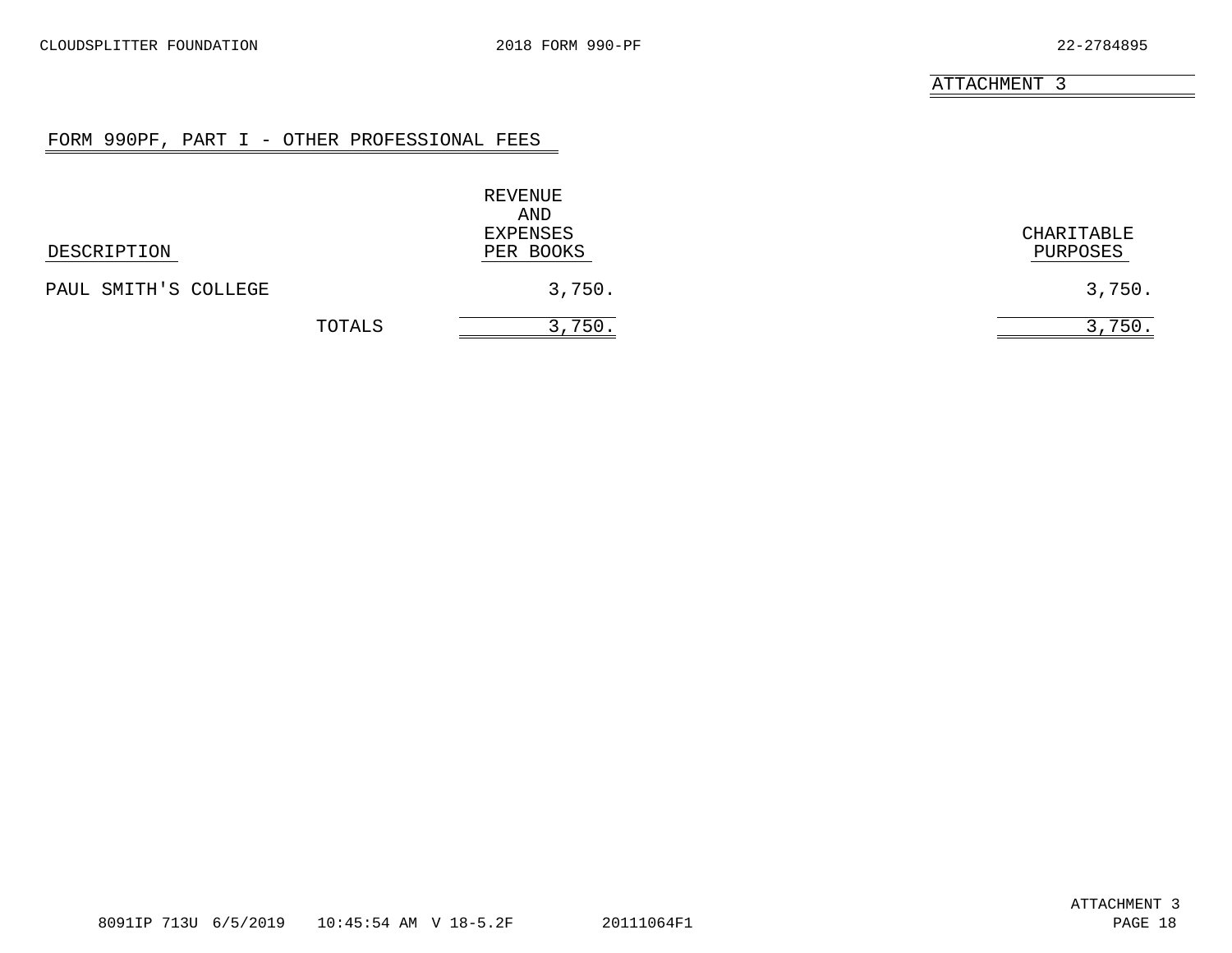# FORM 990PF, PART I - INTEREST EXPENSE

<span id="page-18-0"></span>

|                            | REVENUE   |            |
|----------------------------|-----------|------------|
|                            | AND       | NET        |
|                            | EXPENSES  | INVESTMENT |
| DESCRIPTION                | PER BOOKS | INCOME     |
| CS #5937 - MARGIN INTEREST | 37.       | 37.        |
| TOTALS                     | 37        |            |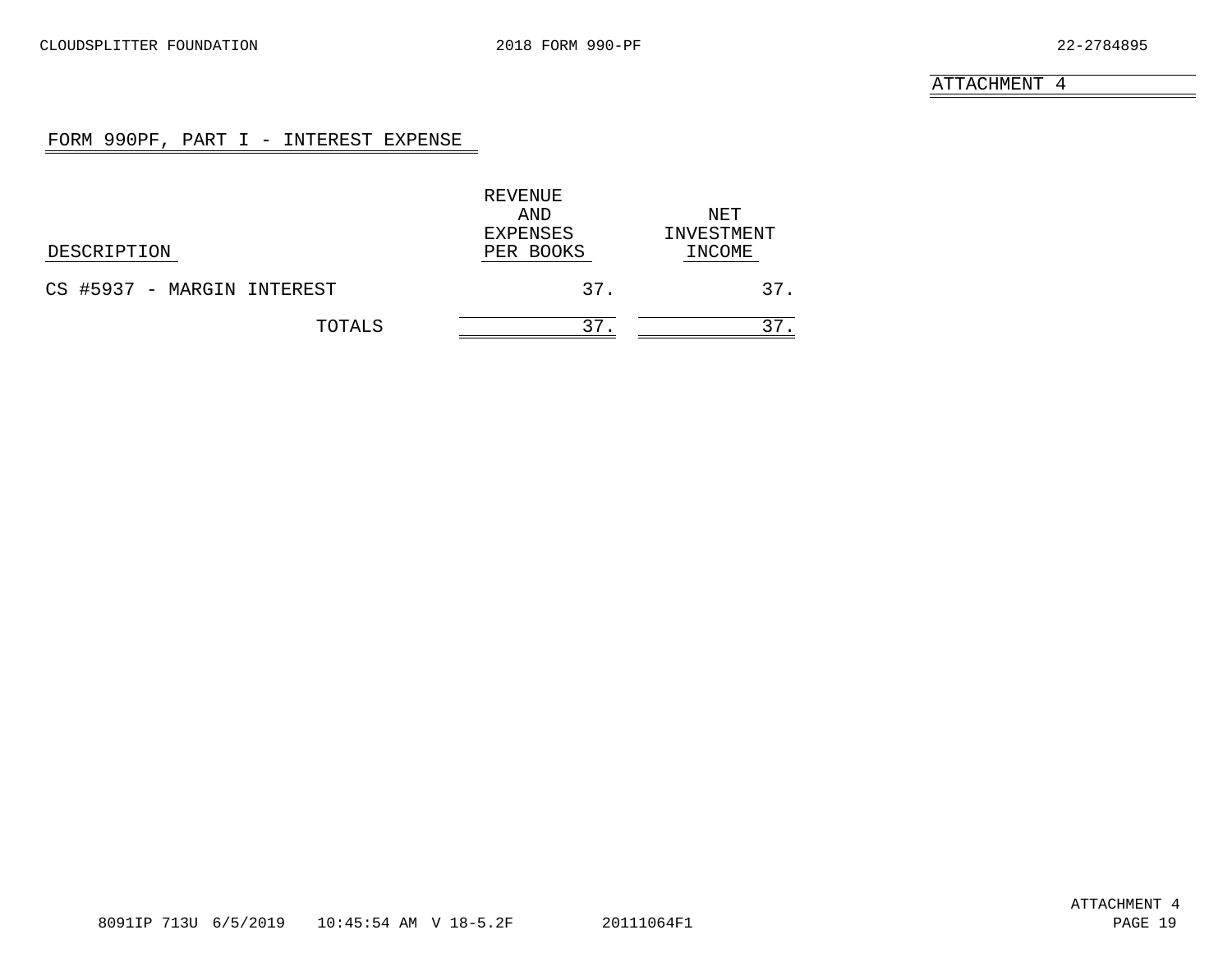# FORM 990PF, PART  $I$  - TAXES

<span id="page-19-0"></span>

|                              | REVENUE   |            |
|------------------------------|-----------|------------|
|                              | AND       | NET        |
|                              | EXPENSES  | INVESTMENT |
| DESCRIPTION                  | PER BOOKS | INCOME     |
| SCHWAB #5937 - FOREIGN TAXES | 16,006.   | 16,006.    |
| PAYROLL TAXES                | 3,494.    |            |
| TOTALS                       | 19,500.   | 16,006.    |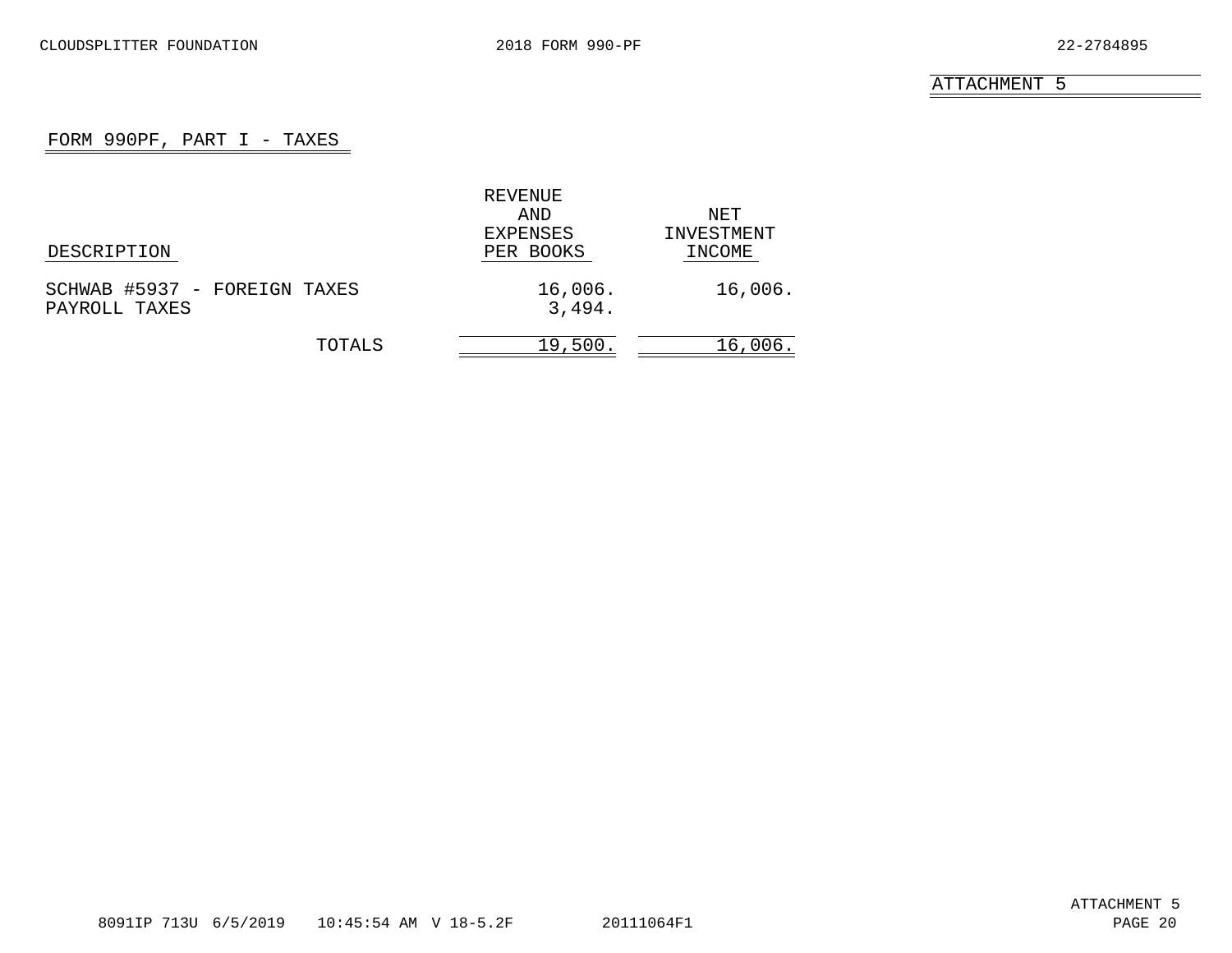# FORM 990PF, PART I - OTHER EXPENSES

<span id="page-20-0"></span>

|                             |        | REVENUE   |            |
|-----------------------------|--------|-----------|------------|
|                             |        | AND       | NET        |
|                             |        | EXPENSES  | INVESTMENT |
| DESCRIPTION                 |        | PER BOOKS | INCOME     |
| SCHWAB #5937 - ADR FEES     |        | 2,572.    | 2,572.     |
| NYS FILING FEE              |        | 750.      |            |
| PAYROLL PROCESSING FEES     |        | 3,195.    |            |
| NON-DEDUCTIBLE EXPENSES K-1 |        | 80.       |            |
| TRAINING                    |        | 3,990.    |            |
| INSURANCE                   |        | 1,359.    |            |
| ADVERTISING                 |        | 15,950.   |            |
| SUPPLIES AND GENERAL        |        | 7,007.    |            |
|                             |        |           |            |
|                             | TOTALS | 34,903.   | 2,572.     |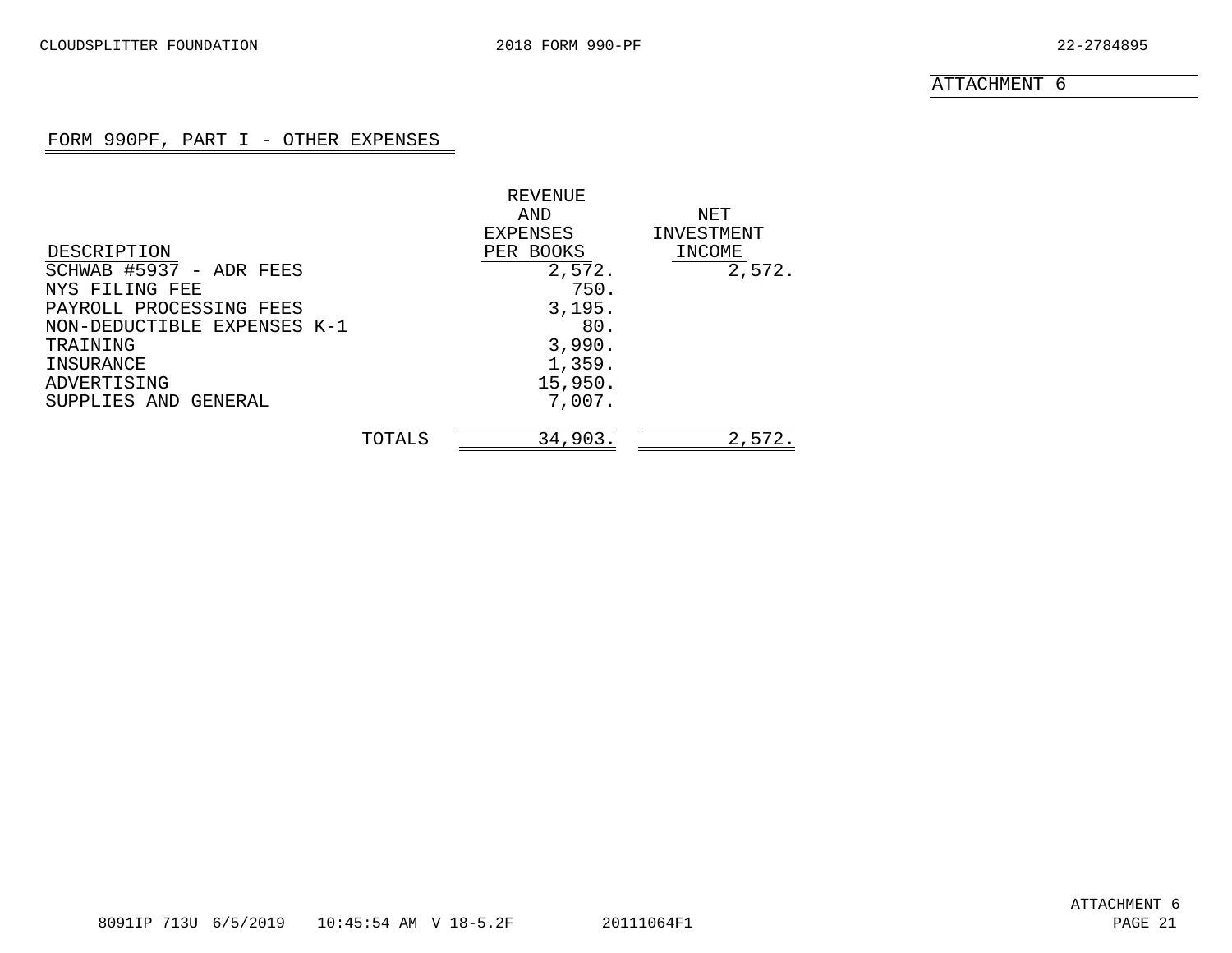#### FORM 990PF, PART II - CORPORATE STOCK

<span id="page-21-0"></span>

| DESCRIPTION  |        | ENDING<br>BOOK VALUE | ENDING<br><u>FMV</u> |
|--------------|--------|----------------------|----------------------|
| SCHWAB #5937 |        | 2,525,637.           | 3,568,787.           |
|              | TOTALS | 2,525,637.           | 3,568,787.           |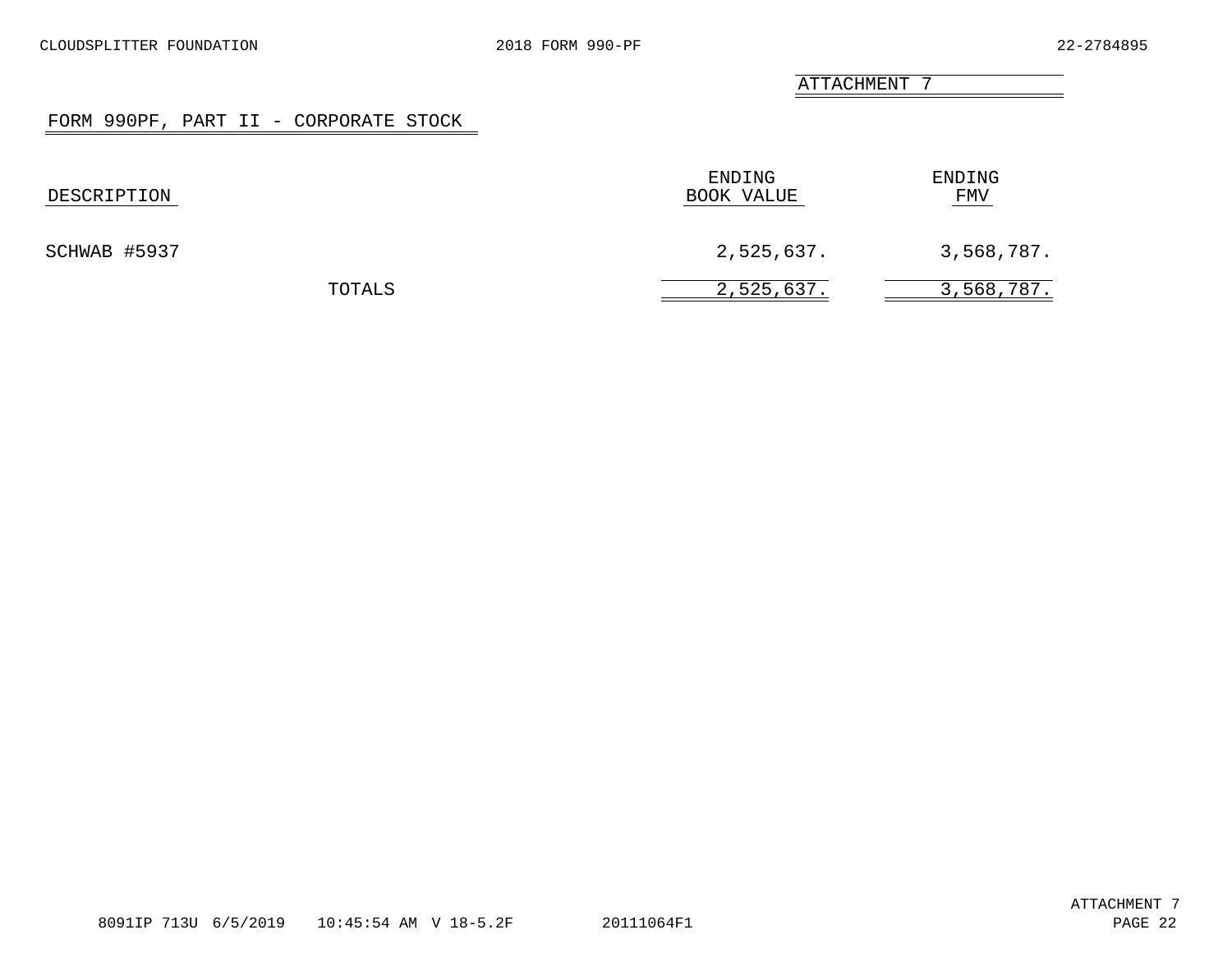### FORM 990PF, PART II - OTHER INVESTMENTS

<span id="page-22-0"></span>

| DESCRIPTION  |        | ENDING<br>BOOK VALUE | ENDING<br>FMV |
|--------------|--------|----------------------|---------------|
| SCHWAB #5937 |        | 12,282,197.          | 16,402,167.   |
|              | TOTALS | 12,282,197.          | 16,402,167.   |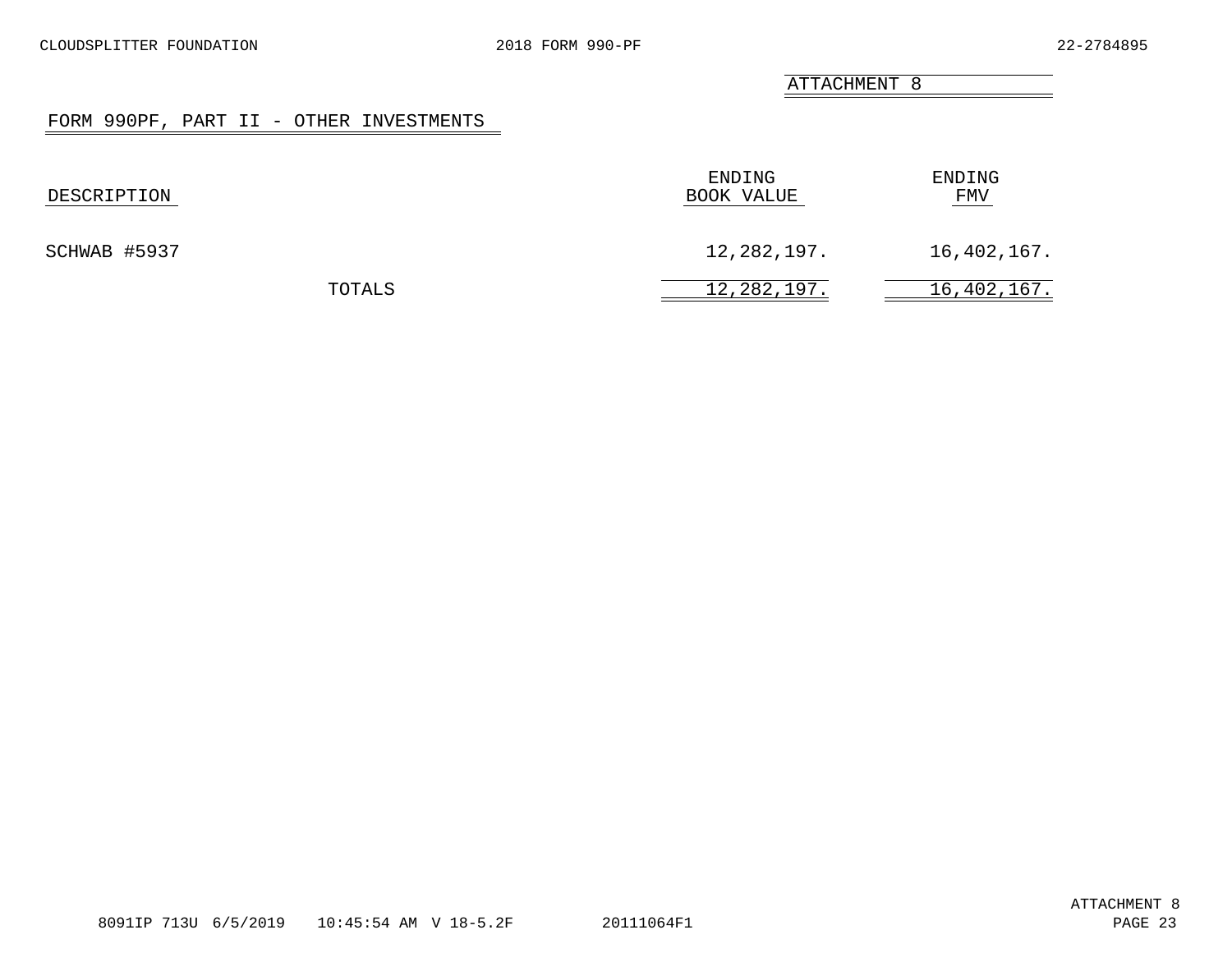$\equiv$ 

ATTACHMENT 9

# <span id="page-23-0"></span>FORM 990PF, PART III - OTHER INCREASES IN NET WORTH OR FUND BALANCES

| DESCRIPTION     |       | AMOUNT  |
|-----------------|-------|---------|
| OTHER INCREASES |       | 19,766. |
|                 | TOTAL | 19,766. |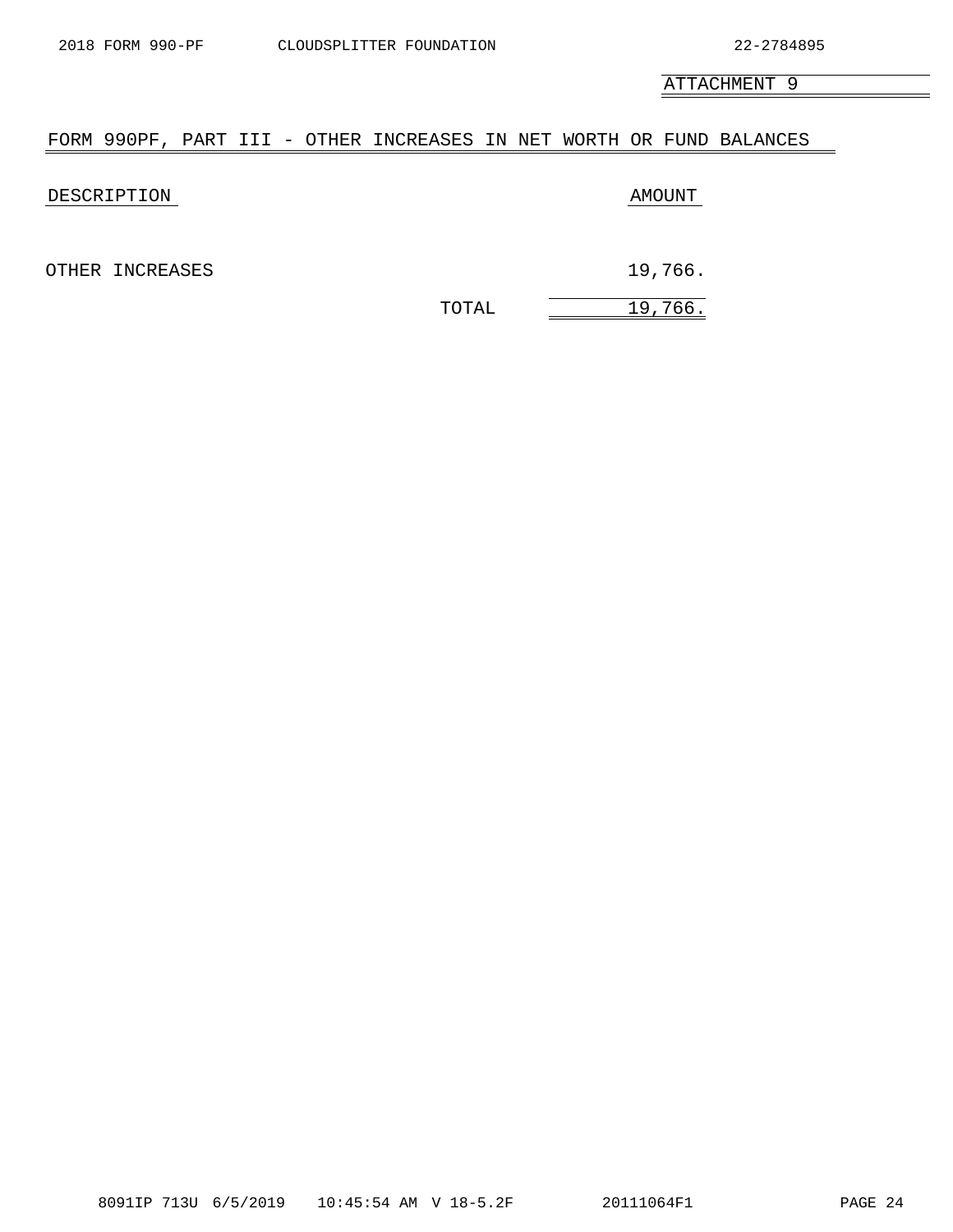<span id="page-24-0"></span>

| FORM 990PF, PART VIII - LIST OF OFFICERS, DIRECTORS, AND TRUSTEES               |                                                         |              |                                               | ATTACHMENT 10                                  |
|---------------------------------------------------------------------------------|---------------------------------------------------------|--------------|-----------------------------------------------|------------------------------------------------|
| NAME AND ADDRESS                                                                | TITLE AND AVERAGE HOURS PER<br>WEEK DEVOTED TO POSITION | COMPENSATION | CONTRIBUTIONS<br>TO EMPLOYEE<br>BENEFIT PLANS | EXPENSE ACCT<br>AND OTHER<br><b>ALLOWANCES</b> |
| ERNEST E KEET<br>PO BOX 1199, MOIR ROAD LAKE COLBY<br>SARANAC LAKE, NY 12983    | TRUSTEE                                                 | $0$ .        | $0$ .                                         | $0$ .                                          |
| NANCY R KEET<br>PO BOX 1199, MOIR ROAD LAKE COLBY<br>SARANAC LAKE, NY 12983     | TRUSTEE                                                 | $0$ .        | $0$ .                                         | $0$ .                                          |
| BONNIE FALKENSTINE KEET<br>3130 N MAIN STREET<br>SOQUEL, CA 95073               | TRUSTEE                                                 | $0$ .        | $0$ .                                         | $0$ .                                          |
| JODI COLLINS KEET<br>22 GLORY ROAD<br>WESTON, CT 06883                          | TRUSTEE                                                 | $0$ .        | $0$ .                                         | $0$ .                                          |
| GLENN A KEET<br>PO BOX 1392<br>CAPITOLA, CA 95010                               | TRUSTEE                                                 | $0$ .        | $0$ .                                         | $0$ .                                          |
| MELISSA EISINGER<br>PO BOX 1199, MOIR ROAD LAKE COLBY<br>SARANAC LAKE, NY 12983 | TRUSTEE                                                 | $0$ .        | $0$ .                                         | $0$ .                                          |

CLOUDSPLITTER FOUNDATION 2018 FORM 990-PF 22-2784895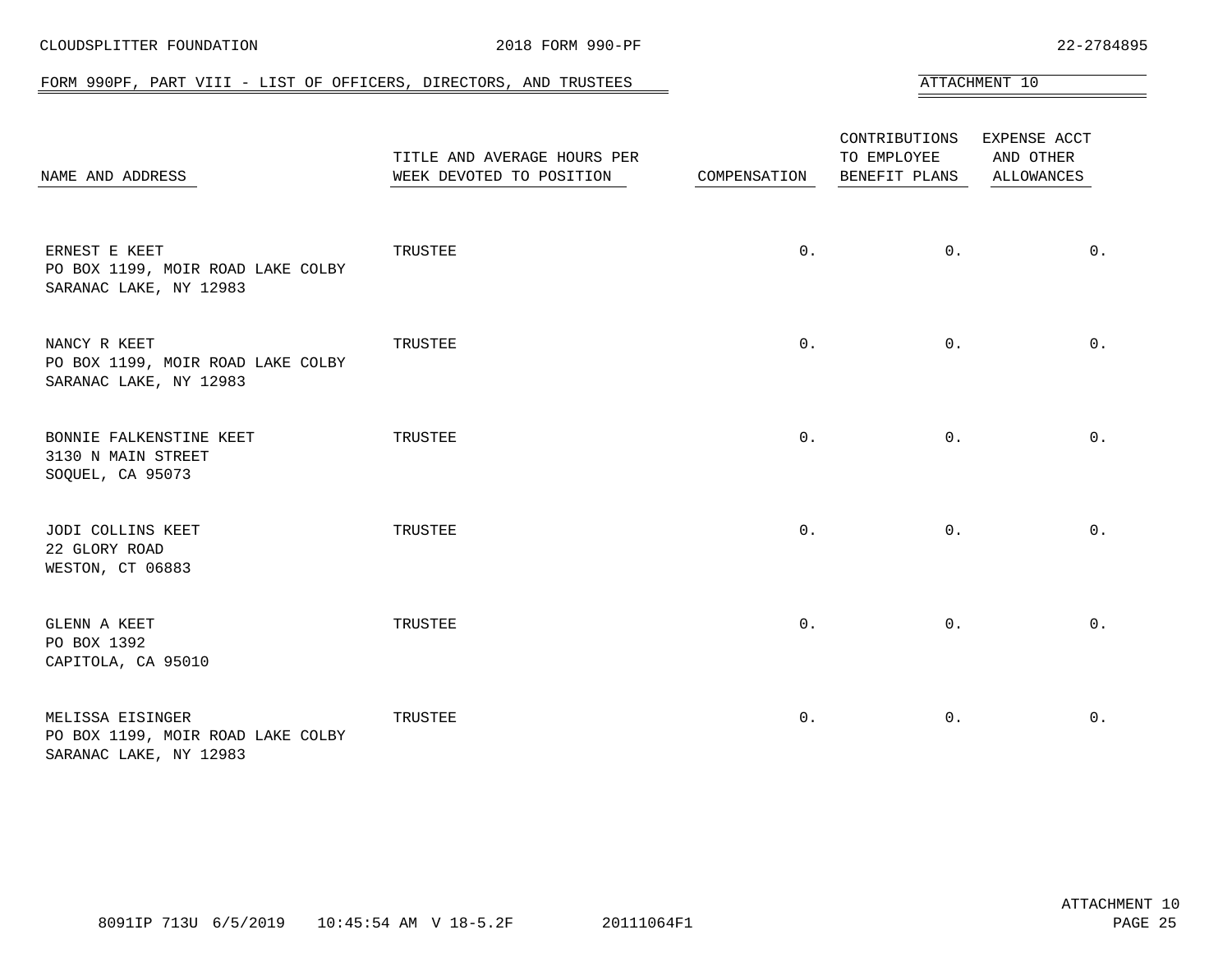| CLOUDSPLITTER FOUNDATION                                                   | 2018 FORM 990-PF                                        |              |                                               | 22-2784895                              |
|----------------------------------------------------------------------------|---------------------------------------------------------|--------------|-----------------------------------------------|-----------------------------------------|
| FORM 990PF, PART VIII - LIST OF OFFICERS, DIRECTORS, AND TRUSTEES          |                                                         |              |                                               | ATTACHMENT 10 (CONT'D)                  |
| NAME AND ADDRESS                                                           | TITLE AND AVERAGE HOURS PER<br>WEEK DEVOTED TO POSITION | COMPENSATION | CONTRIBUTIONS<br>TO EMPLOYEE<br>BENEFIT PLANS | EXPENSE ACCT<br>AND OTHER<br>ALLOWANCES |
| ELLEN ROCCO<br>PO BOX 1199, MOIR ROAD LAKE COLBY<br>SARANAC LAKE, NY 12983 | TRUSTEE                                                 | $0$ .        | $0$ .                                         | $0$ .                                   |
|                                                                            | GRAND TOTALS                                            | 0            | 0.                                            | 0.                                      |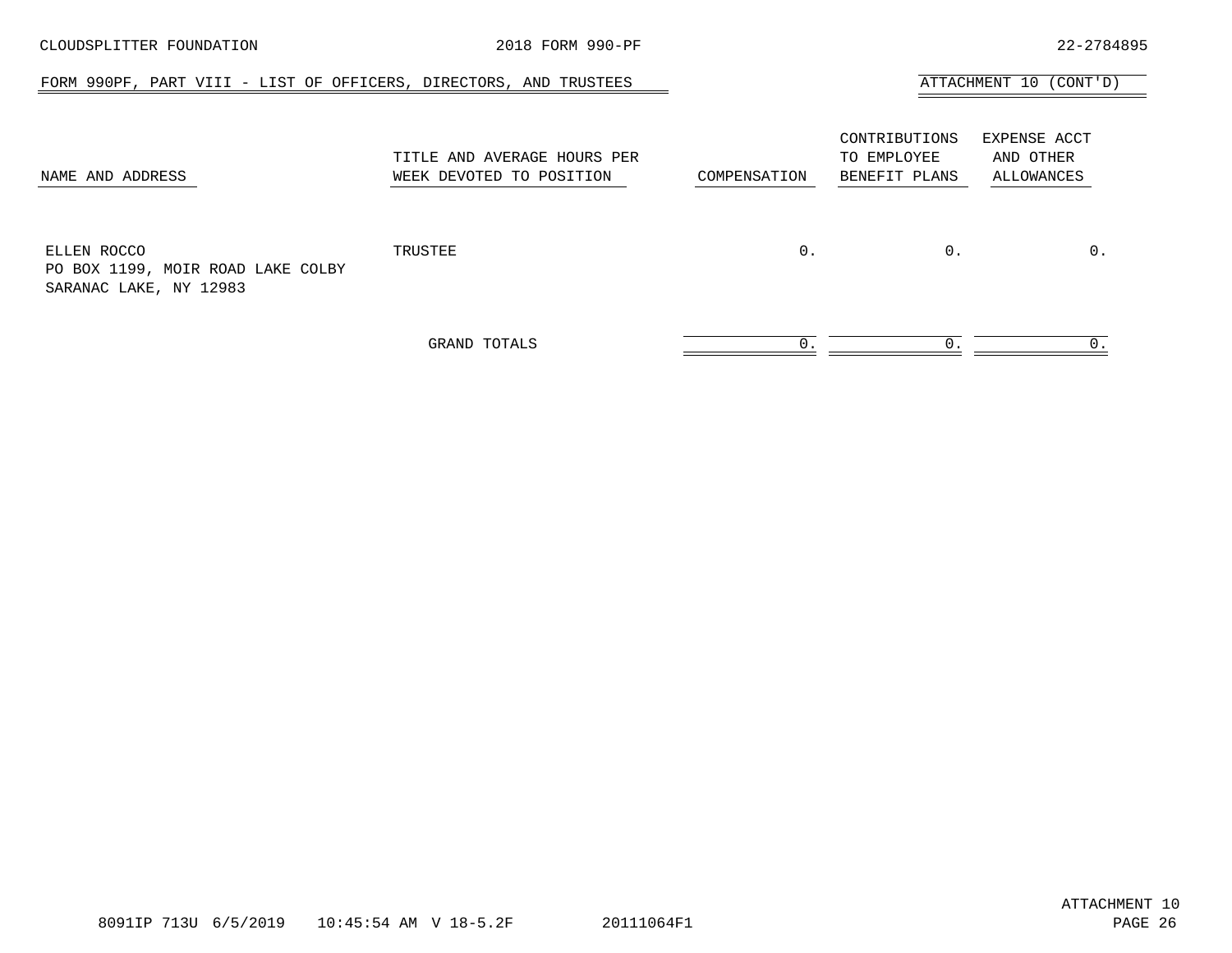<span id="page-26-0"></span>

|                               |                                         |                                  | ATTACHMENT 11 |
|-------------------------------|-----------------------------------------|----------------------------------|---------------|
|                               |                                         |                                  |               |
|                               | RELATIONSHIP TO SUBSTANTIAL CONTRIBUTOR |                                  |               |
|                               | AND                                     |                                  |               |
| RECIPIENT NAME AND ADDRESS    | FOUNDATION STATUS OF RECIPIENT          | PURPOSE OF GRANT OR CONTRIBUTION | AMOUNT        |
|                               |                                         |                                  |               |
| ADIRONDACK CAROUSEL           | NONE                                    | GENERAL CHARITABLE               | 200.          |
| PO BOX 1059                   |                                         |                                  |               |
| SARANAC LAKE, NY 12983        |                                         |                                  |               |
| ADIRONDACK CENTER FOR WRITING | <b>NONE</b>                             | GENERAL CHARITABLE               | 7,500.        |
| 52 MAIN STREET                |                                         |                                  |               |
| SARANAC LAKE, NY 12983        |                                         |                                  |               |
|                               |                                         |                                  |               |
| ADIRONDACK COUNCIL            | <b>NONE</b>                             | GENERAL CHARITABLE               | 10,000.       |
| 103 HAND AVE                  |                                         |                                  |               |
| 2ND FLOOR                     |                                         |                                  |               |
| ELIZABETHTOWN, NY 12932       |                                         |                                  |               |
|                               |                                         |                                  |               |
| ADIRONDACK EXPERIENCE         | NONE                                    | GENERAL CHARITABLE               | 200,000.      |
| 9097 NY-30                    |                                         |                                  |               |
| SUITE 3                       |                                         |                                  |               |
| BLUE MOUNTAIN LAKE, NY 12812  |                                         |                                  |               |
|                               |                                         |                                  |               |
| ADIRONDACK EXPLORER FUND      | NONE                                    | GENERAL CHARITABLE               | 15,000.       |
| 36 CHURCH STREET              |                                         |                                  |               |
| SARANAC LAKE, NY 12983        |                                         |                                  |               |
|                               |                                         |                                  |               |
| ADIRONDACK FILM SOCIETY       | NONE                                    | GENERAL CHARITABLE               | 2,000.        |
| 2430 MAIN ST                  |                                         |                                  |               |
| LAKE PLACID, NY 12946         |                                         |                                  |               |

 $\overline{\phantom{0}}$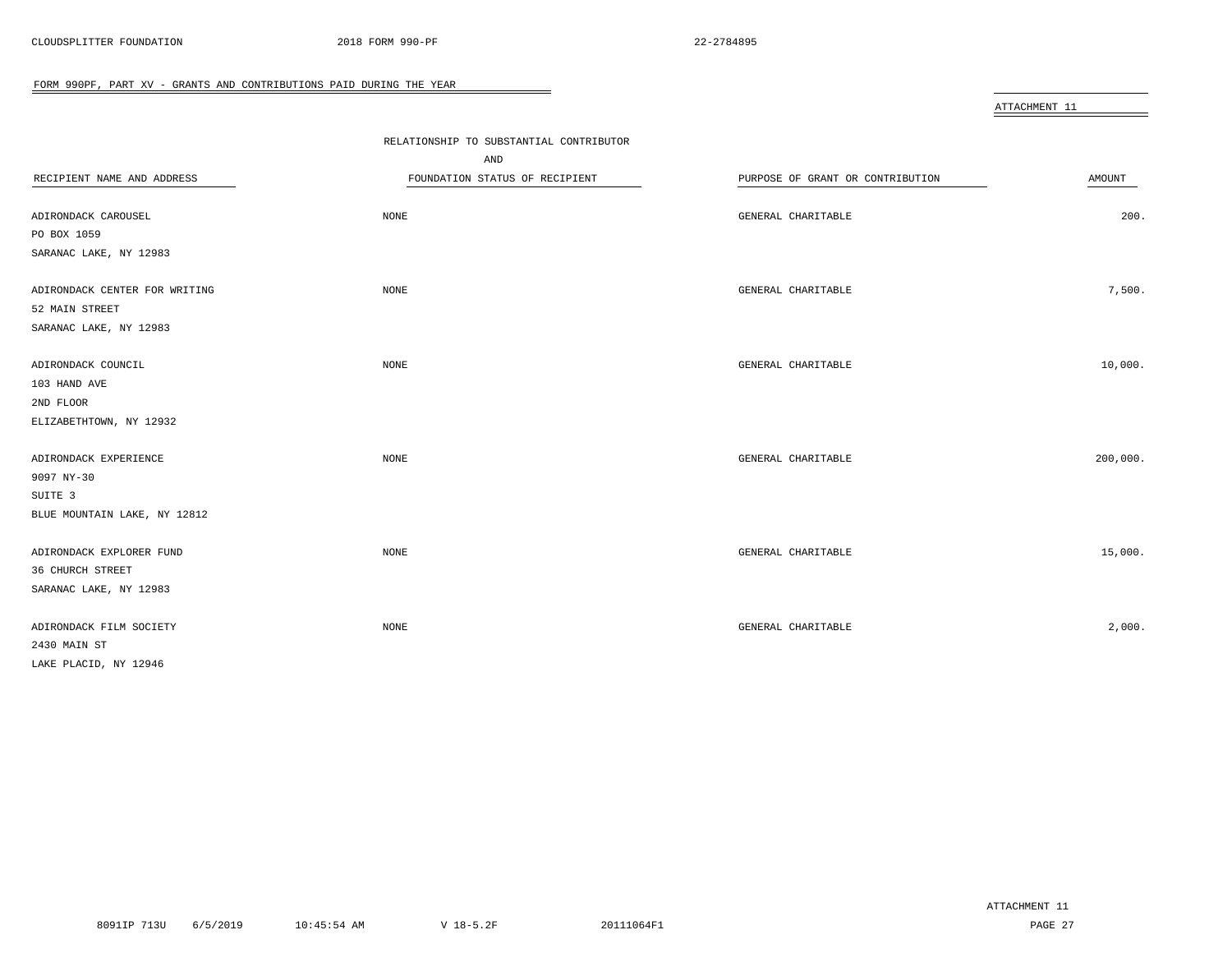|                                  | RELATIONSHIP TO SUBSTANTIAL CONTRIBUTOR |                                  |          |
|----------------------------------|-----------------------------------------|----------------------------------|----------|
|                                  | AND                                     |                                  |          |
| RECIPIENT NAME AND ADDRESS       | FOUNDATION STATUS OF RECIPIENT          | PURPOSE OF GRANT OR CONTRIBUTION | AMOUNT   |
|                                  |                                         |                                  |          |
| ADIRONDACK FOUNDATION            | NONE                                    | GENERAL CHARITABLE               | 62,500.  |
| PO BOX 288                       |                                         |                                  |          |
| LAKE PLACID, NY 12946            |                                         |                                  |          |
| ADIRONDACK HAMLETS TO HUTS       | NONE                                    | GENERAL CHARITABLE               | 3,000.   |
| 47 MAIN STREET                   |                                         |                                  |          |
| SARANAC LAKE, NY 12983           |                                         |                                  |          |
| ADIRONDACK HEALTH FOUNDATION     | NONE                                    | GENERAL CHARITABLE               | 250,000. |
| PO BOX 120                       |                                         |                                  |          |
| SARANAC LAKE, NY 12983           |                                         |                                  |          |
|                                  |                                         |                                  |          |
| ADIRONDACK HISTORY MUSEUM        | NONE                                    | GENERAL CHARITABLE               | 500.     |
| 7590 COURT STREET                |                                         |                                  |          |
| ELIZABETHTOWN, NY 12932          |                                         |                                  |          |
| ADIRONDACK LAKES CENTER FOR ARTS | <b>NONE</b>                             | GENERAL CHARITABLE               | 1,600.   |
| 3446 NY-28                       |                                         |                                  |          |
| BLUE MOUNTAIN LAKE, NY 12812     |                                         |                                  |          |
| ADIRONDACK MARATHON              | NONE                                    | GENERAL CHARITABLE               | 5,000.   |
| PO BOX 583                       |                                         |                                  |          |
| SCHROON LAKE, NY 12870           |                                         |                                  |          |
|                                  |                                         |                                  |          |

 $\overline{\phantom{a}}$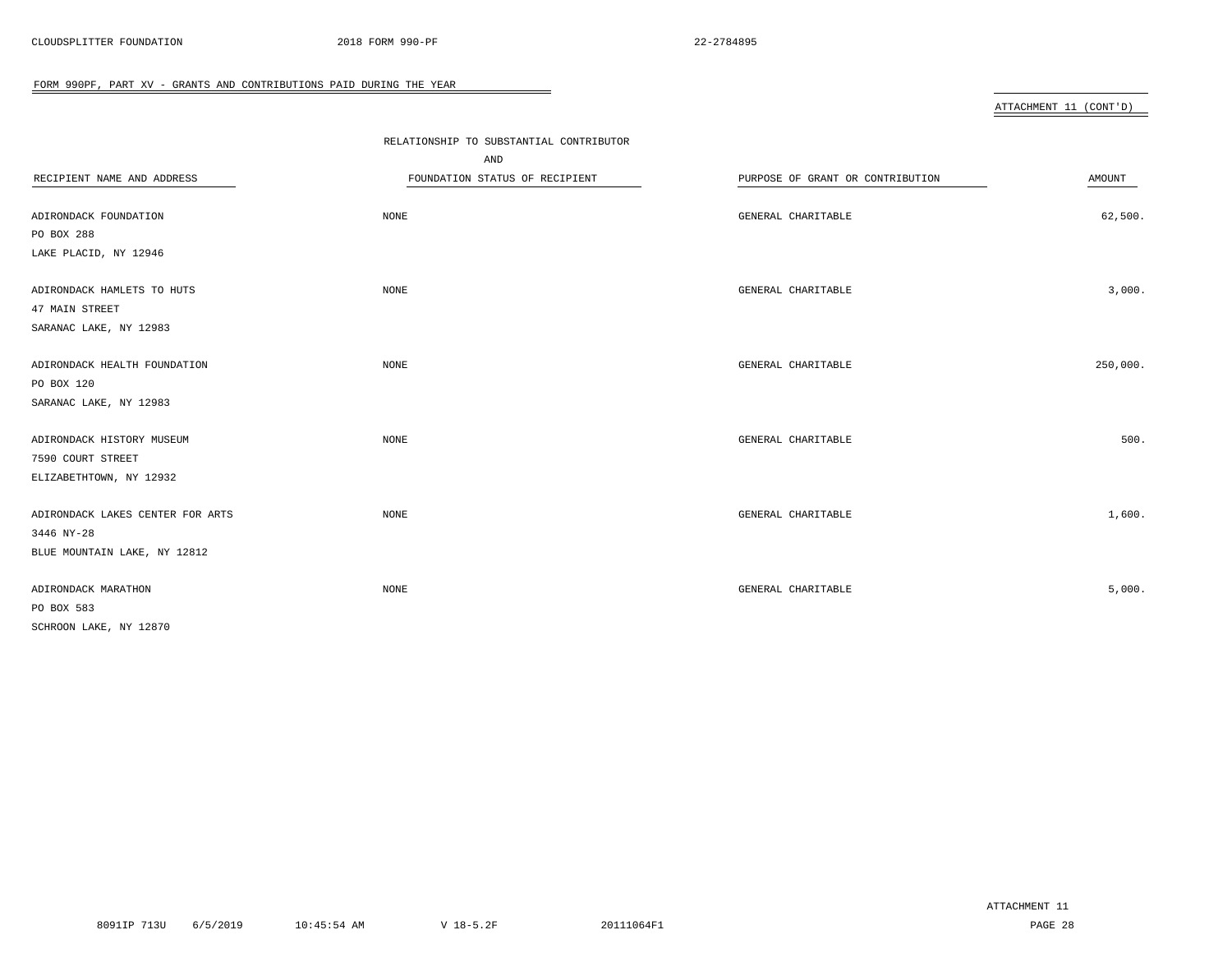|                                | RELATIONSHIP TO SUBSTANTIAL CONTRIBUTOR |                                  |         |
|--------------------------------|-----------------------------------------|----------------------------------|---------|
|                                | AND                                     |                                  |         |
| RECIPIENT NAME AND ADDRESS     | FOUNDATION STATUS OF RECIPIENT          | PURPOSE OF GRANT OR CONTRIBUTION | AMOUNT  |
|                                |                                         |                                  |         |
| ADIRONDACK MOUNTAIN CLUB       | NONE                                    | GENERAL CHARITABLE               | 25,000. |
| 814 GOGGINS ROAD               |                                         |                                  |         |
| LAKE GEORGE, NY 12845          |                                         |                                  |         |
| ADIRONDACK PUBLIC OBSERVATORY  | NONE                                    | GENERAL CHARITABLE               | 1,000.  |
| 178 BIG WOLF RD                |                                         |                                  |         |
| TUPPER LAKE, NY 12986          |                                         |                                  |         |
|                                |                                         |                                  |         |
| ADIRONDACK RESEARCH CONSORTIUM | NONE                                    | GENERAL CHARITABLE               | 1,000.  |
| PO BOX 96                      |                                         |                                  |         |
| PAUL SMITHS, NY 12970          |                                         |                                  |         |
| ADIRONDACK TREKS               | <b>NONE</b>                             | GENERAL CHARITABLE               | 3,500.  |
| PO BOX 23                      |                                         |                                  |         |
| JOHNSBURG, NY 12843            |                                         |                                  |         |
|                                |                                         |                                  |         |
| ADIRONDACK WILD                | <b>NONE</b>                             | GENERAL CHARITABLE               | 5,000.  |
| PO BOX 9247                    |                                         |                                  |         |
| NISKAYUNA, NY 12309            |                                         |                                  |         |
|                                |                                         |                                  |         |
| ADIRONDACK WILDLIFE            | NONE                                    | GENERAL CHARITABLE               | 500.    |
| 977 SPRINGFIELD ROAD           |                                         |                                  |         |
| WILMINGTON, NY 12997           |                                         |                                  |         |

 $\overline{\phantom{a}}$ 

ATTACHMENT 11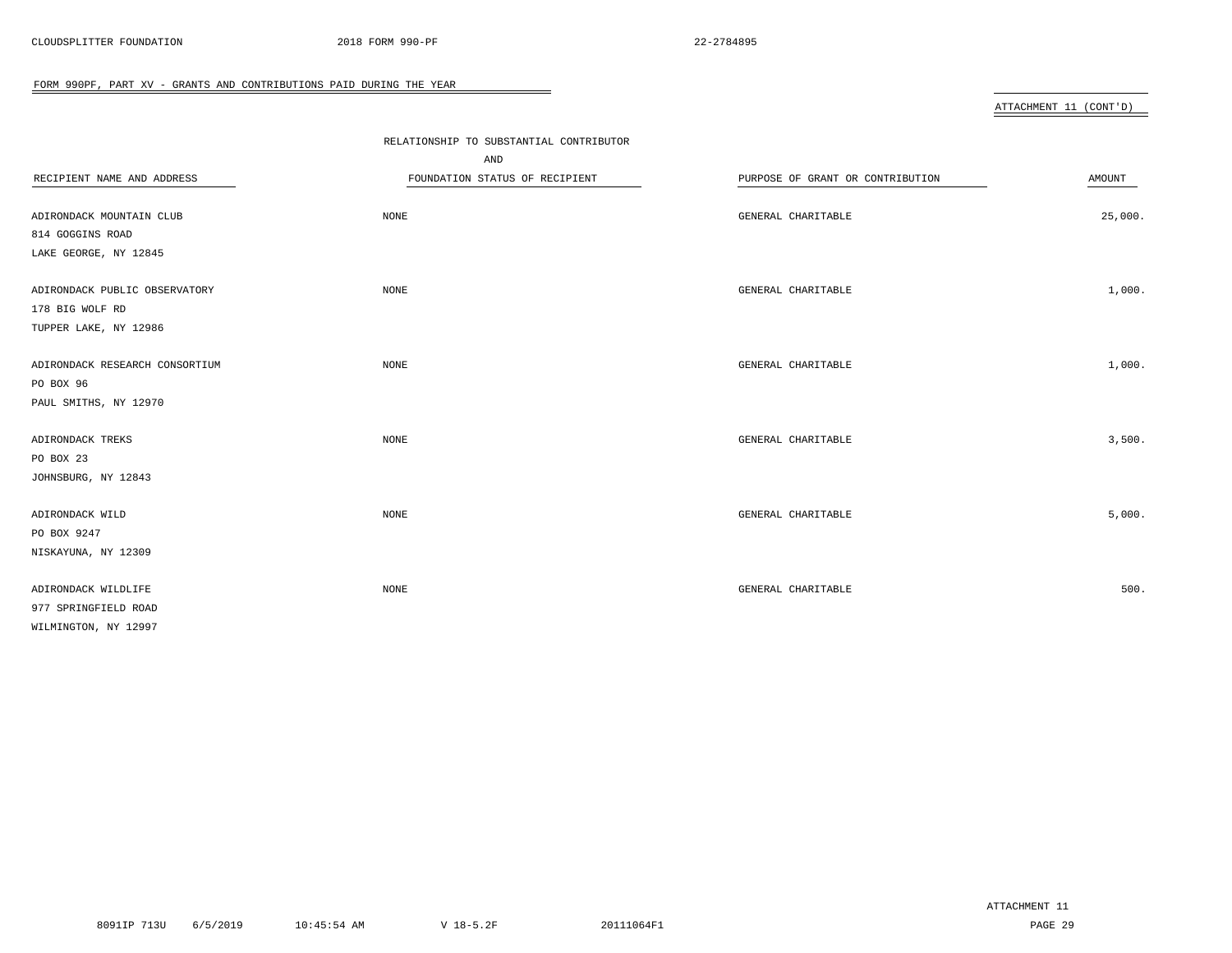|                                  | RELATIONSHIP TO SUBSTANTIAL CONTRIBUTOR |                                  |         |  |
|----------------------------------|-----------------------------------------|----------------------------------|---------|--|
|                                  | AND                                     |                                  |         |  |
| RECIPIENT NAME AND ADDRESS       | FOUNDATION STATUS OF RECIPIENT          | PURPOSE OF GRANT OR CONTRIBUTION | AMOUNT  |  |
| ADK ACTION.ORG                   | NONE                                    | GENERAL CHARITABLE               | 63,000. |  |
| PO BOX 655                       |                                         |                                  |         |  |
| SARANAC LAKE, NY 12983           |                                         |                                  |         |  |
| ADK CENTER FOR LOON CONSERVATION | $\rm{NONE}$                             | GENERAL CHARITABLE               | 25,000. |  |
| 15 BROADWAY                      |                                         |                                  |         |  |
| SARANAC LAKE, NY 12983           |                                         |                                  |         |  |
| ADK COMMUNITY OUTREACH CENTER    | NONE                                    | GENERAL CHARITABLE               | 1,000.  |  |
| 2718 NY-28                       |                                         |                                  |         |  |
| NORTH CREEK, NY 12853            |                                         |                                  |         |  |
| ALICE HYDE MEDICAL CENTER        | NONE                                    | GENERAL CHARITABLE               | 15,000. |  |
| 133 PARK STREET                  |                                         |                                  |         |  |
| MALONE, NY 12953                 |                                         |                                  |         |  |
| ALLIANCE FOR GLOBAL JUSTICE      | NONE                                    | GENERAL CHARITABLE               | 3,000.  |  |
| 225 E 26TH ST                    |                                         |                                  |         |  |
| TUCSON, AZ 85713                 |                                         |                                  |         |  |
| AMERICARES                       | $\rm{NONE}$                             | GENERAL CHARITABLE               | 2,000.  |  |
| 88 HAMILTON AVENUE               |                                         |                                  |         |  |
| STAMFORD, CT 06902               |                                         |                                  |         |  |

 $\overline{\phantom{0}}$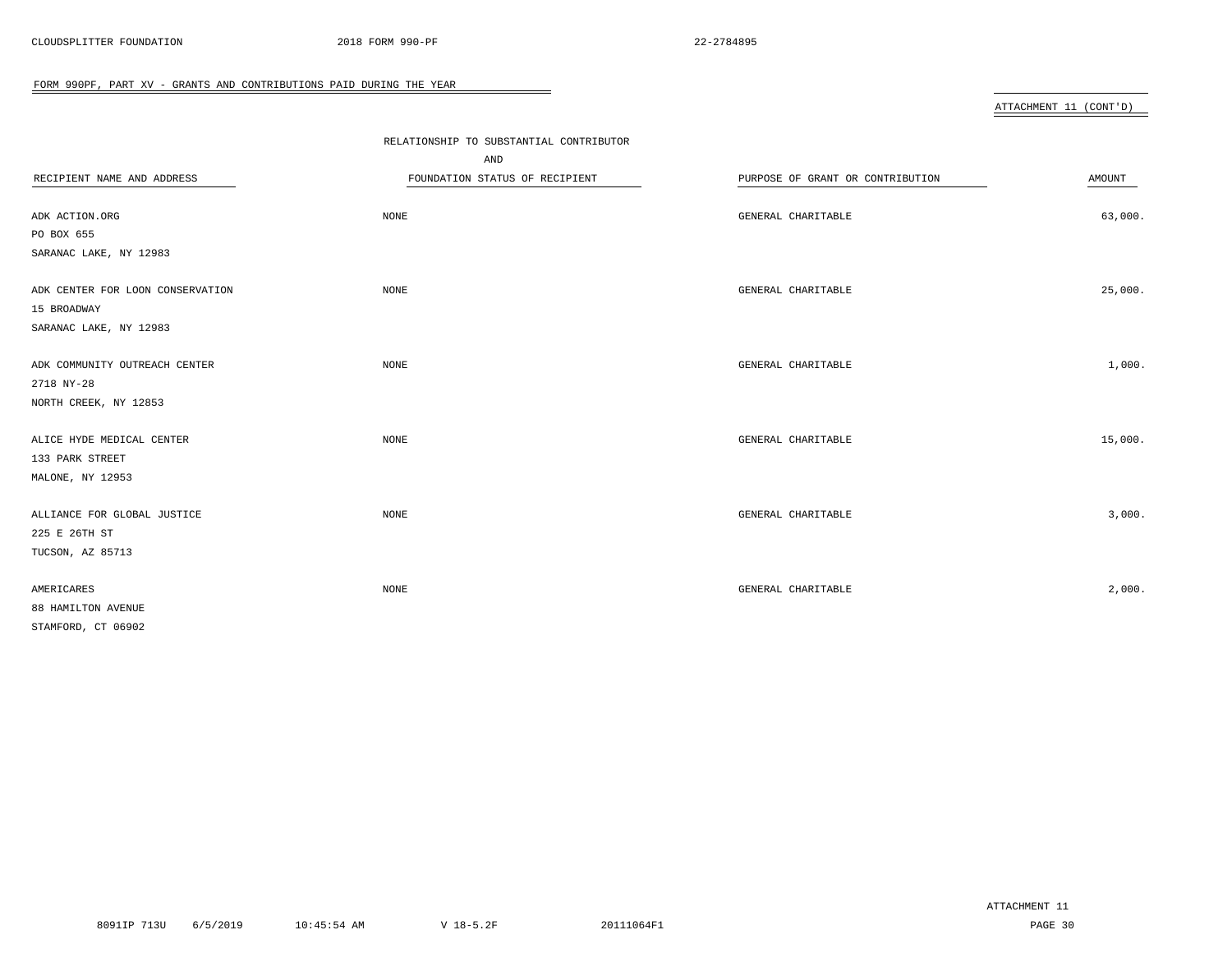|                                      |                                         |                                  | ATTACHMENT 11 (CONT'D) |
|--------------------------------------|-----------------------------------------|----------------------------------|------------------------|
|                                      | RELATIONSHIP TO SUBSTANTIAL CONTRIBUTOR |                                  |                        |
|                                      | AND                                     |                                  |                        |
| RECIPIENT NAME AND ADDRESS           | FOUNDATION STATUS OF RECIPIENT          | PURPOSE OF GRANT OR CONTRIBUTION | AMOUNT                 |
|                                      |                                         |                                  |                        |
| ADIRONDACK NORTH COUNTRY ASSOCIATION | NONE                                    | GENERAL CHARITABLE               | 2,500.                 |
| 67 MAIN STREET                       |                                         |                                  |                        |
| SARANAC LAKE, NY 12983               |                                         |                                  |                        |
| AUSABLE RIVER ASSOCIATION            | NONE                                    | GENERAL CHARITABLE               | 20,800.                |
| 1181 HASELTON ROAD                   |                                         |                                  |                        |
| SUITE 201                            |                                         |                                  |                        |
| WILMINGTON, NY 12997                 |                                         |                                  |                        |
| BALLARD PARK FOUNDATION              | <b>NONE</b>                             | GENERAL CHARITABLE               | 2,000.                 |
| PO BOX 531                           |                                         |                                  |                        |
| WESTPORT, NY 12993                   |                                         |                                  |                        |
|                                      |                                         |                                  |                        |
| BETA                                 | <b>NONE</b>                             | GENERAL CHARITABLE               | 5,000.                 |
| 121 AVENUE OF AMERICAS               |                                         |                                  |                        |
| NEW YORK, NY 10013                   |                                         |                                  |                        |
| BLUSEED STUDIOS                      | <b>NONE</b>                             | GENERAL CHARITABLE               | 500.                   |
| 24 CEDAR STREET                      |                                         |                                  |                        |
| SARANAC LAKE, NY 12983               |                                         |                                  |                        |
|                                      |                                         |                                  |                        |
| CANTON DAYCARE CENTER                | NONE                                    | GENERAL CHARITABLE               | 20,000.                |
| 205 CANTON-MADRID RD                 |                                         |                                  |                        |
| CANTON, NY 13617                     |                                         |                                  |                        |

 $\overline{\phantom{0}}$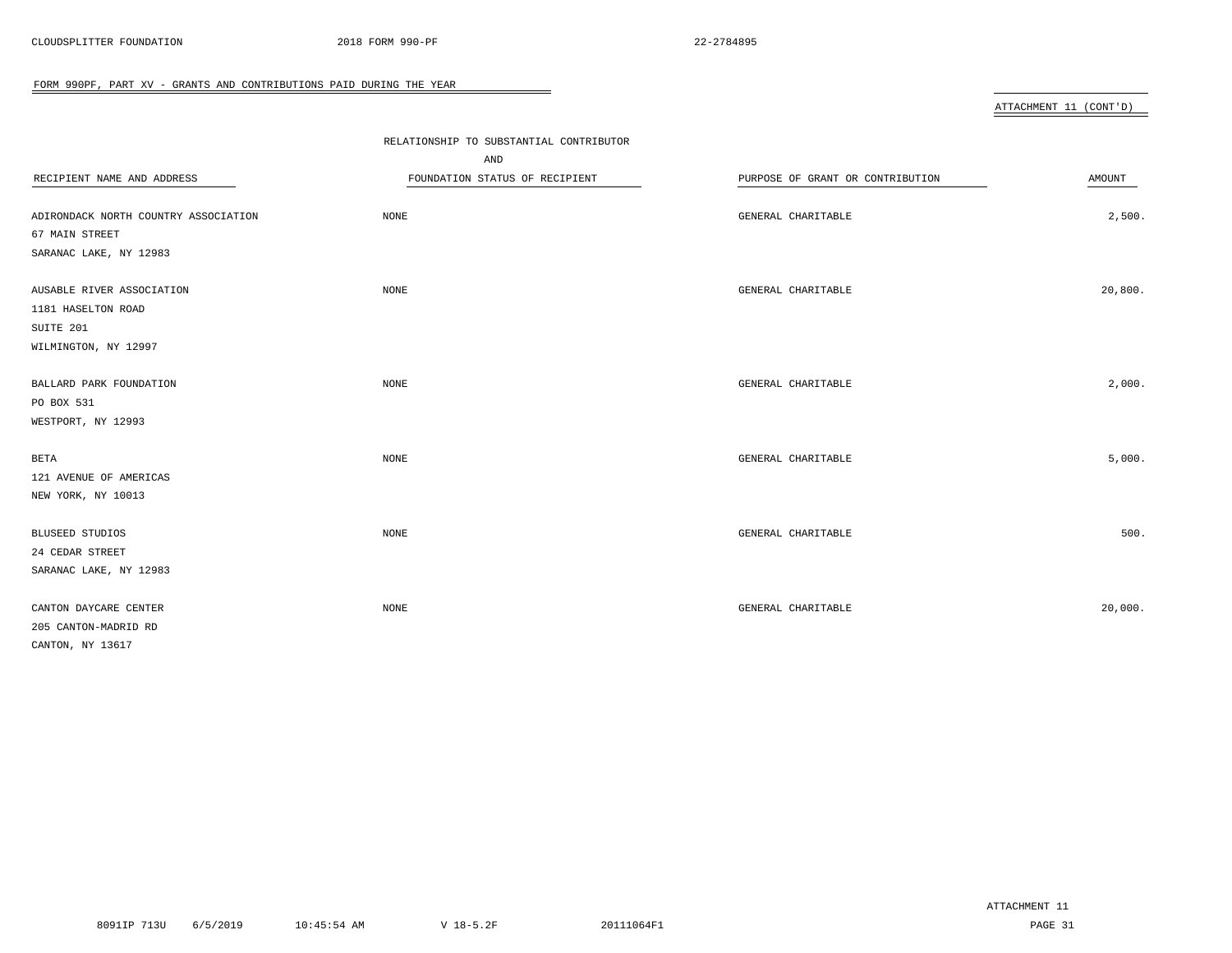|                                        | RELATIONSHIP TO SUBSTANTIAL CONTRIBUTOR |                                  |         |
|----------------------------------------|-----------------------------------------|----------------------------------|---------|
|                                        | AND                                     |                                  |         |
| RECIPIENT NAME AND ADDRESS             | FOUNDATION STATUS OF RECIPIENT          | PURPOSE OF GRANT OR CONTRIBUTION | AMOUNT  |
|                                        |                                         |                                  |         |
| CHAMPLAIN AREA TRAILS                  | <b>NONE</b>                             | GENERAL CHARITABLE               | 15,000. |
| 6482 MAIN STREET                       |                                         |                                  |         |
| WESTPORT, NY 12993                     |                                         |                                  |         |
| COMMUNITY FRIENDSHIP VOLUNTEER PROGRAM | NONE                                    | GENERAL CHARITABLE               | 11,600. |
| 2 EMPIRE STATE PLAZA                   |                                         |                                  |         |
| ALBANY, NY 12223                       |                                         |                                  |         |
| CREATIVE HEALING CONNECTIONS           | <b>NONE</b>                             | GENERAL CHARITABLE               | 2,000.  |
| PO BOX 69                              |                                         |                                  |         |
| BAKERS MILLS, NY 12811                 |                                         |                                  |         |
|                                        |                                         |                                  |         |
| CWS / CROP WALK                        | NONE                                    | GENERAL CHARITABLE               | 250.    |
| 475 RIVERSIDE DRIVE                    |                                         |                                  |         |
| NEW YORK, NY 10115                     |                                         |                                  |         |
| EAGLE ISLAND                           | <b>NONE</b>                             | GENERAL CHARITABLE               | 10,000. |
| 442 GILPIN BAY ROAD                    |                                         |                                  |         |
| SUITE 700                              |                                         |                                  |         |
| SARANAC LAKE, NY 12983                 |                                         |                                  |         |
| ECUMENICAL COUNCIL OF SARANAC LAKE     | NONE                                    | GENERAL CHARITABLE               | 9,600.  |
| PO BOX 194                             |                                         |                                  |         |
| SARANAC LAKE, NY 12983                 |                                         |                                  |         |

 $\equiv$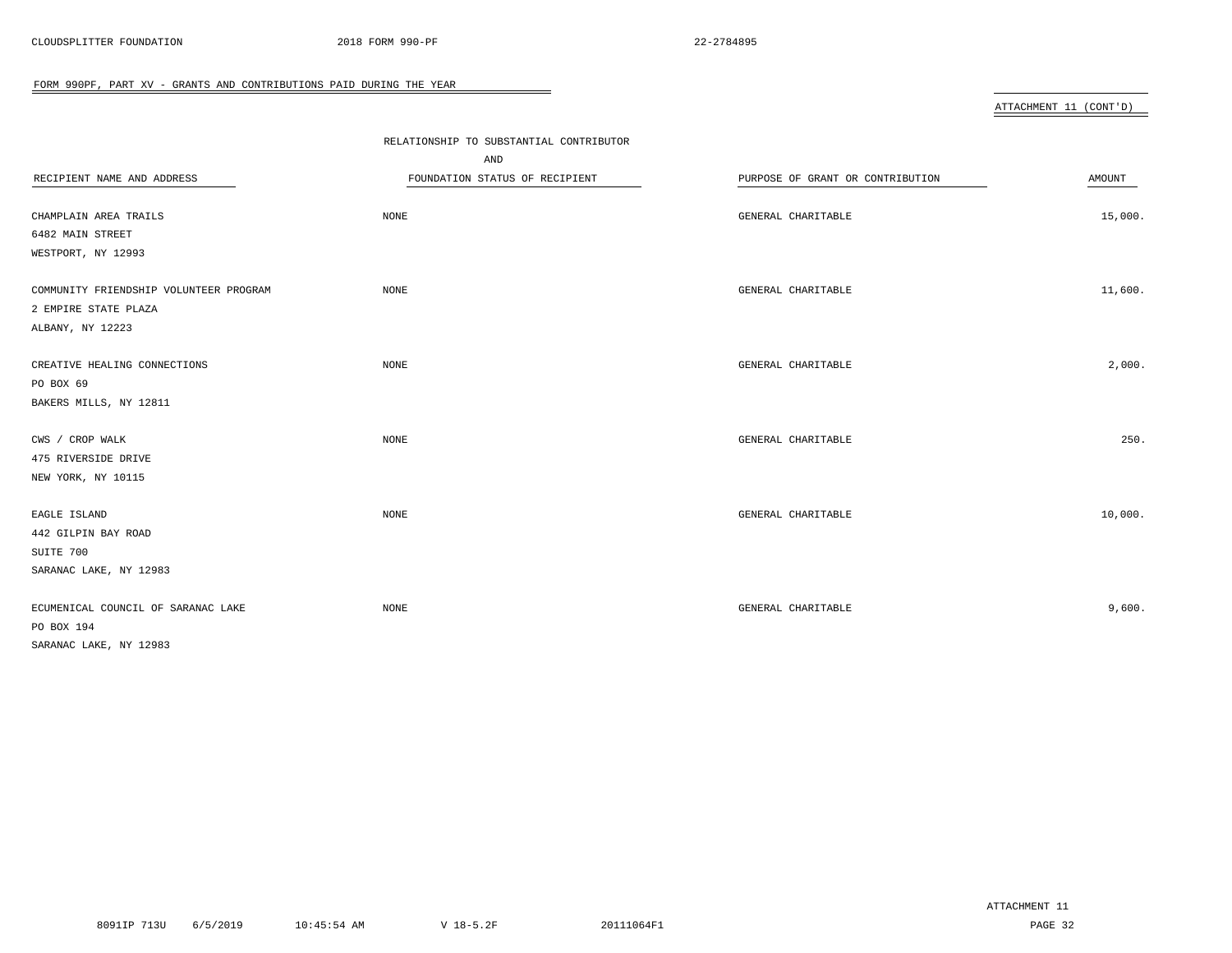| RELATIONSHIP TO SUBSTANTIAL CONTRIBUTOR |                                  |                                          |
|-----------------------------------------|----------------------------------|------------------------------------------|
| AND                                     |                                  |                                          |
| FOUNDATION STATUS OF RECIPIENT          | PURPOSE OF GRANT OR CONTRIBUTION | AMOUNT                                   |
|                                         |                                  |                                          |
| NONE                                    | GENERAL CHARITABLE               | 25,000.                                  |
|                                         |                                  |                                          |
|                                         |                                  |                                          |
| NONE                                    | GENERAL CHARITABLE               | 500.                                     |
|                                         |                                  |                                          |
|                                         |                                  |                                          |
| <b>NONE</b>                             | GENERAL CHARITABLE               | 2,500.                                   |
|                                         |                                  |                                          |
|                                         |                                  |                                          |
|                                         |                                  | 1,000.                                   |
|                                         |                                  |                                          |
|                                         |                                  |                                          |
|                                         |                                  | 10,000.                                  |
|                                         |                                  |                                          |
|                                         |                                  |                                          |
|                                         |                                  |                                          |
| NONE                                    | GENERAL CHARITABLE               | 2,000.                                   |
|                                         |                                  |                                          |
|                                         |                                  |                                          |
|                                         | NONE<br>NONE                     | GENERAL CHARITABLE<br>GENERAL CHARITABLE |

 $\overline{\phantom{0}}$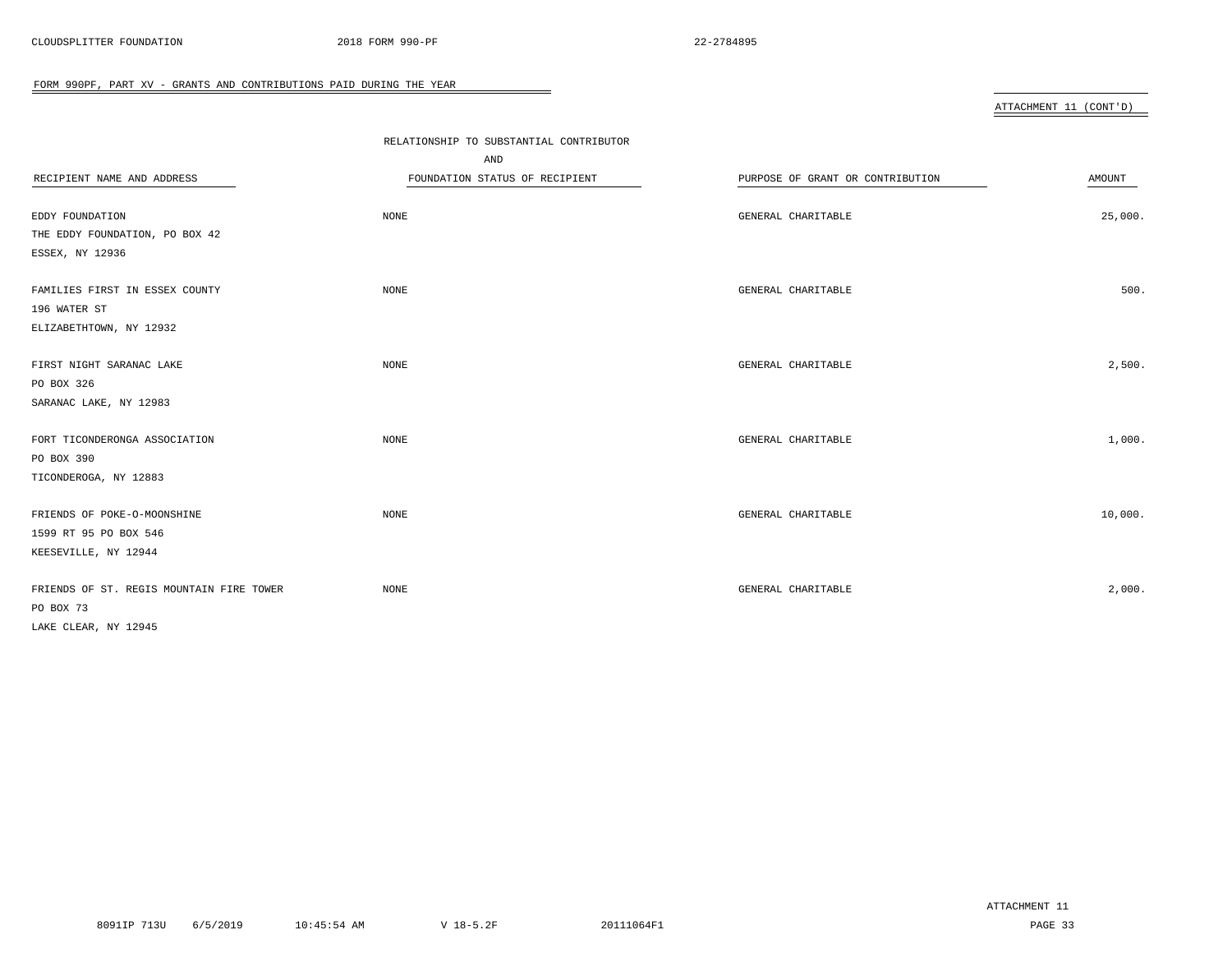|                            | RELATIONSHIP TO SUBSTANTIAL CONTRIBUTOR |                                  |         |
|----------------------------|-----------------------------------------|----------------------------------|---------|
|                            | AND                                     |                                  |         |
| RECIPIENT NAME AND ADDRESS | FOUNDATION STATUS OF RECIPIENT          | PURPOSE OF GRANT OR CONTRIBUTION | AMOUNT  |
|                            |                                         |                                  |         |
| GREAT CAMP SAGAMORE        | NONE                                    | GENERAL CHARITABLE               | 500.    |
| PO BOX 40                  |                                         |                                  |         |
| RAQUETTE LAKE, NY 13436    |                                         |                                  |         |
|                            |                                         |                                  |         |
| HEALTHY FAMILIES NY        | <b>NONE</b>                             | GENERAL CHARITABLE               | 7,500.  |
| 52 WASHINGTON STREET       |                                         |                                  |         |
| RENSSELAER, NY 12144       |                                         |                                  |         |
| HIGH PEAKS HOSPICE         | <b>NONE</b>                             | GENERAL CHARITABLE               | 2,000.  |
| 79 GLENWOOD AVENUE         |                                         |                                  |         |
| QUEENSBURY, NY 12804       |                                         |                                  |         |
|                            |                                         |                                  |         |
| HISTORIC SARANAC LAKE      | <b>NONE</b>                             | GENERAL CHARITABLE               | 55,300. |
| 89 CHURCH STREET #2        |                                         |                                  |         |
| SARANAC LAKE, NY 12983     |                                         |                                  |         |
|                            |                                         |                                  |         |
| HUDSON HEADWATERS HEALTH   | <b>NONE</b>                             | GENERAL CHARITABLE               | 15,000. |
| 9 CAREY RD                 |                                         |                                  |         |
| QUEENSBURY, NY 12804       |                                         |                                  |         |
|                            |                                         |                                  | 2,500.  |
| INDIAN LAKE THEATER, INC.  | NONE                                    | GENERAL CHARITABLE               |         |
| 13 E MAIN ST               |                                         |                                  |         |
| INDIAN LAKE, NY 12842      |                                         |                                  |         |

 $\overline{\phantom{a}}$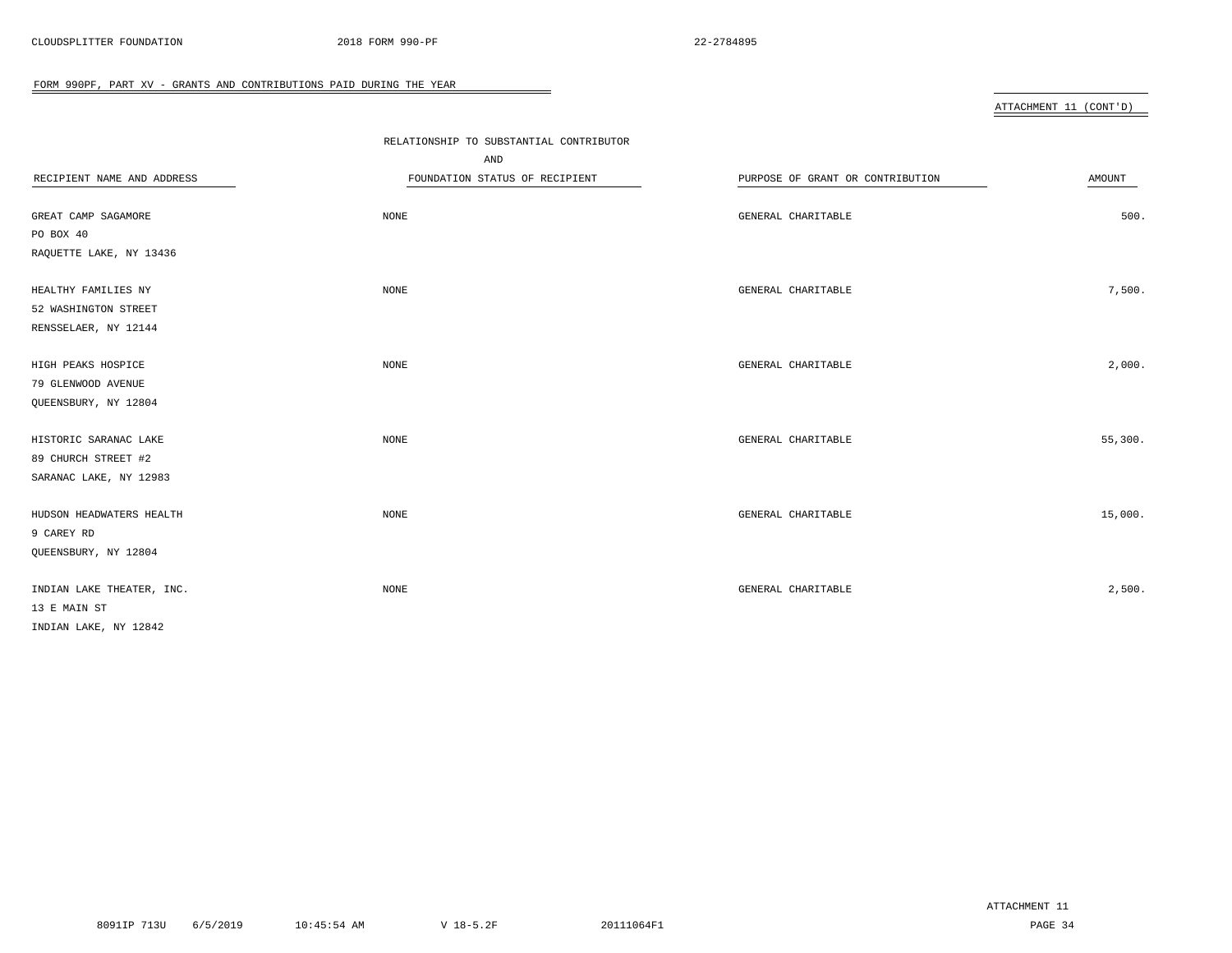|                                  | RELATIONSHIP TO SUBSTANTIAL CONTRIBUTOR |                                  |         |
|----------------------------------|-----------------------------------------|----------------------------------|---------|
|                                  | AND                                     |                                  |         |
| RECIPIENT NAME AND ADDRESS       | FOUNDATION STATUS OF RECIPIENT          | PURPOSE OF GRANT OR CONTRIBUTION | AMOUNT  |
|                                  |                                         |                                  |         |
| <b>JCEO</b>                      | NONE                                    | GENERAL CHARITABLE               | 5,000.  |
| 54 MARGARET STREET               |                                         |                                  |         |
| PLATTSBURGH, NY 12901            |                                         |                                  |         |
| JOHN BROWN LIVES                 | NONE                                    | GENERAL CHARITABLE               | 10,000. |
| PO BOX 357                       |                                         |                                  |         |
| WESTPORT, NY 12993               |                                         |                                  |         |
| LAKE PLACID COMM. BEAUTIFICATION | NONE                                    | GENERAL CHARITABLE               | 3,000.  |
| 177 JOHN BROWN ROAD              |                                         |                                  |         |
| LAKE PLACID, NY 12946            |                                         |                                  |         |
| LAKE PLACID OLYMPIC MUSEUM       | NONE                                    | GENERAL CHARITABLE               | 500.    |
| 2634 MAIN STREET                 |                                         |                                  |         |
| SUITE 301                        |                                         |                                  |         |
| LAKE PLACID, NY 12946            |                                         |                                  |         |
| LAKE PLACID OUTING CLUB          | NONE                                    | GENERAL CHARITABLE               | 3,000.  |
| 34 SCHOOL STREET                 |                                         |                                  |         |
| LAKE PLACID, NY 12946            |                                         |                                  |         |
| LAKE PLACID SINFONIETTA          | NONE                                    | GENERAL CHARITABLE               | 10,000. |
| 17 ALGONQUIN DRIVE               |                                         |                                  |         |
| LAKE PLACID, NY 12946            |                                         |                                  |         |

 $\overline{\phantom{0}}$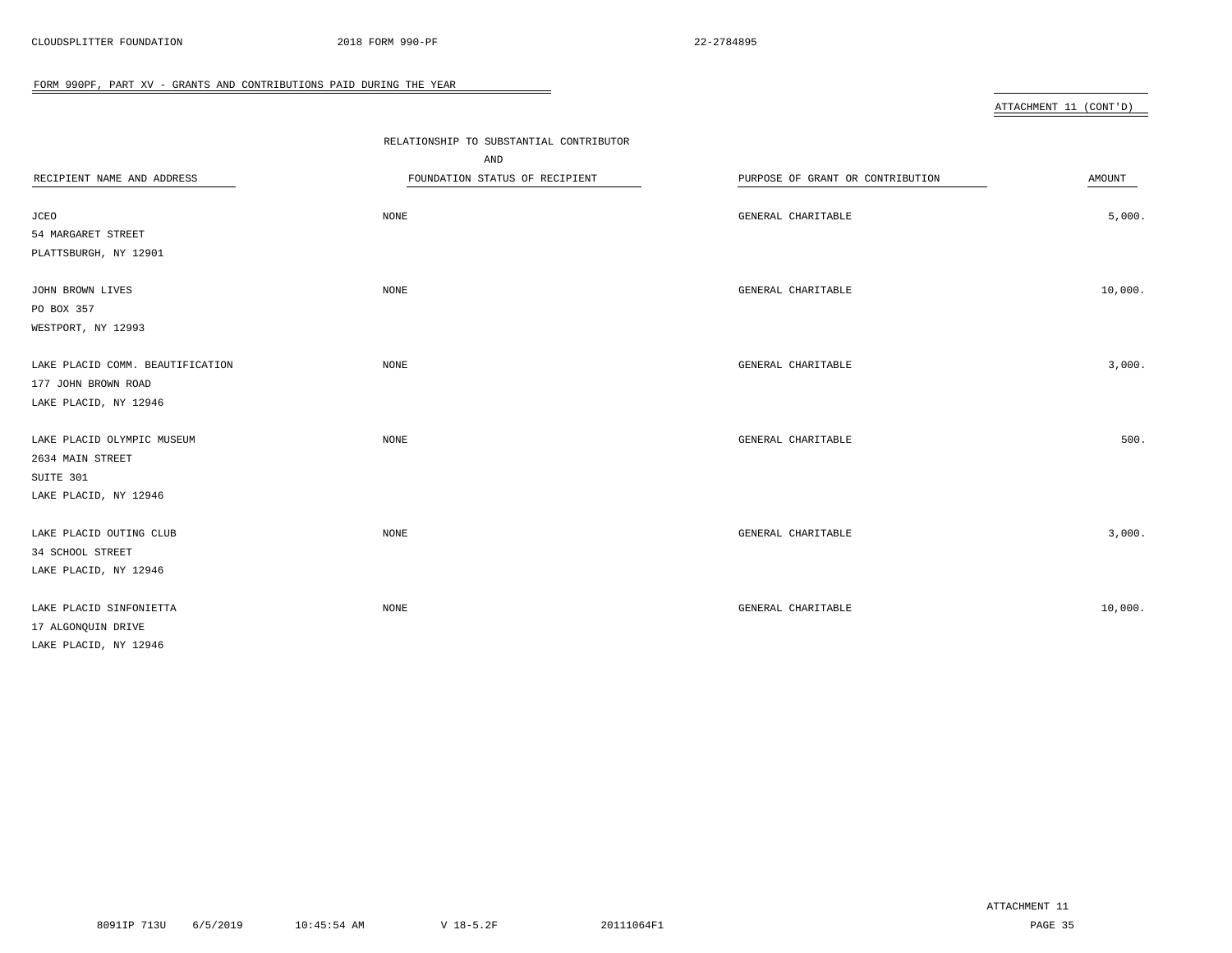|                                       | RELATIONSHIP TO SUBSTANTIAL CONTRIBUTOR |                                  |         |
|---------------------------------------|-----------------------------------------|----------------------------------|---------|
|                                       | AND                                     |                                  |         |
| RECIPIENT NAME AND ADDRESS            | FOUNDATION STATUS OF RECIPIENT          | PURPOSE OF GRANT OR CONTRIBUTION | AMOUNT  |
|                                       |                                         |                                  |         |
| LAKESIDE SCHOOL                       | NONE                                    | GENERAL CHARITABLE               | 25,000. |
| 6 LEANING ROAD                        |                                         |                                  |         |
| ESSEX, NY 12936                       |                                         |                                  |         |
| LITERACY VOLUNTEERS                   | NONE                                    | GENERAL CHARITABLE               | 5,500.  |
| 71 FIRST STREET                       |                                         |                                  |         |
| TROY, NY 12180                        |                                         |                                  |         |
| LITERACY VOLUNTEERS OF CLINTON COUNTY | NONE                                    | GENERAL CHARITABLE               | 10,000. |
| 101 BROAD ST # 52                     |                                         |                                  |         |
| PLATTSBURGH, NY 12901                 |                                         |                                  |         |
| LP / NE HISTORICAL SOCIETY            | NONE                                    | GENERAL CHARITABLE               | 1,500.  |
| 242 STATION ST                        |                                         |                                  |         |
| LAKE PLACID, NY 12946                 |                                         |                                  |         |
| MERCY CARE FOR THE ADKS               | NONE                                    | GENERAL CHARITABLE               | 7,400.  |
| 185 OLD MILITARY ROAD                 |                                         |                                  |         |
| LAKE PLACID, NY 12946                 |                                         |                                  |         |
| MOUNTAIN LAKE PBS                     | NONE                                    | GENERAL CHARITABLE               | 5,000.  |
| 1 SESAME STREET                       |                                         |                                  |         |
| PLATTSBURGH, NY 12901                 |                                         |                                  |         |

 $\overline{\phantom{a}}$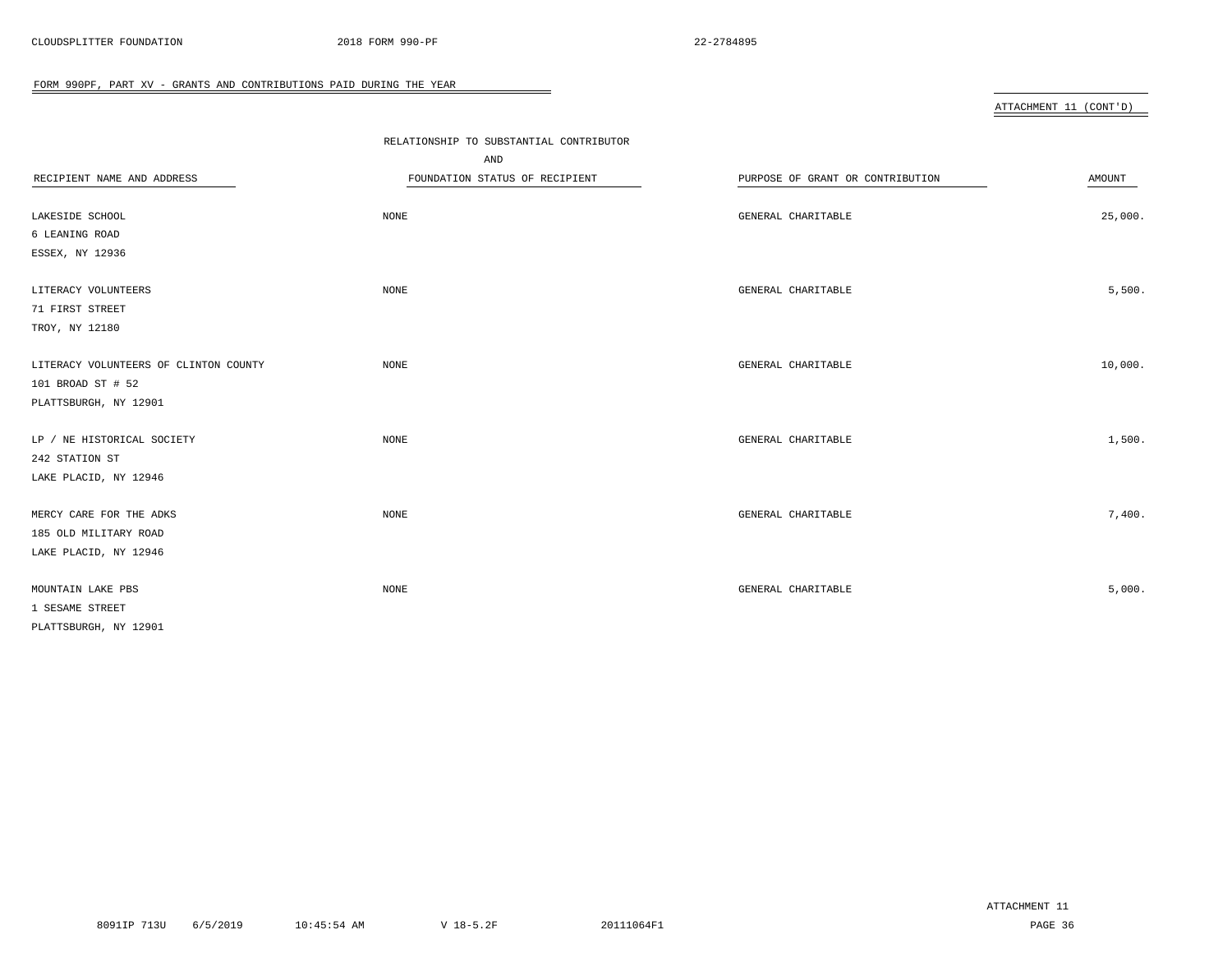|                             | RELATIONSHIP TO SUBSTANTIAL CONTRIBUTOR |                                  |        |
|-----------------------------|-----------------------------------------|----------------------------------|--------|
|                             | AND                                     |                                  |        |
| RECIPIENT NAME AND ADDRESS  | FOUNDATION STATUS OF RECIPIENT          | PURPOSE OF GRANT OR CONTRIBUTION | AMOUNT |
|                             |                                         |                                  |        |
| NCCC FOUNDATION             | NONE                                    | GENERAL CHARITABLE               | 1,000. |
| 3111 SAUNDERS SETTLEMENT RD |                                         |                                  |        |
| SANBORN, NY 14132           |                                         |                                  |        |
| NORTH COUNTRY LIFE FLIGHT   | NONE                                    | GENERAL CHARITABLE               | 500.   |
| HELMS MUELLER RD            |                                         |                                  |        |
| SARANAC LAKE, NY 12983      |                                         |                                  |        |
| NORTH COUNTRY SCHOOL        | NONE                                    | GENERAL CHARITABLE               | 2,176. |
| 4382 CASCADE ROAD           |                                         |                                  |        |
| LAKE PLACID, NY 12946       |                                         |                                  |        |
|                             |                                         |                                  |        |
| NORTHERN FOREST CANOE TRAIL | NONE                                    | GENERAL CHARITABLE               | 4,000. |
| 8 STATE ROUTE 17            |                                         |                                  |        |
| WAITSFIELD, VT 05673        |                                         |                                  |        |
| NORTHERN FOREST CENTER      | NONE                                    | GENERAL CHARITABLE               | 1,000. |
| PO BOX 210                  |                                         |                                  |        |
| CONCORD, NH 03302           |                                         |                                  |        |
| NORTHERN LIGHTS SCHOOL      | NONE                                    | GENERAL CHARITABLE               | 9,536. |
| 57 CHURCH STREET            |                                         |                                  |        |
| SARANAC LAKE, NY 12983      |                                         |                                  |        |
|                             |                                         |                                  |        |

 $\overline{\phantom{0}}$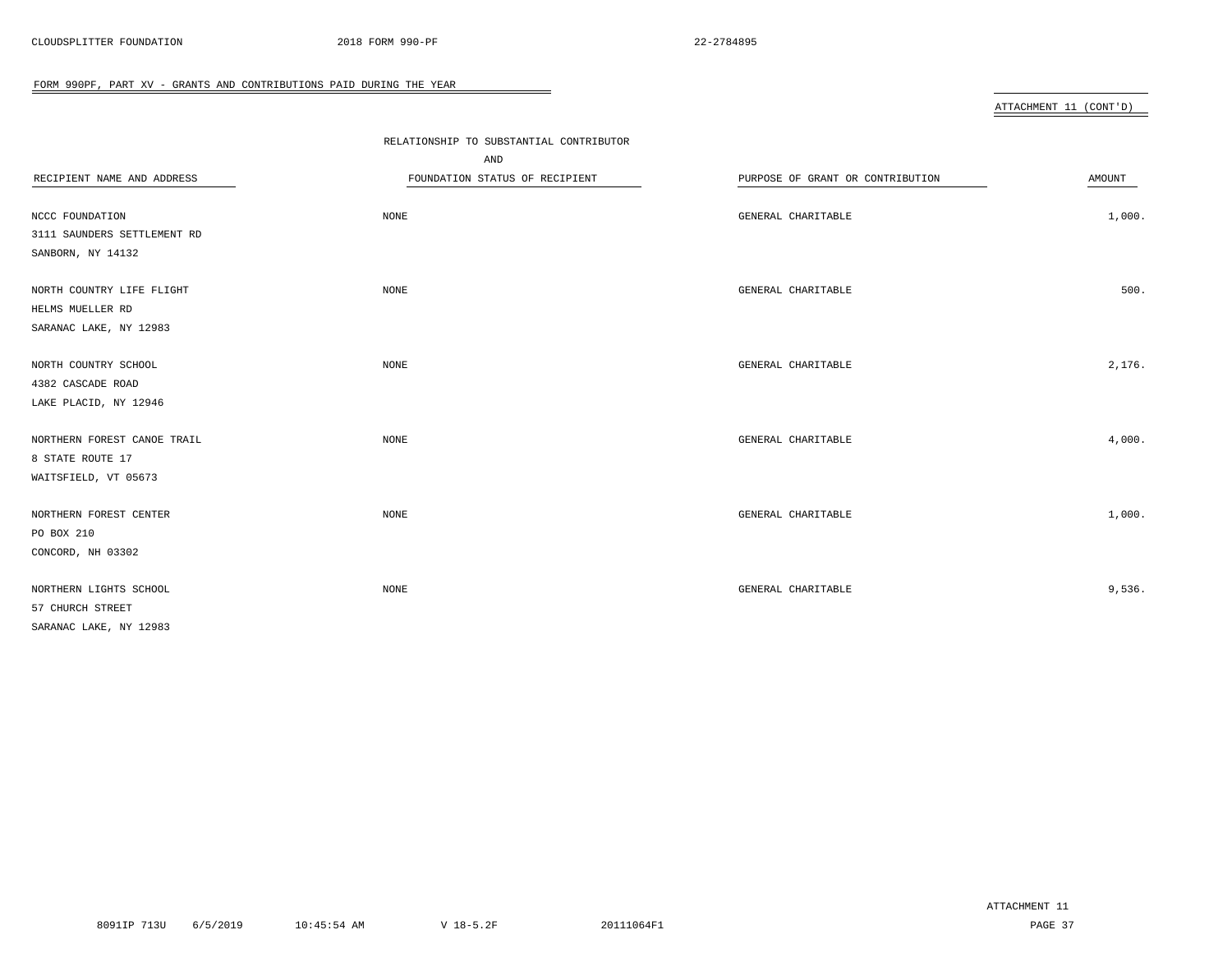|                               | RELATIONSHIP TO SUBSTANTIAL CONTRIBUTOR |                                  |         |
|-------------------------------|-----------------------------------------|----------------------------------|---------|
|                               | AND                                     |                                  |         |
| RECIPIENT NAME AND ADDRESS    | FOUNDATION STATUS OF RECIPIENT          | PURPOSE OF GRANT OR CONTRIBUTION | AMOUNT  |
|                               |                                         |                                  |         |
| NY LCV                        | NONE                                    | GENERAL CHARITABLE               | 500.    |
| 30 BROAD ST # 30              |                                         |                                  |         |
| NEW YORK, NY 10004            |                                         |                                  |         |
|                               |                                         |                                  |         |
| NYSEF                         | <b>NONE</b>                             | GENERAL CHARITABLE               | 3,000.  |
| 5021 STATE ROUTE 86           |                                         |                                  |         |
| WILMINGTON, NY 12997          |                                         |                                  |         |
|                               |                                         |                                  |         |
| OPEN SPACE INSTITUTE          | NONE                                    | GENERAL CHARITABLE               | 10,000. |
| 1350 BROADWAY                 |                                         |                                  |         |
| NEW YORK, NY 10018            |                                         |                                  |         |
|                               |                                         |                                  |         |
| PAINE MEMORIAL FREE LIBRARY   | <b>NONE</b>                             | GENERAL CHARITABLE               | 500.    |
| 2 GILLILAND LN                |                                         |                                  |         |
| SUITE 201                     |                                         |                                  |         |
| WILLSBORO, NY 12996           |                                         |                                  |         |
|                               |                                         |                                  |         |
| PENDRAGON THEATRE             | <b>NONE</b>                             | GENERAL CHARITABLE               | 18,730. |
| 15 BRANDY BROOK AVENUE        |                                         |                                  |         |
| SARANAC LAKE, NY 12983        |                                         |                                  |         |
|                               |                                         |                                  |         |
| PLATTSBURG COLLEGE FOUNDATION | NONE                                    | GENERAL CHARITABLE               | 5,000.  |
| 101 BROAD ST                  |                                         |                                  |         |
| PLATTSBURGH, NY 12901         |                                         |                                  |         |

 $\overline{\phantom{0}}$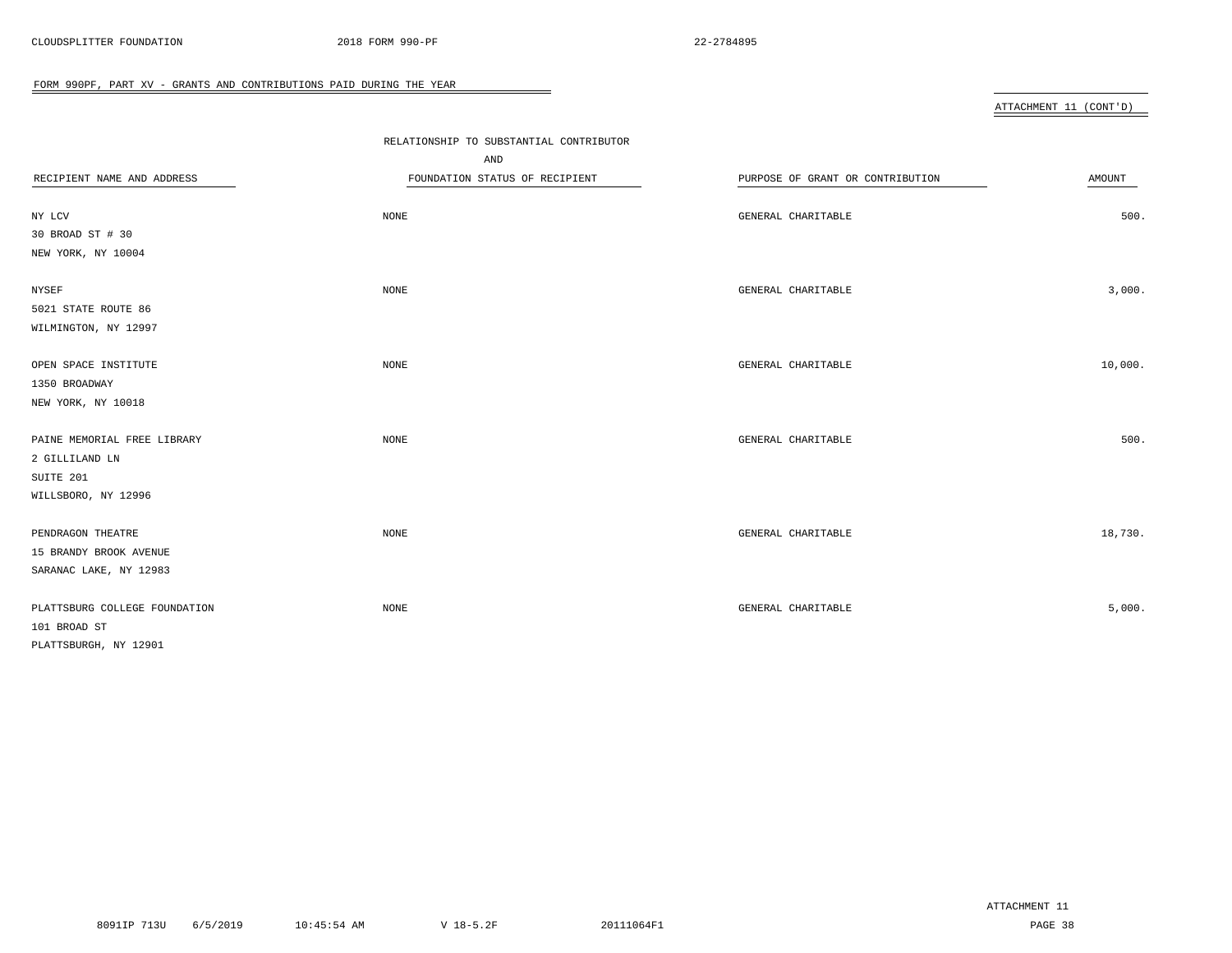|                                                                                     |                                         |                                  | ATTACHMENT 11 (CONT'D) |
|-------------------------------------------------------------------------------------|-----------------------------------------|----------------------------------|------------------------|
|                                                                                     |                                         |                                  |                        |
|                                                                                     | RELATIONSHIP TO SUBSTANTIAL CONTRIBUTOR |                                  |                        |
|                                                                                     | AND                                     |                                  |                        |
| RECIPIENT NAME AND ADDRESS                                                          | FOUNDATION STATUS OF RECIPIENT          | PURPOSE OF GRANT OR CONTRIBUTION | AMOUNT                 |
| PROTECT THE ADIRONDACKS                                                             | NONE                                    | GENERAL CHARITABLE               | 10,000.                |
| PO BOX 48                                                                           |                                         |                                  |                        |
| NORTH CREEK, NY 12853                                                               |                                         |                                  |                        |
| PAUL SMITH COLLEGE - ADK WATERSHED INSTITUTE<br>PO BOX 265<br>PAUL SMITHS, NY 12970 | $\rm{NONE}$                             | GENERAL CHARITABLE               | 30,000.                |
|                                                                                     |                                         |                                  |                        |
| REGIONAL FOOD BANK OF NE NEW YORK                                                   | <b>NONE</b>                             | GENERAL CHARITABLE               | 5,000.                 |
| 965 ALBANY SHAKER RD                                                                |                                         |                                  |                        |
| LATHAM, NY 12110                                                                    |                                         |                                  |                        |
| SANARAC LAKE ROTARY<br>36 BROADWAY                                                  | NONE                                    | GENERAL CHARITABLE               | 7,500.                 |
| SARANAC LAKE, NY 12983                                                              |                                         |                                  |                        |
| SARANAC LAKE FREE LIBRARY<br>109 MAIN ST                                            | NONE                                    | GENERAL CHARITABLE               | 500.                   |
| SARANAC LAKE, NY 12983                                                              |                                         |                                  |                        |
| SARANAC LAKE VOLUNTEER FIRE DEPARTMENT<br>100 BROADWAY                              | NONE                                    | GENERAL CHARITABLE               | 200.                   |
| SARANAC LAKE, NY 12983                                                              |                                         |                                  |                        |
|                                                                                     |                                         |                                  |                        |

 $\equiv$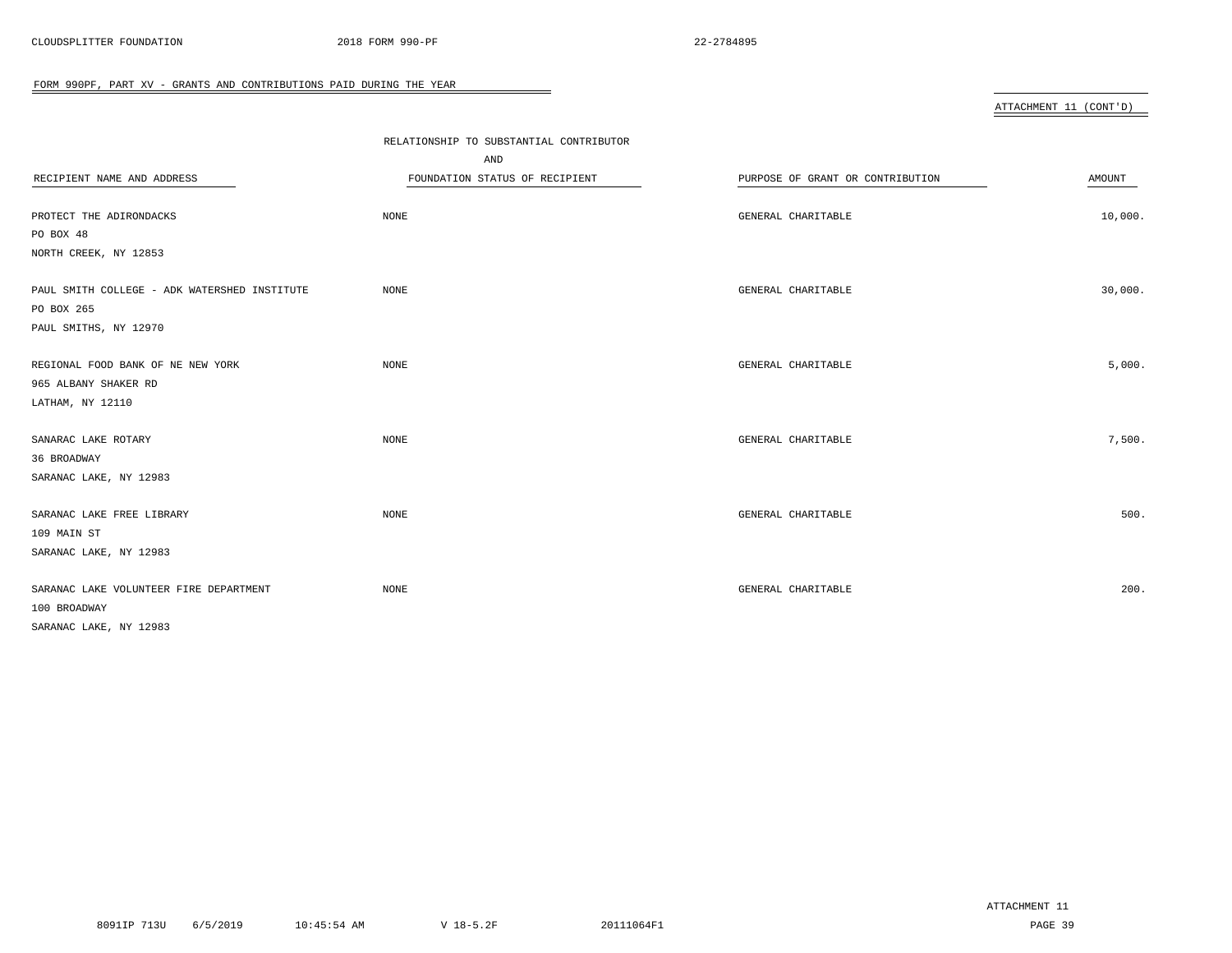|                                     | RELATIONSHIP TO SUBSTANTIAL CONTRIBUTOR |                                  |         |
|-------------------------------------|-----------------------------------------|----------------------------------|---------|
|                                     | AND                                     |                                  |         |
| RECIPIENT NAME AND ADDRESS          | FOUNDATION STATUS OF RECIPIENT          | PURPOSE OF GRANT OR CONTRIBUTION | AMOUNT  |
|                                     |                                         |                                  |         |
| SARANAC LAKE VOLUNTEER RESCUE SQUAD | NONE                                    | GENERAL CHARITABLE               | 4,500.  |
| 100 BROADWAY                        |                                         |                                  |         |
| SARANAC LAKE, NY 12983              |                                         |                                  |         |
| SARANAC LAKE YOUTH CENTER           | NONE                                    | GENERAL CHARITABLE               | 2,000.  |
| PO BOX 1003                         |                                         |                                  |         |
| SARANAC LAKE, NY 12983              |                                         |                                  |         |
| SCHROON LAKE ASSOCIATION            | NONE                                    | GENERAL CHARITABLE               | 10,000. |
| PO BOX 5                            |                                         |                                  |         |
| SCHROON LAKE, NY 12870              |                                         |                                  |         |
|                                     |                                         |                                  |         |
| SCHROON LAKE CENTRAL SCHOOL         | NONE                                    | GENERAL CHARITABLE               | 240.    |
| 79 CANARAS AVENUE                   |                                         |                                  |         |
| SARANAC LAKE, NY 12983              |                                         |                                  |         |
| SCHROON LAKE SENIOR CITIZENS CLUB   | NONE                                    | GENERAL CHARITABLE               | 3,000.  |
| 1108 MAIN ST                        |                                         |                                  |         |
| SCHROON LAKE, NY 12870              |                                         |                                  |         |
| SEAGLE MUSIC COLONY                 | <b>NONE</b>                             | GENERAL CHARITABLE               | 10,000. |
| 999 CHARLEY HILL ROAD               |                                         |                                  |         |
| SCHROON LAKE, NY 12870              |                                         |                                  |         |
|                                     |                                         |                                  |         |

 $\overline{\phantom{a}}$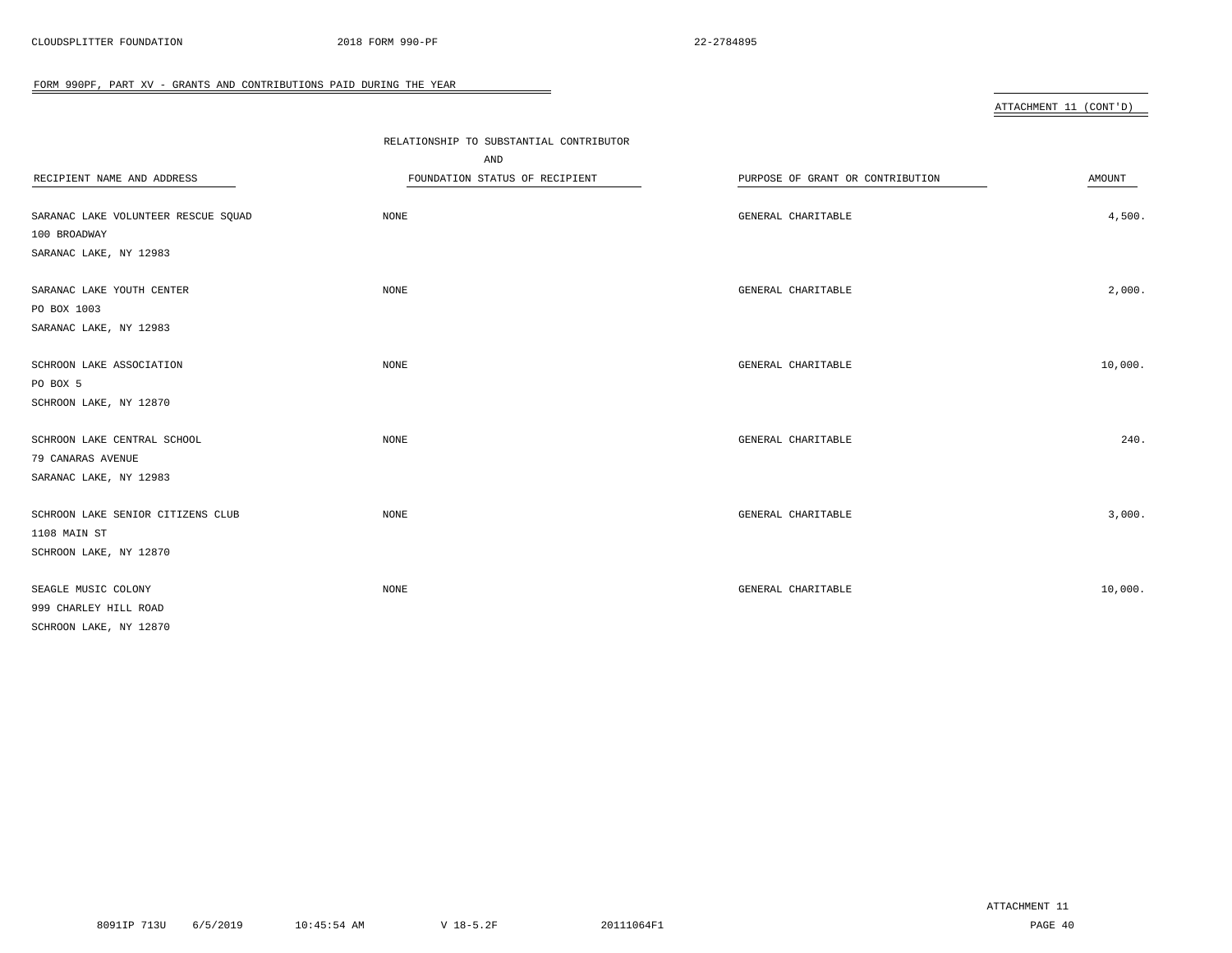|                             | RELATIONSHIP TO SUBSTANTIAL CONTRIBUTOR |                                  |               |
|-----------------------------|-----------------------------------------|----------------------------------|---------------|
|                             | AND                                     |                                  |               |
| RECIPIENT NAME AND ADDRESS  | FOUNDATION STATUS OF RECIPIENT          | PURPOSE OF GRANT OR CONTRIBUTION | <b>AMOUNT</b> |
|                             |                                         |                                  |               |
| <b>SLLDC</b>                | NONE                                    | GENERAL CHARITABLE               | 50,000.       |
| 39 MAIN STREET              |                                         |                                  |               |
| SARANAC LAKE, NY 12983      |                                         |                                  |               |
| SLPWHA                      | NONE                                    | GENERAL CHARITABLE               | 4,000.        |
| PO BOX 333                  |                                         |                                  |               |
| SARANAC LAKE, NY 12983      |                                         |                                  |               |
|                             |                                         |                                  | 5,000.        |
| SNOWSLIP FOUNDATION         | NONE                                    | GENERAL CHARITABLE               |               |
| PO BOX 991                  |                                         |                                  |               |
| LAKE PLACID, NY 12946       |                                         |                                  |               |
| ST. HUBERTS CHURCH          | NONE                                    | GENERAL CHARITABLE               | 5,000.        |
| 1046 OSWEGATCHIE TRAIL ROAD |                                         |                                  |               |
| STAR LAKE, NY 13690         |                                         |                                  |               |
| TANNEY POND CENTER, INC.    | NONE                                    | GENERAL CHARITABLE               | 5,000.        |
| 228 MAIN ST                 |                                         |                                  |               |
| NORTH CREEK, NY 12853       |                                         |                                  |               |
|                             |                                         |                                  |               |
| TAUNY                       | NONE                                    | GENERAL CHARITABLE               | 5,000.        |
| 53 MAIN STREET              |                                         |                                  |               |
| CANTON, NY 13617            |                                         |                                  |               |

 $\overline{\phantom{a}}$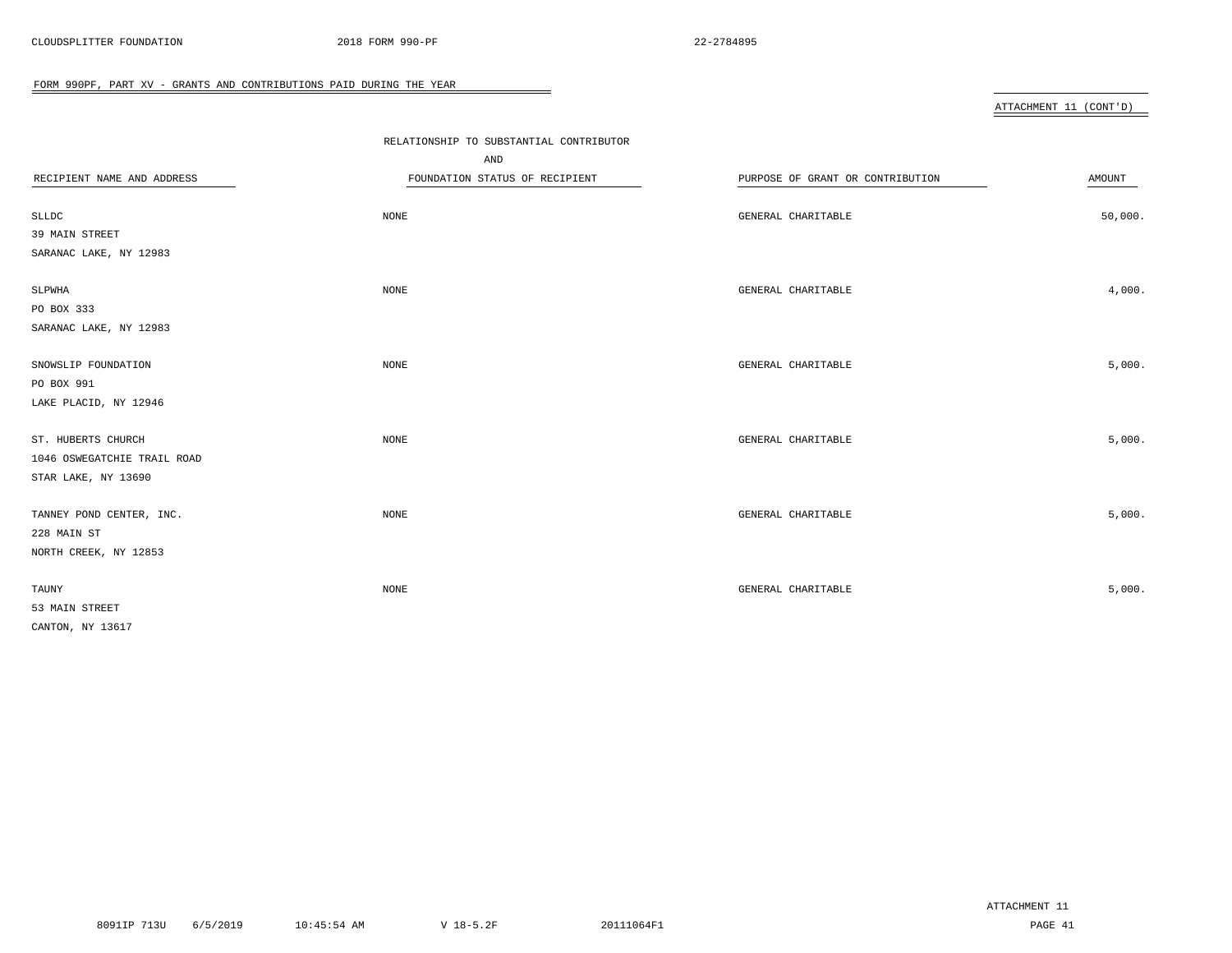|                               | RELATIONSHIP TO SUBSTANTIAL CONTRIBUTOR |                                  |         |  |  |  |  |
|-------------------------------|-----------------------------------------|----------------------------------|---------|--|--|--|--|
|                               | AND                                     |                                  |         |  |  |  |  |
| RECIPIENT NAME AND ADDRESS    | FOUNDATION STATUS OF RECIPIENT          | PURPOSE OF GRANT OR CONTRIBUTION | AMOUNT  |  |  |  |  |
|                               |                                         |                                  |         |  |  |  |  |
| THE ANDREW GOODMAN FOUNDATION | <b>NONE</b>                             | GENERAL CHARITABLE               | 25,000. |  |  |  |  |
| P.O. BOX 394                  |                                         |                                  |         |  |  |  |  |
| MAHWAH, NJ 07430              |                                         |                                  |         |  |  |  |  |
| THE BRIGID PROJECT            | <b>NONE</b>                             | GENERAL CHARITABLE               | 4,000.  |  |  |  |  |
| 907 CASEY ROAD                |                                         |                                  |         |  |  |  |  |
| SARANAC LAKE, NY 12981        |                                         |                                  |         |  |  |  |  |
| THE COMMUNITY LUNCHBOX        | NONE                                    | GENERAL CHARITABLE               | 1,300.  |  |  |  |  |
| 136 MAIN STREET               |                                         |                                  |         |  |  |  |  |
| SARANAC LAKE, NY 12983        |                                         |                                  |         |  |  |  |  |
|                               |                                         |                                  |         |  |  |  |  |
| THE WILD CENTER               | NONE                                    | GENERAL CHARITABLE               | 5,000.  |  |  |  |  |
| 45 MUSEUM DRIVE               |                                         |                                  |         |  |  |  |  |
| TUPPER LAKE, NY 12986         |                                         |                                  |         |  |  |  |  |
| TICONDDEROGA HERITAGE MUSEUM  | <b>NONE</b>                             | GENERAL CHARITABLE               | 1,330.  |  |  |  |  |
| 137 MONTCALM ST               |                                         |                                  |         |  |  |  |  |
| TICONDEROGA, NY 12883         |                                         |                                  |         |  |  |  |  |
|                               |                                         |                                  |         |  |  |  |  |
| TICONDEROGA BACKPACK PROGRAM  | <b>NONE</b>                             | GENERAL CHARITABLE               | 10,000. |  |  |  |  |
| P.O. BOX 338, 14 HAND AVENUE  |                                         |                                  |         |  |  |  |  |
| ELIZABETHTOWN, NY 12932       |                                         |                                  |         |  |  |  |  |

 $\overline{\phantom{a}}$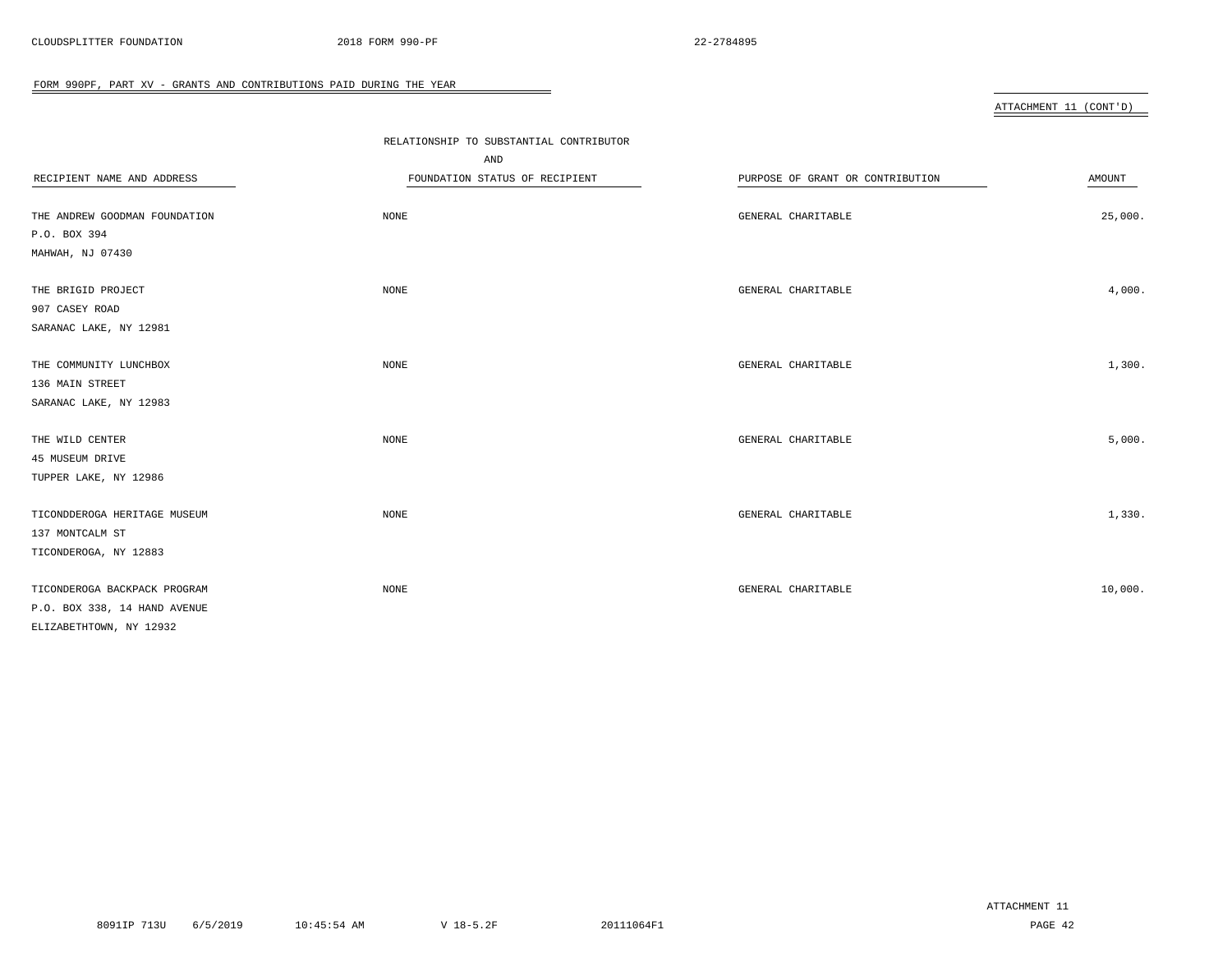|                                             | RELATIONSHIP TO SUBSTANTIAL CONTRIBUTOR |                                  |        |
|---------------------------------------------|-----------------------------------------|----------------------------------|--------|
|                                             | AND                                     |                                  |        |
| RECIPIENT NAME AND ADDRESS                  | FOUNDATION STATUS OF RECIPIENT          | PURPOSE OF GRANT OR CONTRIBUTION | AMOUNT |
|                                             |                                         |                                  |        |
| TRI LAKES CENTER FOR INDEPENDENT            | NONE                                    | GENERAL CHARITABLE               | 3,000. |
| 43 BROADWAY # 1                             |                                         |                                  |        |
| SARANAC LAKE, NY 12983                      |                                         |                                  |        |
| TUPPER LAKE YOUTH ACTIVITY                  | <b>NONE</b>                             | GENERAL CHARITABLE               | 3,000. |
| 120 DEMARS BOULEVARD                        |                                         |                                  |        |
| TUPPER LAKE, NY 12986                       |                                         |                                  |        |
|                                             |                                         |                                  |        |
| UNITED WAY REGIONAL VOLUNTEER CENTER        | <b>NONE</b>                             | GENERAL CHARITABLE               | 3,000. |
| PO BOX 13865                                |                                         |                                  |        |
| ALBANY, NY 12212                            |                                         |                                  |        |
|                                             |                                         |                                  |        |
| UPPER HUDSON TRAILS ALLIANCE                | <b>NONE</b>                             | GENERAL CHARITABLE               | 1,000. |
| PO BOX 73                                   |                                         |                                  |        |
| NORTH RIVER, NY 12856                       |                                         |                                  |        |
| UPPER JAY ARTS CENTER                       | <b>NONE</b>                             | GENERAL CHARITABLE               | 3,000. |
| 12198 OLD RTE 9N                            |                                         |                                  |        |
| UPPER JAY, NY 12987                         |                                         |                                  |        |
|                                             |                                         |                                  |        |
| VILLAGE IMPROVEMENT SOCIETY OF SARANAC LAKE | <b>NONE</b>                             | GENERAL CHARITABLE               | 500.   |
| PO BOX 702                                  |                                         |                                  |        |
| SARANAC LAKE, NY 12983                      |                                         |                                  |        |

 $\equiv$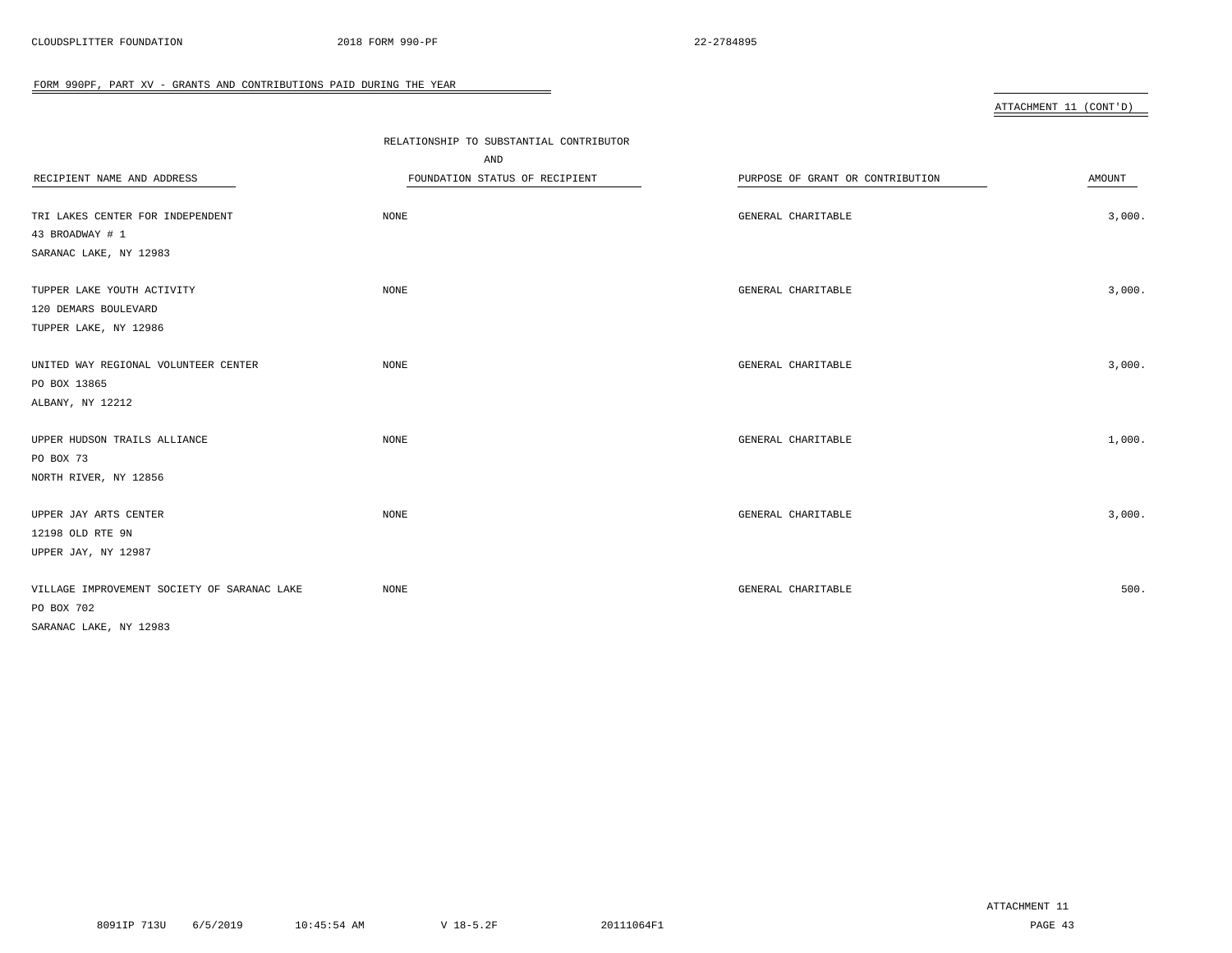ATTACHMENT 11 (CONT'D)

|                            | RELATIONSHIP TO SUBSTANTIAL CONTRIBUTOR |                                  |        |
|----------------------------|-----------------------------------------|----------------------------------|--------|
|                            | AND                                     |                                  |        |
| RECIPIENT NAME AND ADDRESS | FOUNDATION STATUS OF RECIPIENT          | PURPOSE OF GRANT OR CONTRIBUTION | AMOUNT |
| VILLAGE OF SARANAC LAKE    | NONE                                    | GENERAL CHARITABLE               | 1,800. |

39 MAIN STREET, SUITE 9

SARANAC LAKE, NY 12983

TOTAL CONTRIBUTIONS PAID 1,286,062.

8091IP 713U 6/5/2019 10:45:54 AM V 18-5.2F 20111064F1 PAGE 44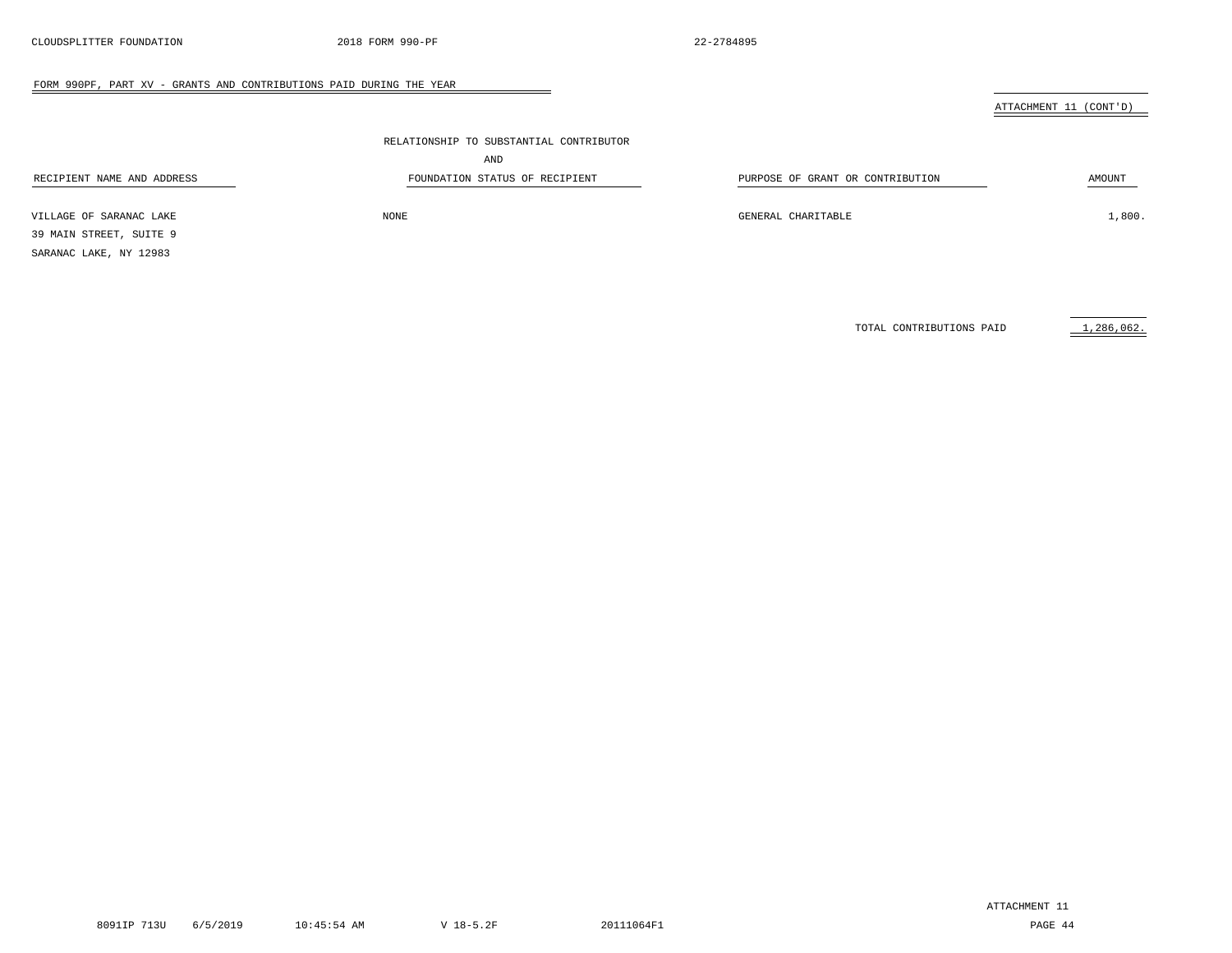#### FORM 990-PF, PART XVI-A - ANALYSIS OF OTHER REVENUE

<span id="page-44-0"></span>

|                                 |                         | AMOUNT | EXCLUSION<br>CODE | ATTACHMENT 12 |                                      |
|---------------------------------|-------------------------|--------|-------------------|---------------|--------------------------------------|
| DESCRIPTION                     | <b>BUSINESS</b><br>CODE |        |                   | AMOUNT        | RELATED OR EXEMPT<br>FUNCTION INCOME |
| ENERGY TRANSFER EQUITY LP       |                         |        | 01                | $-44, 157.$   |                                      |
| ENTERPRISE PRODUCTS PARTNERS LP |                         |        | 01                | 17,561.       |                                      |
| TOTALS                          |                         |        |                   | $-26,596.$    |                                      |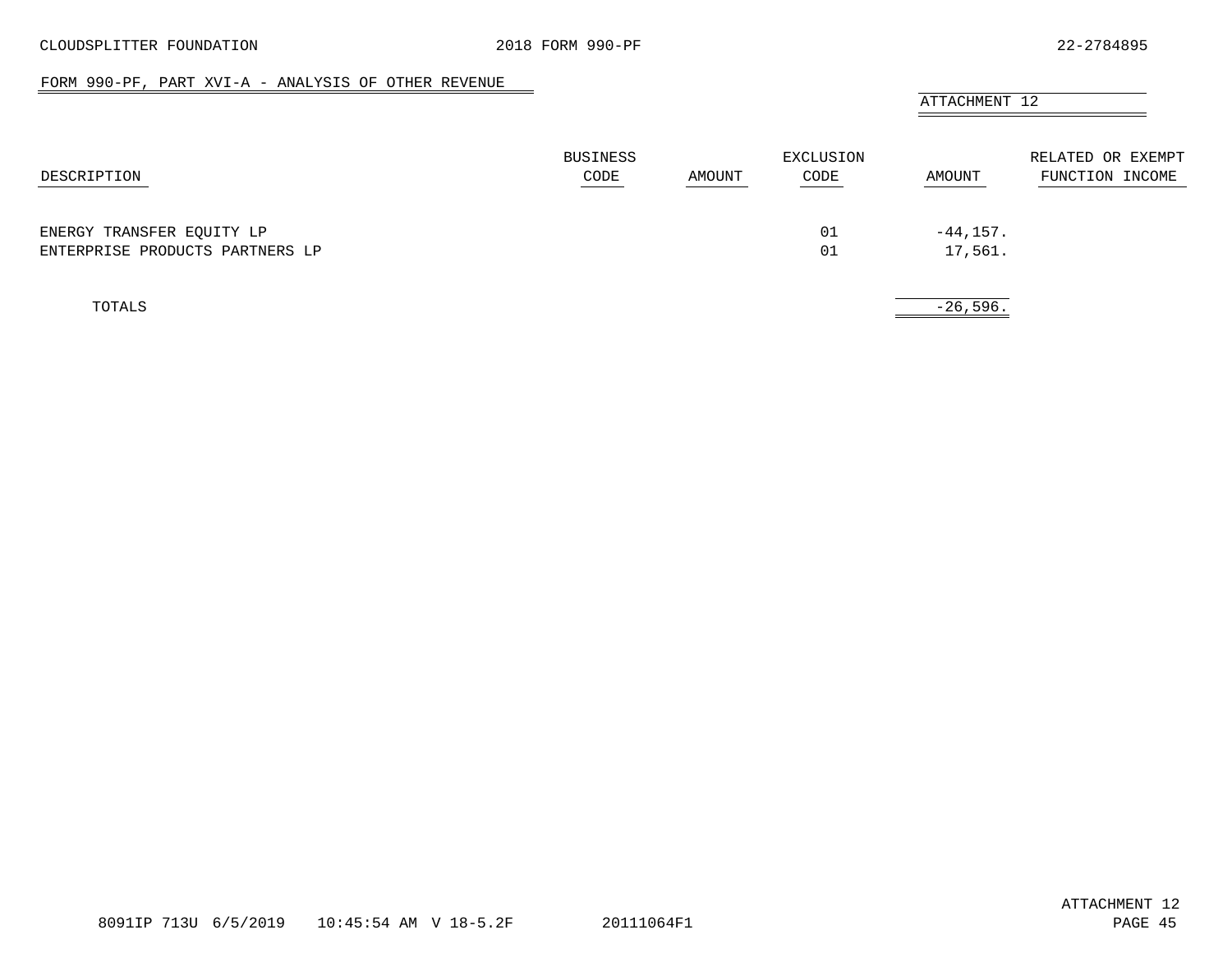| <b>SCHEDULE D</b> |  |
|-------------------|--|
| (Form 1041)       |  |

| Department of the Treasury      |
|---------------------------------|
| <b>Internal Revenue Service</b> |

SCHEDULE D<br>
(Form 1041)<br>
Lepartment of the Treasury<br>
Lepartment of the Treasury<br>
Lepartment of the Treasury<br>
Contained the Section and Section 1041, Form 5227, or Form 990-T.<br>
Contained the Section 1041 and 10. Department of the Treasury<br>
Department of the Treasury<br>
Department of the Treasury<br>
Internal Revenue Service<br>
Name of estate or trust<br>
Name of estate or trust<br>
Name of estate or trust<br>
Name of estate or trust<br>
Name of est

CLOUDSPLITTER FOUNDATION 22-2784895

|                | Note: Form 5227 filers need to complete only Parts I and II.                                                                                                                                                                                                                                                      |                                  |                                 |                                                                                                 |                |                                                                                                           |
|----------------|-------------------------------------------------------------------------------------------------------------------------------------------------------------------------------------------------------------------------------------------------------------------------------------------------------------------|----------------------------------|---------------------------------|-------------------------------------------------------------------------------------------------|----------------|-----------------------------------------------------------------------------------------------------------|
| Part I         | Short-Term Capital Gains and Losses - Generally Assets Held One Year or Less (see instructions)                                                                                                                                                                                                                   |                                  |                                 |                                                                                                 |                |                                                                                                           |
|                | See instructions for how to figure the amounts to enter on<br>the lines below.<br>This form may be easier to complete if you round off cents<br>to whole dollars.                                                                                                                                                 | (d)<br>Proceeds<br>(sales price) | (e)<br>Cost<br>(or other basis) | (g)<br>Adjustments<br>to gain or loss from<br>Form(s) 8949, Part I,<br>line $2$ , column $(g)$  |                | (h) Gain or (loss)<br>Subtract column (e)<br>from column (d) and<br>combine the result with<br>column (g) |
|                | 1a Totals for all short-term transactions reported on Form<br>1099-B for which basis was reported to the IRS and for<br>which you have no adjustments (see instructions).<br>However, if you choose to report all these transactions<br>on Form 8949, leave this line blank and go to line 1b.                    |                                  |                                 |                                                                                                 |                |                                                                                                           |
|                | 1b Totals for all transactions reported on Form(s) 8949<br>with Box A checked.                                                                                                                                                                                                                                    | 1,993,732.                       | 2,016,000.                      |                                                                                                 |                | $-22, 268.$                                                                                               |
|                | 2 Totals for all transactions reported on Form(s) 8949<br>with Box B checked                                                                                                                                                                                                                                      |                                  |                                 |                                                                                                 |                |                                                                                                           |
| 3              | Totals for all transactions reported on Form(s) 8949<br>with Box C checked                                                                                                                                                                                                                                        |                                  |                                 |                                                                                                 |                |                                                                                                           |
| 4              | Short-term capital gain or (loss) from Forms 4684, 6252, 6781, and 8824.                                                                                                                                                                                                                                          |                                  |                                 |                                                                                                 | 4              |                                                                                                           |
| 5<br>6         | Net short-term gain or (loss) from partnerships, S corporations, and other estates or trusts<br>Short-term capital loss carryover. Enter the amount, if any, from line 9 of the 2017 Capital Loss                                                                                                                 |                                  |                                 |                                                                                                 | 5              |                                                                                                           |
| 7              | Net short-term capital gain or (loss). Combine lines 1a through 6 in column (h). Enter here and on                                                                                                                                                                                                                |                                  |                                 |                                                                                                 | 6              | $-22, 268.$                                                                                               |
|                | Part II Long-Term Capital Gains and Losses - Generally Assets Held More Than One Year (see instructions)                                                                                                                                                                                                          |                                  |                                 |                                                                                                 | $\overline{7}$ |                                                                                                           |
|                | See instructions for how to figure the amounts to enter on<br>the lines below.<br>This form may be easier to complete if you round off cents                                                                                                                                                                      | (d)<br>Proceeds<br>(sales price) | (e)<br>Cost<br>(or other basis) | (g)<br>Adjustments<br>to gain or loss from<br>Form(s) 8949, Part II,<br>line $2$ , column $(g)$ |                | (h) Gain or (loss)<br>Subtract column (e)<br>from column (d) and<br>combine the result with<br>column (g) |
|                | to whole dollars.<br>8a Totals for all long-term transactions reported on Form<br>1099-B for which basis was reported to the IRS and for<br>which you have no adjustments (see instructions).<br>However, if you choose to report all these transactions<br>on Form 8949, leave this line blank and go to line 8b |                                  |                                 |                                                                                                 |                |                                                                                                           |
|                | 8b Totals for all transactions reported on Form(s) 8949<br>with Box D checked                                                                                                                                                                                                                                     |                                  |                                 |                                                                                                 |                |                                                                                                           |
|                | 9 Totals for all transactions reported on Form(s) 8949                                                                                                                                                                                                                                                            |                                  |                                 |                                                                                                 |                |                                                                                                           |
|                | 10 Totals for all transactions reported on Form(s) 8949                                                                                                                                                                                                                                                           |                                  |                                 |                                                                                                 |                |                                                                                                           |
| 11             | Long-term capital gain or (loss) from Forms 2439, 4684, 6252, 6781, and 8824                                                                                                                                                                                                                                      |                                  |                                 |                                                                                                 | 11             |                                                                                                           |
| 12             | Net long-term gain or (loss) from partnerships, S corporations, and other estates or trusts.                                                                                                                                                                                                                      |                                  |                                 |                                                                                                 | 12             |                                                                                                           |
|                |                                                                                                                                                                                                                                                                                                                   |                                  |                                 |                                                                                                 | 13             | 6,009.                                                                                                    |
|                |                                                                                                                                                                                                                                                                                                                   |                                  |                                 |                                                                                                 |                |                                                                                                           |
| 13<br>14<br>15 | Long-term capital loss carryover. Enter the amount, if any, from line 14 of the 2017 Capital Loss                                                                                                                                                                                                                 |                                  |                                 |                                                                                                 | 14<br>15       |                                                                                                           |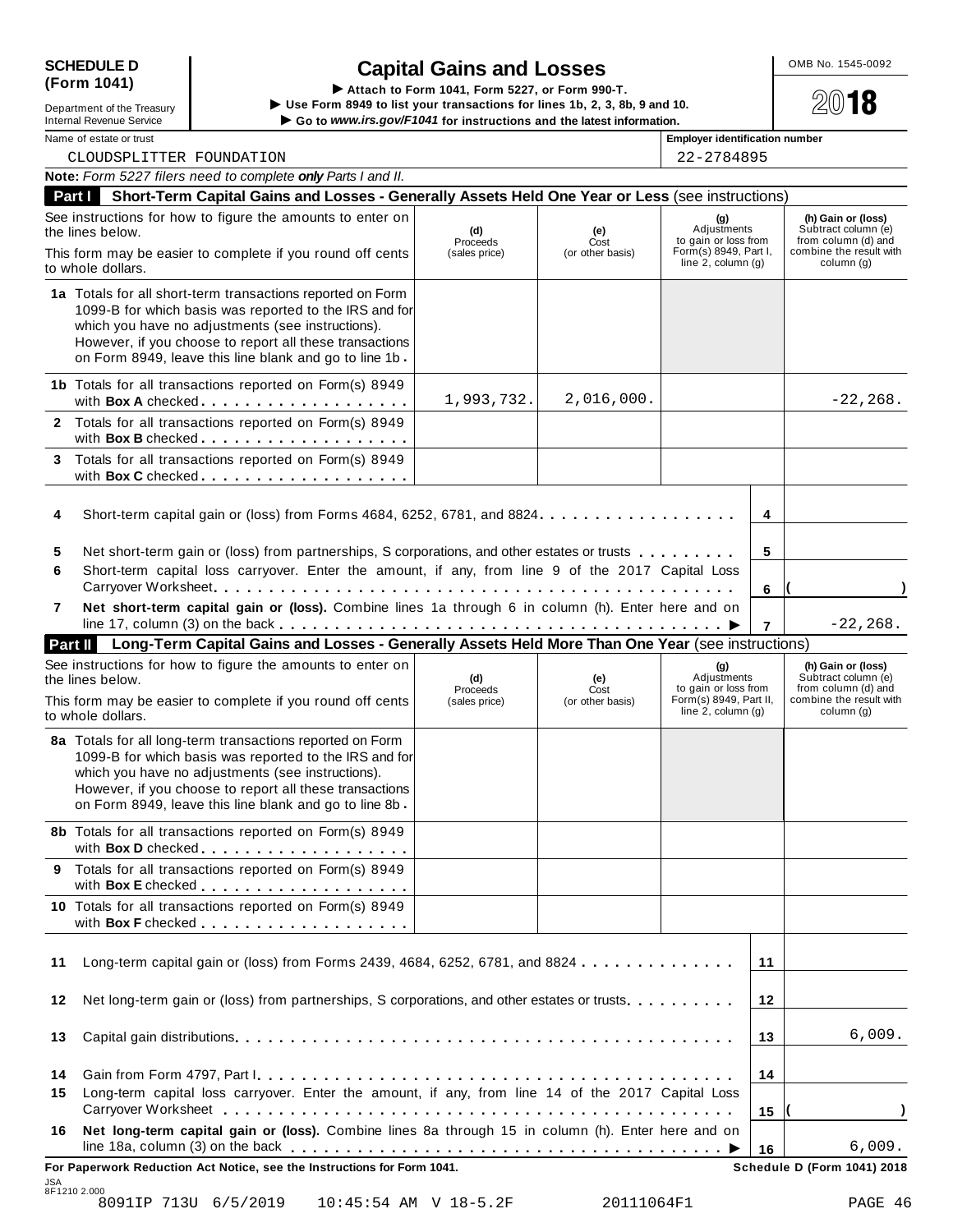|    | Schedule D (Form 1041) 2018                                                                                                                                                                                                                                                                                                                                                            |                 |                                    |                            |    | Page 2      |
|----|----------------------------------------------------------------------------------------------------------------------------------------------------------------------------------------------------------------------------------------------------------------------------------------------------------------------------------------------------------------------------------------|-----------------|------------------------------------|----------------------------|----|-------------|
|    | Summary of Parts I and II<br>Part III<br>Caution: Read the instructions before completing this part.                                                                                                                                                                                                                                                                                   |                 | (1) Beneficiaries'<br>(see instr.) | (2) Estate's<br>or trust's |    | $(3)$ Total |
| 17 | Net short-term gain or (loss)                                                                                                                                                                                                                                                                                                                                                          | 17              |                                    |                            |    | $-22, 268.$ |
| 18 | Net long-term gain or (loss):                                                                                                                                                                                                                                                                                                                                                          |                 |                                    |                            |    |             |
|    |                                                                                                                                                                                                                                                                                                                                                                                        | 18a             |                                    |                            |    | 6,009.      |
|    | <b>b</b> Unrecaptured section 1250 gain (see line 18 of the worksheet.)                                                                                                                                                                                                                                                                                                                | 18 <sub>b</sub> |                                    |                            |    |             |
|    |                                                                                                                                                                                                                                                                                                                                                                                        | 18c             |                                    |                            |    |             |
| 19 | Total net gain or (loss). Combine lines 17 and 18a ▶                                                                                                                                                                                                                                                                                                                                   | 19              |                                    |                            |    | $-16, 259.$ |
|    | Note: If line 19, column (3), is a net gain, enter the gain on Form 1041, line 4 (or Form 990-T, Part I, line 4a). If lines 18a and 19, column (2), are net<br>gains, go to Part V, and don't complete Part IV. If line 19, column (3), is a net loss, complete Part IV and the Capital Loss Carryover Worksheet, as<br>necessary.<br><b>Part IV</b><br><b>Capital Loss Limitation</b> |                 |                                    |                            |    |             |
| 20 | Enter here and enter as a (loss) on Form 1041, line 4 (or Form 990-T, Part I, line 4c, if a trust), the smaller of:                                                                                                                                                                                                                                                                    |                 |                                    |                            |    |             |
|    | Note: If the loss on line 19, column (3), is more than \$3,000, or if Form 1041, page 1, line 22 (or Form 990-T, line 38), is a loss, complete the Capital<br>Loss Carryover Worksheet in the instructions to figure your capital loss carryover.                                                                                                                                      |                 |                                    |                            | 20 | 3,000.      |
|    | <b>Tax Computation Using Maximum Capital Gains Rates</b><br><b>Part V</b>                                                                                                                                                                                                                                                                                                              |                 |                                    |                            |    |             |
|    | Form 1041 filers. Complete this part only if both lines 18a and 19 in column (2) are gains, or an amount is entered in Part I or Part II and                                                                                                                                                                                                                                           |                 |                                    |                            |    |             |
|    | there is an entry on Form 1041, line 2b(2), and Form 1041, line 22, is more than zero.                                                                                                                                                                                                                                                                                                 |                 |                                    |                            |    |             |
|    | Caution: Skip this part and complete the Schedule D Tax Worksheet in the instructions if:                                                                                                                                                                                                                                                                                              |                 |                                    |                            |    |             |
|    | • Either line 18b, col. (2) or line 18c, col. (2) is more than zero, or                                                                                                                                                                                                                                                                                                                |                 |                                    |                            |    |             |
|    | • Both Form 1041, line 2b(1), and Form 4952, line 4g are more than zero.                                                                                                                                                                                                                                                                                                               |                 |                                    |                            |    |             |
|    | Form 990-T trusts. Complete this part only if both lines 18a and 19 are gains, or qualified dividends are included in income in Part I of Form                                                                                                                                                                                                                                         |                 |                                    |                            |    |             |
|    | 990-T, and Form 990-T, line 38, is more than zero. Skip this part and complete the Schedule D Tax Worksheet in the instructions if either<br>line 18b, col. (2) or line 18c, col. (2) is more than zero.                                                                                                                                                                               |                 |                                    |                            |    |             |
|    |                                                                                                                                                                                                                                                                                                                                                                                        |                 |                                    |                            |    |             |
| 21 | Enter taxable income from Form 1041, line 22 (or Form 990-T, line 38).                                                                                                                                                                                                                                                                                                                 |                 | 21                                 |                            |    |             |
| 22 | Enter the smaller of line 18a or 19 in column (2)                                                                                                                                                                                                                                                                                                                                      |                 |                                    |                            |    |             |
|    | but not less than zero<br>22                                                                                                                                                                                                                                                                                                                                                           |                 |                                    |                            |    |             |
| 23 | Enter the estate's or trust's qualified dividends                                                                                                                                                                                                                                                                                                                                      |                 |                                    |                            |    |             |
|    | from Form 1041, line 2b(2) (or enter the qualified                                                                                                                                                                                                                                                                                                                                     |                 |                                    |                            |    |             |
|    | dividends included in income in Part I of Form 990-T)<br>23                                                                                                                                                                                                                                                                                                                            |                 |                                    |                            |    |             |
| 24 | Add lines 22 and 23<br>24                                                                                                                                                                                                                                                                                                                                                              |                 |                                    |                            |    |             |
| 25 | If the estate or trust is filing Form 4952, enter the                                                                                                                                                                                                                                                                                                                                  |                 |                                    |                            |    |             |
|    | amount from line 4g; otherwise, enter -0- ▶<br>25                                                                                                                                                                                                                                                                                                                                      |                 |                                    |                            |    |             |
| 26 | Subtract line 25 from line 24. If zero or less, enter -0-                                                                                                                                                                                                                                                                                                                              |                 | 26                                 |                            |    |             |
| 27 | Subtract line 26 from line 21. If zero or less, enter -0-                                                                                                                                                                                                                                                                                                                              |                 | 27                                 |                            |    |             |
| 28 | Enter the smaller of the amount on line 21 or $$2,600$                                                                                                                                                                                                                                                                                                                                 |                 | 28                                 |                            |    |             |
| 29 | Enter the smaller of the amount on line 27 or line 28                                                                                                                                                                                                                                                                                                                                  |                 | 29                                 |                            |    |             |
| 30 | Subtract line 29 from line 28. If zero or less, enter -0-. This amount is taxed at 0%                                                                                                                                                                                                                                                                                                  |                 |                                    |                            | 30 |             |
| 31 |                                                                                                                                                                                                                                                                                                                                                                                        |                 | 31                                 |                            |    |             |
| 32 | Subtract line 30 from line 26                                                                                                                                                                                                                                                                                                                                                          |                 | 32                                 |                            |    |             |
| 33 |                                                                                                                                                                                                                                                                                                                                                                                        |                 | 33                                 |                            |    |             |
| 34 | Add lines 27 and 30                                                                                                                                                                                                                                                                                                                                                                    |                 | 34                                 |                            |    |             |
| 35 | Subtract line 34 from line 33. If zero or less, enter -0-                                                                                                                                                                                                                                                                                                                              |                 | 35                                 |                            |    |             |
| 36 |                                                                                                                                                                                                                                                                                                                                                                                        |                 | 36                                 |                            |    |             |
| 37 |                                                                                                                                                                                                                                                                                                                                                                                        |                 | .                                  |                            | 37 |             |
| 38 |                                                                                                                                                                                                                                                                                                                                                                                        |                 | 38                                 |                            |    |             |
| 39 | Add lines 30 and 36                                                                                                                                                                                                                                                                                                                                                                    |                 | 39                                 |                            |    |             |
| 40 |                                                                                                                                                                                                                                                                                                                                                                                        |                 | 40                                 |                            |    |             |
| 41 |                                                                                                                                                                                                                                                                                                                                                                                        |                 |                                    |                            | 41 |             |
| 42 | Figure the tax on the amount on line 27. Use the 2018 Tax Rate Schedule for Estates                                                                                                                                                                                                                                                                                                    |                 |                                    |                            |    |             |
|    | and Trusts (see the Schedule G instructions in the instructions for Form 1041)                                                                                                                                                                                                                                                                                                         |                 | 42                                 |                            |    |             |
| 43 |                                                                                                                                                                                                                                                                                                                                                                                        |                 | 43                                 |                            |    |             |
| 44 | Figure the tax on the amount on line 21. Use the 2018 Tax Rate Schedule for Estates                                                                                                                                                                                                                                                                                                    |                 |                                    |                            |    |             |
|    | and Trusts (see the Schedule G instructions in the instructions for Form 1041).                                                                                                                                                                                                                                                                                                        |                 | 44                                 |                            |    |             |
| 45 | Tax on all taxable income. Enter the smaller of line 43 or line 44 here and on Form 1041, Schedule                                                                                                                                                                                                                                                                                     |                 |                                    |                            |    |             |
|    |                                                                                                                                                                                                                                                                                                                                                                                        |                 |                                    |                            | 45 |             |

**Schedule D (Form 1041) 2018**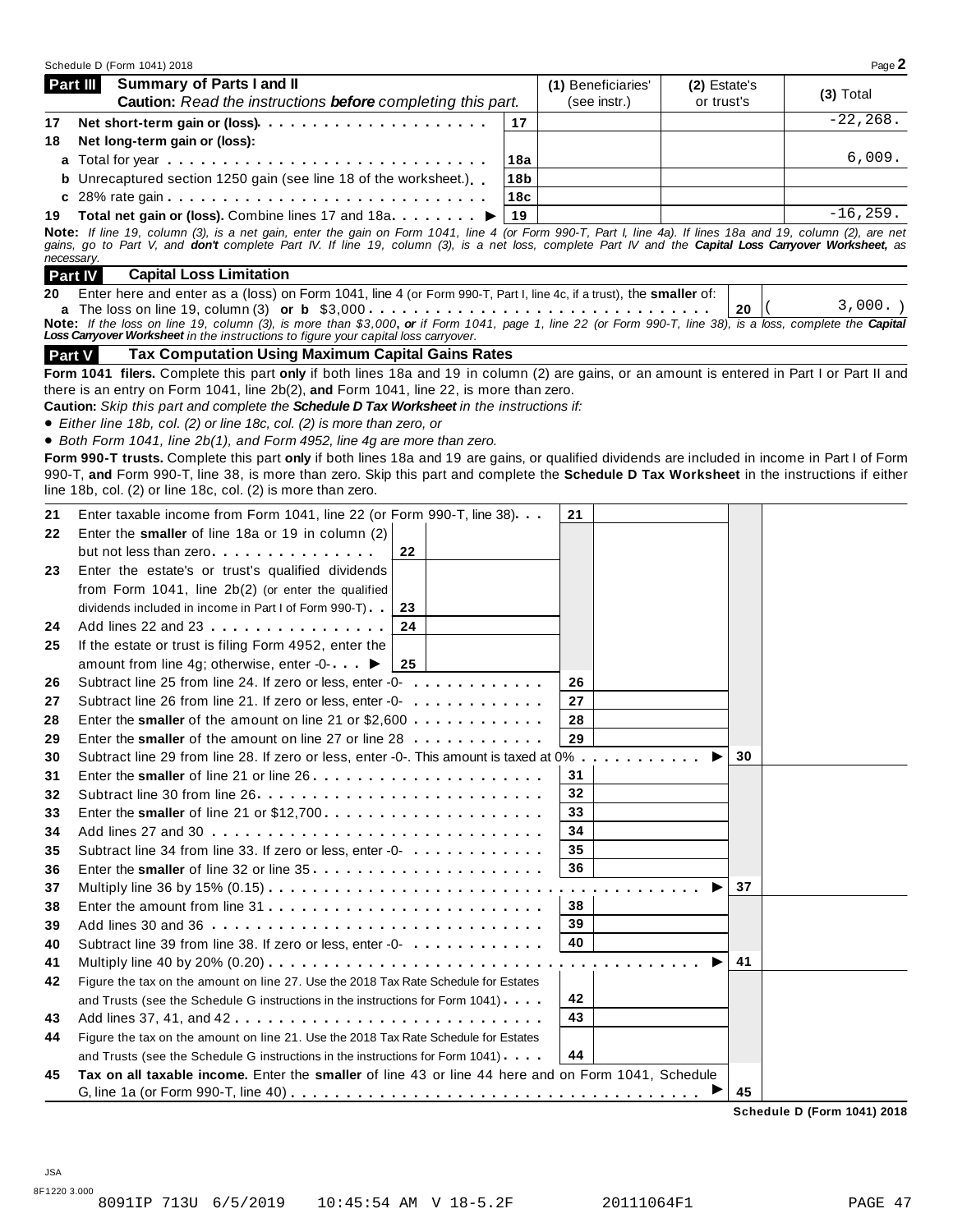| <b>Sales and Other Dispositions of Capital Assets</b> | OMB No. 1545-0074 |
|-------------------------------------------------------|-------------------|
|                                                       |                   |

**IM**<br>Internal Revenue Service incessury File with your Schedule D to list your transactions for lines 1b, 2, 3, 8b, 9, and 10 of Schedule D. Sequence No. 12A Department of the treasury<br>Internal Revenue Service<br>Internal Revenue Service

| Name(s)<br>) shown on return                                                                      | ' Social security number or taxpaver identification number |
|---------------------------------------------------------------------------------------------------|------------------------------------------------------------|
| <b>ION</b><br>את חידי "<br><b>FC</b><br>DА'<br>. ט צויי<br>$\overline{11}$<br>$\mathbf{H}$<br>- 1 | QQE<br>╮                                                   |

Before you check Box A, B, or C below, see whether you received any Form(s) 1099-B or substitute statement(s) from your broker. A substitute statement will have the same information as Form 1099-B. Either will show whether your basis (usually your cost) was reported to the IRS by your *broker and may even tell you which box to check.*

**Short-Term.** Transactions involving capital assets you held 1 year or less are generally short-term (see instructions). For long-term transactions, see page 2. **Part <sup>I</sup>**

**Note:** You may aggregate all short-term transactions reported on Form(s) 1099-B showing basis was reported to the IRS and for which no adjustments or codes are required. Enter the totals directly on Schedule D, line 1a; you aren't required to report these transactions on Form 8949 (see instructions).

**You** *must* **check Box A, B,** *or* **C below. Check only one box.** If more than one box applies for your short-term transactions, complete a separate Form 8949, page 1, for each applicable box. If you have more short-term transactions than will fit on this page for one or more of the boxes, complete as many forms with the same box checked as you need.

 $\overline{X}$  (A) Short-term transactions reported on Form(s) 1099-B showing basis was reported to the IRS (see Note above)

**(B)** Short-term transactions reported on Form(s) 1099-B showing basis **wasn't** reported to the IRS

**(C)** Short-term transactions not reported to you on Form 1099-B

Form **8949**

| 1<br>(a)<br>Description of property                                                                                                                                                                                                                                                          | (b)<br>Date acquired | (e)<br>Cost or other basis.<br>(c)<br>(d)<br>See the Note below<br>Proceeds<br>Date sold or<br>and see Column (e)<br>disposed of<br>(sales price)<br>in the separate<br>(f)<br>(Mo., day, yr.)<br>(see instructions)<br>instructions |                                   |                                | Adjustment, if any, to gain or loss.<br>If you enter an amount in column (g),<br>enter a code in column (f).<br>See the separate instructions. |  | (h)<br>Gain or (loss).<br>Subtract column (e) |
|----------------------------------------------------------------------------------------------------------------------------------------------------------------------------------------------------------------------------------------------------------------------------------------------|----------------------|--------------------------------------------------------------------------------------------------------------------------------------------------------------------------------------------------------------------------------------|-----------------------------------|--------------------------------|------------------------------------------------------------------------------------------------------------------------------------------------|--|-----------------------------------------------|
| (Example: 100 sh. XYZ Co.)                                                                                                                                                                                                                                                                   | (Mo., day, yr.)      |                                                                                                                                                                                                                                      | Code(s) from<br>instructions      | (g)<br>Amount of<br>adjustment | from column (d) and<br>combine the result<br>with column (g)                                                                                   |  |                                               |
| SCHWAB #5937 - ST A                                                                                                                                                                                                                                                                          |                      |                                                                                                                                                                                                                                      |                                   |                                |                                                                                                                                                |  |                                               |
| (SEE ATTACHMENT)                                                                                                                                                                                                                                                                             | VARIOUS              | VARIOUS                                                                                                                                                                                                                              | $1,993,732.\overline{2},016,000.$ |                                |                                                                                                                                                |  | $-22, 268.$                                   |
|                                                                                                                                                                                                                                                                                              |                      |                                                                                                                                                                                                                                      |                                   |                                |                                                                                                                                                |  |                                               |
|                                                                                                                                                                                                                                                                                              |                      |                                                                                                                                                                                                                                      |                                   |                                |                                                                                                                                                |  |                                               |
|                                                                                                                                                                                                                                                                                              |                      |                                                                                                                                                                                                                                      |                                   |                                |                                                                                                                                                |  |                                               |
|                                                                                                                                                                                                                                                                                              |                      |                                                                                                                                                                                                                                      |                                   |                                |                                                                                                                                                |  |                                               |
|                                                                                                                                                                                                                                                                                              |                      |                                                                                                                                                                                                                                      |                                   |                                |                                                                                                                                                |  |                                               |
|                                                                                                                                                                                                                                                                                              |                      |                                                                                                                                                                                                                                      |                                   |                                |                                                                                                                                                |  |                                               |
|                                                                                                                                                                                                                                                                                              |                      |                                                                                                                                                                                                                                      |                                   |                                |                                                                                                                                                |  |                                               |
|                                                                                                                                                                                                                                                                                              |                      |                                                                                                                                                                                                                                      |                                   |                                |                                                                                                                                                |  |                                               |
|                                                                                                                                                                                                                                                                                              |                      |                                                                                                                                                                                                                                      |                                   |                                |                                                                                                                                                |  |                                               |
|                                                                                                                                                                                                                                                                                              |                      |                                                                                                                                                                                                                                      |                                   |                                |                                                                                                                                                |  |                                               |
|                                                                                                                                                                                                                                                                                              |                      |                                                                                                                                                                                                                                      |                                   |                                |                                                                                                                                                |  |                                               |
|                                                                                                                                                                                                                                                                                              |                      |                                                                                                                                                                                                                                      |                                   |                                |                                                                                                                                                |  |                                               |
|                                                                                                                                                                                                                                                                                              |                      |                                                                                                                                                                                                                                      |                                   |                                |                                                                                                                                                |  |                                               |
|                                                                                                                                                                                                                                                                                              |                      |                                                                                                                                                                                                                                      |                                   |                                |                                                                                                                                                |  |                                               |
|                                                                                                                                                                                                                                                                                              |                      |                                                                                                                                                                                                                                      |                                   |                                |                                                                                                                                                |  |                                               |
|                                                                                                                                                                                                                                                                                              |                      |                                                                                                                                                                                                                                      |                                   |                                |                                                                                                                                                |  |                                               |
|                                                                                                                                                                                                                                                                                              |                      |                                                                                                                                                                                                                                      |                                   |                                |                                                                                                                                                |  |                                               |
|                                                                                                                                                                                                                                                                                              |                      |                                                                                                                                                                                                                                      |                                   |                                |                                                                                                                                                |  |                                               |
|                                                                                                                                                                                                                                                                                              |                      |                                                                                                                                                                                                                                      |                                   |                                |                                                                                                                                                |  |                                               |
|                                                                                                                                                                                                                                                                                              |                      |                                                                                                                                                                                                                                      |                                   |                                |                                                                                                                                                |  |                                               |
| 2 Totals. Add the amounts in columns (d), (e), (g), and (h) (subtract<br>negative amounts). Enter each total here and include on your<br>Schedule D, line 1b (if Box A above is checked), line 2 (if Box B<br>above is checked), or line 3 (if Box C above is checked) $\blacktriangleright$ |                      |                                                                                                                                                                                                                                      | 1,993,732.                        | 2016000.                       |                                                                                                                                                |  | $-22, 268.$                                   |

**Note:** If you checked Box A above but the basis reported to the IRS was incorrect, enter in column (e) the basis as reported to the IRS, and enter an adjustment in column (g) to correct the basis. See *Column (g)* in the separate instructions for how to figure the amount of the adjustment.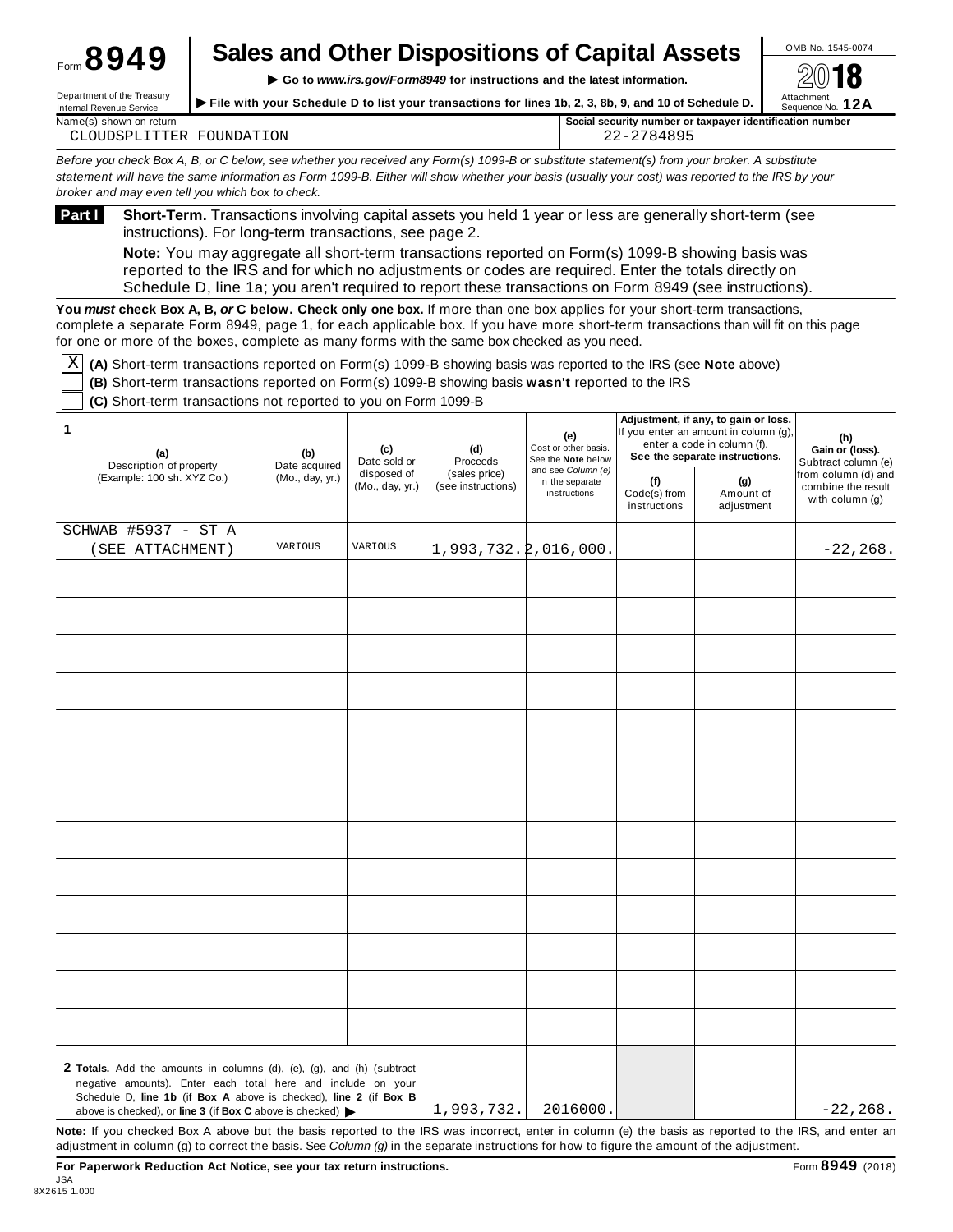**Electronic Filing Information: PDF attachments Included in this Return**

**Tax Year:** 2018 **Jurisdiction:** Federal **Name:** Cloudsplitter Foundation **No of Attachments:** 1 **Return No:** E8091IP8

#### **PDF Attachment Description PDF File Name File Size**

Schedule D attachment E8091IP8\_FE\_1. Schedule D attachment.pdf 287,342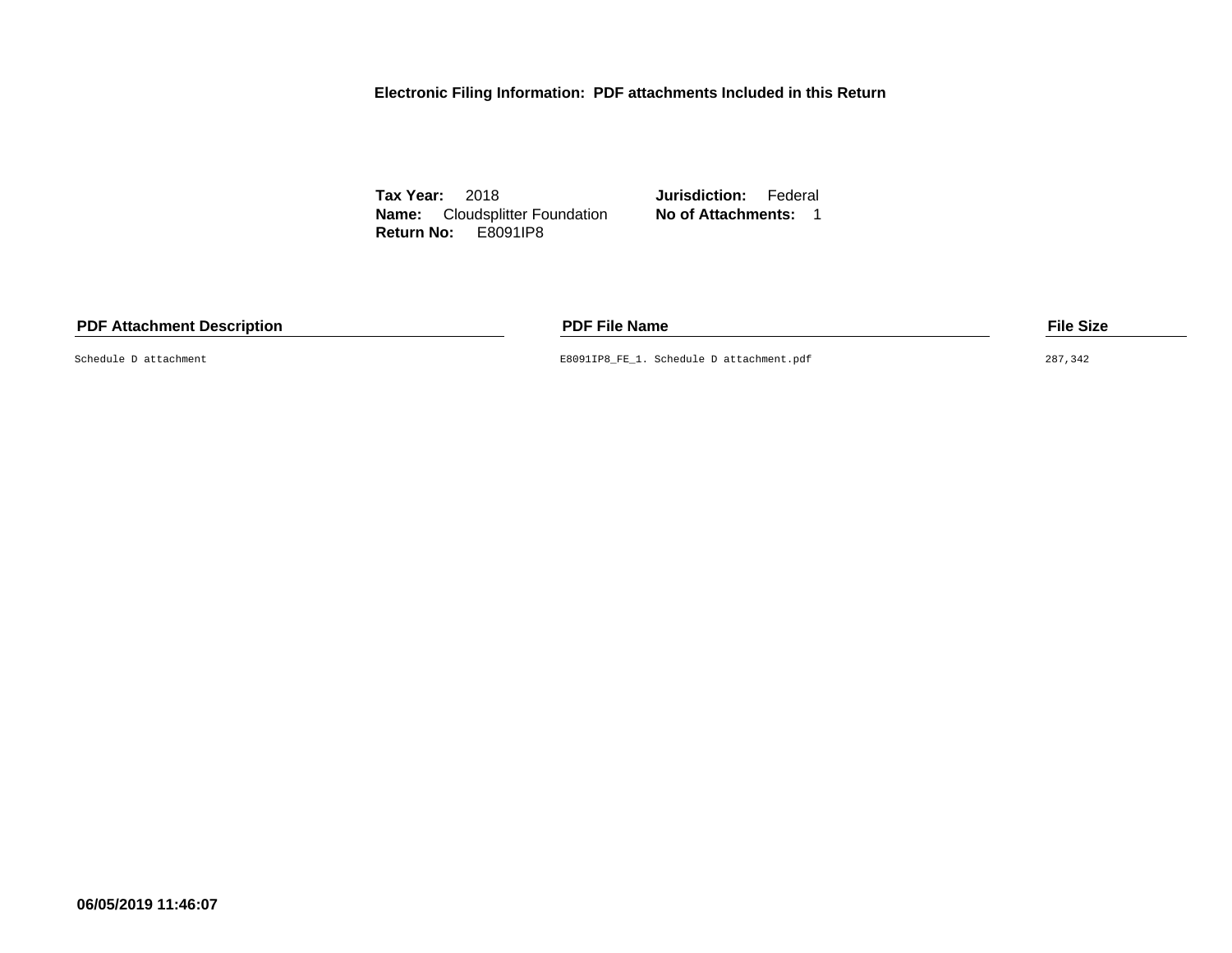

# TAX YEAR 2018 FORM 1099 COMPOSITE

## Recipient's Name and Address

## Payer's Name and Address

#### SHORT-TERM TRANSACTIONS FOR WHICH BASIS IS REPORTED TO THE IRS - Report on Form 8949, Part I, with Box A checked.

| charles<br><b>SCHWAB</b>                                                                                          | U/A DTD 12/18/1986 | <b>Schwab One® Trust Account of</b><br><b>E KEET &amp; N KEET TTEE</b><br><b>CLOUDSPLITTER FOUNDATION</b> |                                      | <b>Account Number</b><br>7240-5937                                       |                                                      |                 | TAX YEAR 2018<br><b>FORM 1099 COMPOSITE</b> |
|-------------------------------------------------------------------------------------------------------------------|--------------------|-----------------------------------------------------------------------------------------------------------|--------------------------------------|--------------------------------------------------------------------------|------------------------------------------------------|-----------------|---------------------------------------------|
|                                                                                                                   |                    |                                                                                                           |                                      |                                                                          |                                                      |                 | Date Prepared: February 8, 2019             |
| <b>Recipient's Name and Address</b>                                                                               |                    |                                                                                                           |                                      |                                                                          | <b>Payer's Name and Address</b>                      |                 |                                             |
| E KEET & N KEET TTEE<br><b>CLOUDSPLITTER FOUNDATION</b><br>U/A DTD 12/18/1986                                     |                    |                                                                                                           |                                      | CHARLES SCHWAB & CO., INC.<br>211 MAIN STREET<br>SAN FRANCISCO, CA 94105 |                                                      |                 |                                             |
| PO BOX 1357<br>SARANAC LAKE NY<br>12983                                                                           |                    |                                                                                                           |                                      |                                                                          | Telephone Number: (800) 515-2157                     |                 |                                             |
| Taxpayer ID Number: **-***4895                                                                                    |                    | Account Number: 7240-5937                                                                                 |                                      | Federal ID Number: 94-1737782                                            |                                                      |                 |                                             |
|                                                                                                                   |                    |                                                                                                           |                                      |                                                                          |                                                      |                 | <b>Form 1099-B</b>                          |
|                                                                                                                   |                    |                                                                                                           |                                      |                                                                          |                                                      |                 |                                             |
| Proceeds from Broker Transactions - 2018                                                                          |                    |                                                                                                           |                                      |                                                                          |                                                      |                 |                                             |
| Department of the Treasury-Internal Revenue Service                                                               |                    |                                                                                                           |                                      |                                                                          |                                                      |                 | Copy B for Recipient (OMB No. 1545-0715)    |
| SHORT-TERM TRANSACTIONS FOR WHICH BASIS IS REPORTED TO THE IRS - Report on Form 8949, Part I, with Box A checked. |                    | 1b-Date                                                                                                   |                                      |                                                                          |                                                      |                 |                                             |
|                                                                                                                   |                    | acquired                                                                                                  | 1d-Proceeds                          |                                                                          | 1f-Accrued                                           |                 |                                             |
| 1a-Description of property<br>(Example 100 sh. XYZ Co.)                                                           |                    | 1c-Date<br>sold or                                                                                        | 6-Reported to IRS:<br>Gross Proceeds | 1e-Cost or                                                               | <b>Market Discount</b><br>1g-Wash Sale               | Realized        |                                             |
| CUSIP Number / Symbol                                                                                             |                    | disposed                                                                                                  | (except where<br>indicated)          | other basis                                                              | Loss Disallowed                                      | Gain or (Loss)  | 4-Federal Income<br>tax withheld            |
| 300 SCHWAB SHORT TERM US TREASU<br>808524862 / SCHO                                                               | S                  | 08/24/17 \$<br>01/08/18                                                                                   | 14,991.49 \$                         | 15,150.00                                                                | -- \$                                                | $(158.51)$ \$   | 0.00                                        |
| 7,700 SCHWAB SHORT TERM US TREAS<br>808524862 / SCHO                                                              | <sub>S</sub>       | 08/24/17 \$<br>01/08/18                                                                                   | 384,760.11 \$                        | 388,850.00                                                               | $--$                                                 | $(4,089.89)$ \$ | 0.00                                        |
| 4,000 SCHWAB SHORT TERM US TREAS S<br>808524862 / SCHO                                                            |                    | 08/24/17 \$<br>01/10/18                                                                                   | 199,892.58 \$                        | 202,000.00                                                               | $\hspace{0.1mm}-\hspace{0.1mm}-\hspace{0.1mm}$       | $(2,107.42)$ \$ | 0.00                                        |
| 4 SCHWAB SHORT TERM US TREASURY<br>808524862 / SCHO                                                               | S                  | 08/24/17 \$<br>02/16/18                                                                                   | 199.16 \$                            | 202.00                                                                   | $\overline{\phantom{a}}$<br>$\overline{\phantom{a}}$ | $(2.84)$ \$     | 0.00                                        |
| 12 SCHWAB SHORT TERM US TREASUR S                                                                                 |                    | 08/24/17 \$                                                                                               | 597.47 \$                            | 606.00                                                                   | - \$<br>$ -$                                         | $(8.53)$ \$     | 0.00                                        |
| 808524862 / SCHO                                                                                                  |                    | 02/16/18                                                                                                  |                                      |                                                                          |                                                      |                 |                                             |
| 21 SCHWAB SHORT TERM US TREASUR S                                                                                 |                    | 08/24/17 \$                                                                                               | 1,045.57 \$                          | 1,060.50                                                                 |                                                      | $(14.93)$ \$    | 0.00                                        |
| 808524862 / SCHO<br>29 SCHWAB SHORT TERM US TREASUR S                                                             |                    | 02/16/18<br>08/24/17 \$                                                                                   | 1,443.88 \$                          | 1,464.50                                                                 | -- \$                                                | $(20.62)$ \$    | 0.00                                        |

#### FATCA Filing Requirement

This is important tax information and is being furnished to the Internal Revenue Service. If you are required to file a return, a negligence penalty or other sanction may be imposed<br>on you if this income is taxable and the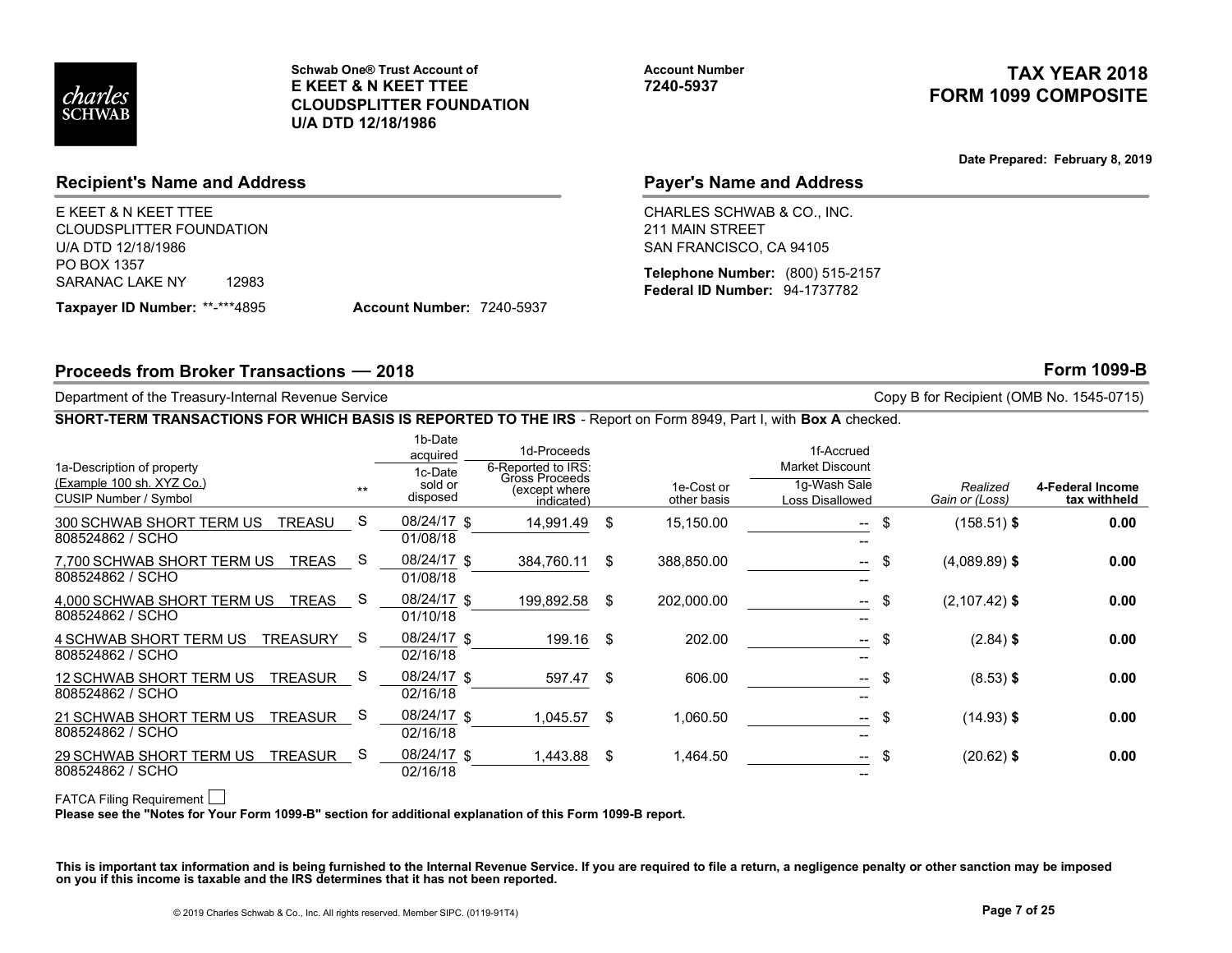

#### Schwab One® Trust Account of E KEET & N KEET TTEE CLOUDSPLITTER FOUNDATION U/A DTD 12/18/1986

# TAX YEAR 2018 FORM 1099 COMPOSITE

# Proceeds from Broker Transactions – 2018 (continued) example and the set of the set of the Form 1099-B

#### SHORT-TERM TRANSACTIONS FOR WHICH BASIS IS REPORTED TO THE IRS - Report on Form 8949, Part I, with Box A checked.

| charles<br><b>SCHWAB</b>                                                                                          |                                 | Schwab One® Trust Account of<br><b>E KEET &amp; N KEET TTEE</b><br><b>CLOUDSPLITTER FOUNDATION</b><br>U/A DTD 12/18/1986 |                                                                                    | <b>Account Number</b><br>7240-5937 |                                                                         |                                                                | TAX YEAR 2018<br><b>FORM 1099 COMPOSITE</b> |
|-------------------------------------------------------------------------------------------------------------------|---------------------------------|--------------------------------------------------------------------------------------------------------------------------|------------------------------------------------------------------------------------|------------------------------------|-------------------------------------------------------------------------|----------------------------------------------------------------|---------------------------------------------|
|                                                                                                                   |                                 | Taxpayer ID Number: **-***4895                                                                                           |                                                                                    |                                    |                                                                         |                                                                | Date Prepared: February 8, 2019             |
| Proceeds from Broker Transactions - 2018 (continued)<br>Department of the Treasury-Internal Revenue Service       |                                 |                                                                                                                          |                                                                                    |                                    |                                                                         | <b>Form 1099-B</b><br>Copy B for Recipient (OMB No. 1545-0715) |                                             |
| SHORT-TERM TRANSACTIONS FOR WHICH BASIS IS REPORTED TO THE IRS - Report on Form 8949, Part I, with Box A checked. |                                 |                                                                                                                          |                                                                                    |                                    |                                                                         |                                                                |                                             |
| 1a-Description of property<br>(Example 100 sh. XYZ Co.)<br>CUSIP Number / Symbol                                  |                                 | 1b-Date<br>acquired<br>1c-Date<br>sold or<br>$**$<br>disposed                                                            | 1d-Proceeds<br>6-Reported to IRS:<br>Gross Proceeds<br>(except where<br>indicated) | 1e-Cost or<br>other basis          | 1f-Accrued<br><b>Market Discount</b><br>1g-Wash Sale<br>Loss Disallowed | Realized<br>Gain or (Loss)                                     | 4-Federal Income<br>tax withheld            |
| 100 SCHWAB SHORT TERM US TREASU<br>808524862 / SCHO                                                               |                                 | 08/24/17 \$<br>-S<br>02/16/18                                                                                            | 4,978.88 \$                                                                        | 5,050.00                           | $-$ \$                                                                  | $(71.12)$ \$                                                   | 0.00                                        |
| 100 SCHWAB SHORT TERM US TREASU S<br>808524862 / SCHO                                                             |                                 | 08/24/17 \$<br>02/16/18                                                                                                  | 4,978.88 \$                                                                        | 5,050.00                           | - \$<br>$  \,$                                                          | $(71.12)$ \$                                                   | 0.00                                        |
| 100 SCHWAB SHORT TERM US TREASU S<br>808524862 / SCHO                                                             |                                 | 08/24/17 \$<br>02/16/18                                                                                                  | 4,978.88 \$                                                                        | 5,050.00                           | $-$ \$                                                                  | $(71.12)$ \$                                                   | 0.00                                        |
| 100 SCHWAB SHORT TERM US TREASU<br>808524862 / SCHO                                                               |                                 | 08/24/17 \$<br>S.<br>02/16/18                                                                                            | 4,978.88 \$                                                                        | 5,050.00                           | $-$ \$                                                                  | $(71.12)$ \$                                                   | 0.00                                        |
| 100 SCHWAB SHORT TERM US TREASU<br>808524862 / SCHO                                                               |                                 | 08/24/17 \$<br>S.<br>02/16/18                                                                                            | 4,978.88 \$                                                                        | 5,050.00                           | -- \$<br>$\hspace{0.1mm}-\hspace{0.1mm}-\hspace{0.1mm}$                 | $(71.12)$ \$                                                   | 0.00                                        |
| 842 SCHWAB SHORT TERM US TREASU S<br>808524862 / SCHO                                                             |                                 | 08/24/17 \$<br>02/16/18                                                                                                  | 41,922.21 \$                                                                       | 42,521.00                          |                                                                         | $(598.79)$ \$                                                  | 0.00                                        |
| 1 SCHWAB SHORT TERM US TREASURY S<br>808524862 / SCHO                                                             |                                 | 08/24/17 \$<br>02/23/18                                                                                                  | 49.79 \$                                                                           | 50.50                              | $-$ \$                                                                  | $(0.71)$ \$                                                    | 0.00                                        |
| 20 SCHWAB SHORT TERM US TREASUR S<br>808524862 / SCHO                                                             |                                 | 08/24/17 \$<br>02/23/18                                                                                                  | 995.78 \$                                                                          | 1,010.00                           | $-$ \$                                                                  | $(14.22)$ \$                                                   | 0.00                                        |
| 59 SCHWAB SHORT TERM US TREASUR S<br>808524862 / SCHO                                                             |                                 | 08/24/17 \$<br>02/23/18                                                                                                  | 2,937.54 \$                                                                        | 2,979.50                           | $--$ \$                                                                 | $(41.96)$ \$                                                   | 0.00                                        |
| 100 SCHWAB SHORT TERM US TREASU S<br>808524862 / SCHO                                                             |                                 | 08/24/17 \$<br>02/23/18                                                                                                  | 4,978.88 \$                                                                        | 5,050.00                           | $--$ \$                                                                 | $(71.12)$ \$                                                   | 0.00                                        |
|                                                                                                                   | 142 SCHWAB SHORT TERM US TREASU | 08/24/17 \$<br><sub>S</sub>                                                                                              | 7,070.02 \$                                                                        | 7,171.00                           | $-$ \$                                                                  | $(100.98)$ \$                                                  | 0.00                                        |

#### FATCA Filing Requirement

This is important tax information and is being furnished to the Internal Revenue Service. If you are required to file a return, a negligence penalty or other sanction may be imposed<br>on you if this income is taxable and the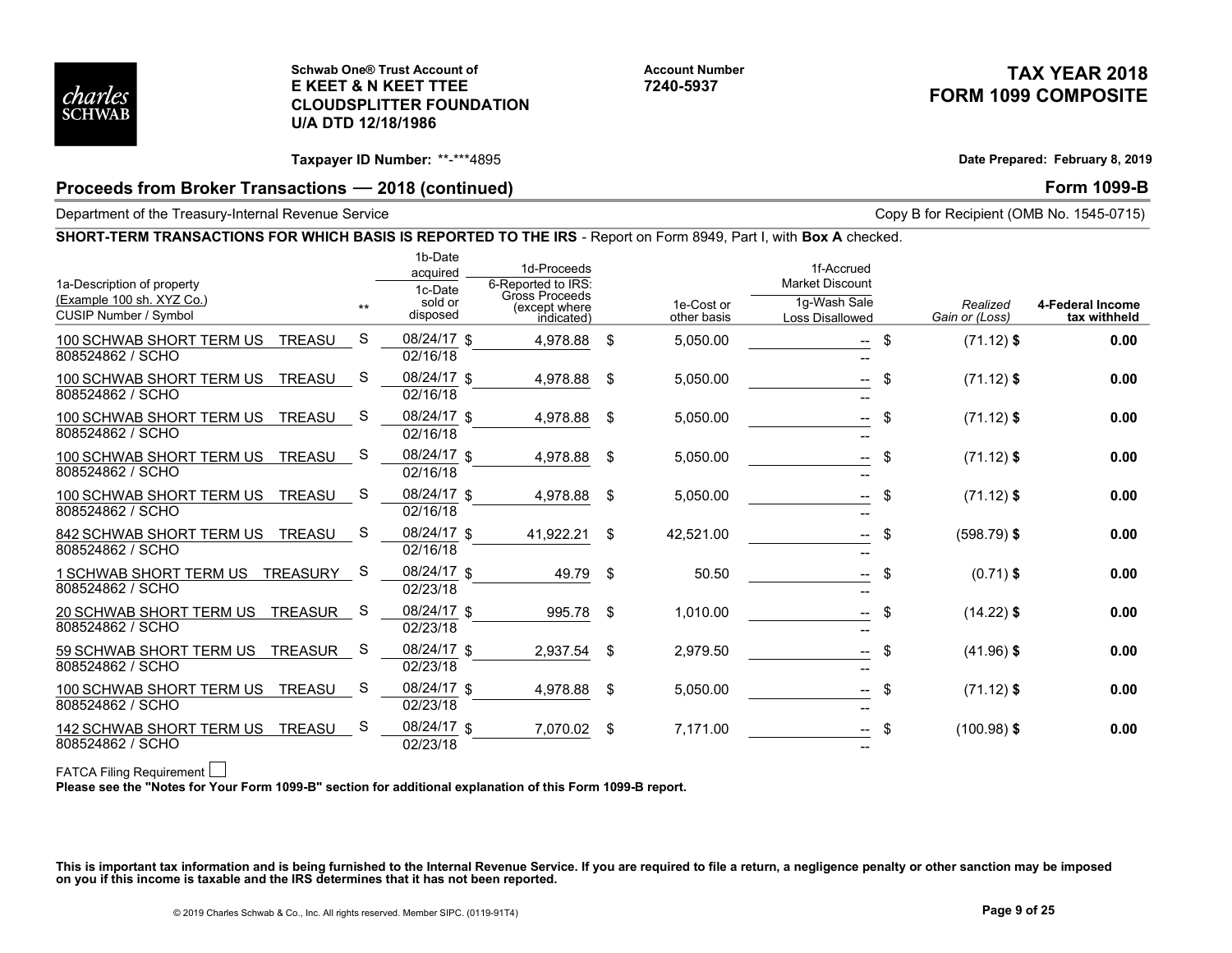

#### Schwab One® Trust Account of E KEET & N KEET TTEE CLOUDSPLITTER FOUNDATION U/A DTD 12/18/1986

# TAX YEAR 2018 FORM 1099 COMPOSITE

# Proceeds from Broker Transactions – 2018 (continued) example and the set of the set of the Form 1099-B

#### SHORT-TERM TRANSACTIONS FOR WHICH BASIS IS REPORTED TO THE IRS - Report on Form 8949, Part I, with Box A checked.

|                                                                                                                   |                    | <b>Schwab One® Trust Account of</b><br><b>E KEET &amp; N KEET TTEE</b> |                                                                                    |      | <b>Account Number</b><br>7240-5937 |                                                                         |                            | TAX YEAR 2018<br><b>FORM 1099 COMPOSITE</b> |
|-------------------------------------------------------------------------------------------------------------------|--------------------|------------------------------------------------------------------------|------------------------------------------------------------------------------------|------|------------------------------------|-------------------------------------------------------------------------|----------------------------|---------------------------------------------|
| charles<br><b>SCHWAB</b>                                                                                          | U/A DTD 12/18/1986 | <b>CLOUDSPLITTER FOUNDATION</b>                                        |                                                                                    |      |                                    |                                                                         |                            |                                             |
|                                                                                                                   |                    | Taxpayer ID Number: **-***4895                                         |                                                                                    |      |                                    |                                                                         |                            | Date Prepared: February 8, 2019             |
| Proceeds from Broker Transactions - 2018 (continued)                                                              |                    |                                                                        |                                                                                    |      |                                    |                                                                         |                            | <b>Form 1099-B</b>                          |
| Department of the Treasury-Internal Revenue Service                                                               |                    |                                                                        |                                                                                    |      |                                    |                                                                         |                            | Copy B for Recipient (OMB No. 1545-0715)    |
| SHORT-TERM TRANSACTIONS FOR WHICH BASIS IS REPORTED TO THE IRS - Report on Form 8949, Part I, with Box A checked. |                    |                                                                        |                                                                                    |      |                                    |                                                                         |                            |                                             |
| 1a-Description of property<br>(Example 100 sh. XYZ Co.)<br>CUSIP Number / Symbol                                  | $*$                | 1b-Date<br>acquired<br>1c-Date<br>sold or<br>disposed                  | 1d-Proceeds<br>6-Reported to IRS:<br>Gross Proceeds<br>(except where<br>indicated) |      | 1e-Cost or<br>other basis          | 1f-Accrued<br><b>Market Discount</b><br>1g-Wash Sale<br>Loss Disallowed | Realized<br>Gain or (Loss) | 4-Federal Income<br>tax withheld            |
| 254 SCHWAB SHORT TERM US TREASU<br>808524862 / SCHO                                                               | -S                 | 08/24/17 \$<br>02/23/18                                                | 12,646.37 \$                                                                       |      | 12,827.00                          | -- \$                                                                   | $(180.63)$ \$              | 0.00                                        |
| 385 SCHWAB SHORT TERM US TREASU<br>808524862 / SCHO                                                               | - S                | 08/24/17 \$<br>02/23/18                                                | 19,168.71 \$                                                                       |      | 19,442.50                          | -\$<br>$\sim$                                                           | $(273.79)$ \$              | 0.00                                        |
| 4,458 SCHWAB SHORT TERM US TREAS<br>808524862 / SCHO                                                              | - S                | 10/17/17 \$<br>02/23/18                                                | 221,958.69 \$                                                                      |      | 224,237.40                         | $-$ \$                                                                  | $(2,278.71)$ \$            | 0.00                                        |
| 21,173 SCHWAB SHORT TERM US TREA<br>808524862 / SCHO                                                              | -S                 | VARIOUS \$<br>02/23/18                                                 | 1,054,179.32                                                                       | - \$ | 1,066,128.10                       | -- \$                                                                   | $(11,948.78)$ \$           | 0.00                                        |
| <b>Security Subtotal</b>                                                                                          |                    | S.                                                                     | 1,993,731.97                                                                       | - \$ | 2,016,000.00                       | $-5$<br>--                                                              | $(22, 268.03)$ \$          | 0.00                                        |
| Total Short-Term (Cost basis is reported to the IRS)                                                              |                    | S                                                                      | 1,993,731.97 \$                                                                    |      | 2,016,000.00                       | $-5$<br>--                                                              | $(22, 268.03)$ \$          | 0.00                                        |
| Total Short-Term Sales Price of Stocks, Bonds, etc.                                                               |                    | S                                                                      | 1,993,731.97 \$                                                                    |      | 2,016,000.00                       | -- \$<br>--                                                             | $(22, 268.03)$ \$          | 0.00                                        |
| Total Sales Price of Stocks, Bonds, etc.                                                                          |                    |                                                                        | 1,993,731.97                                                                       |      |                                    |                                                                         |                            |                                             |
| <b>Total Federal Income Tax Withheld</b>                                                                          |                    |                                                                        | 0.00                                                                               |      |                                    |                                                                         |                            |                                             |

This is important tax information and is being furnished to the Internal Revenue Service. If you are required to file a return, a negligence penalty or other sanction may be imposed<br>on you if this income is taxable and the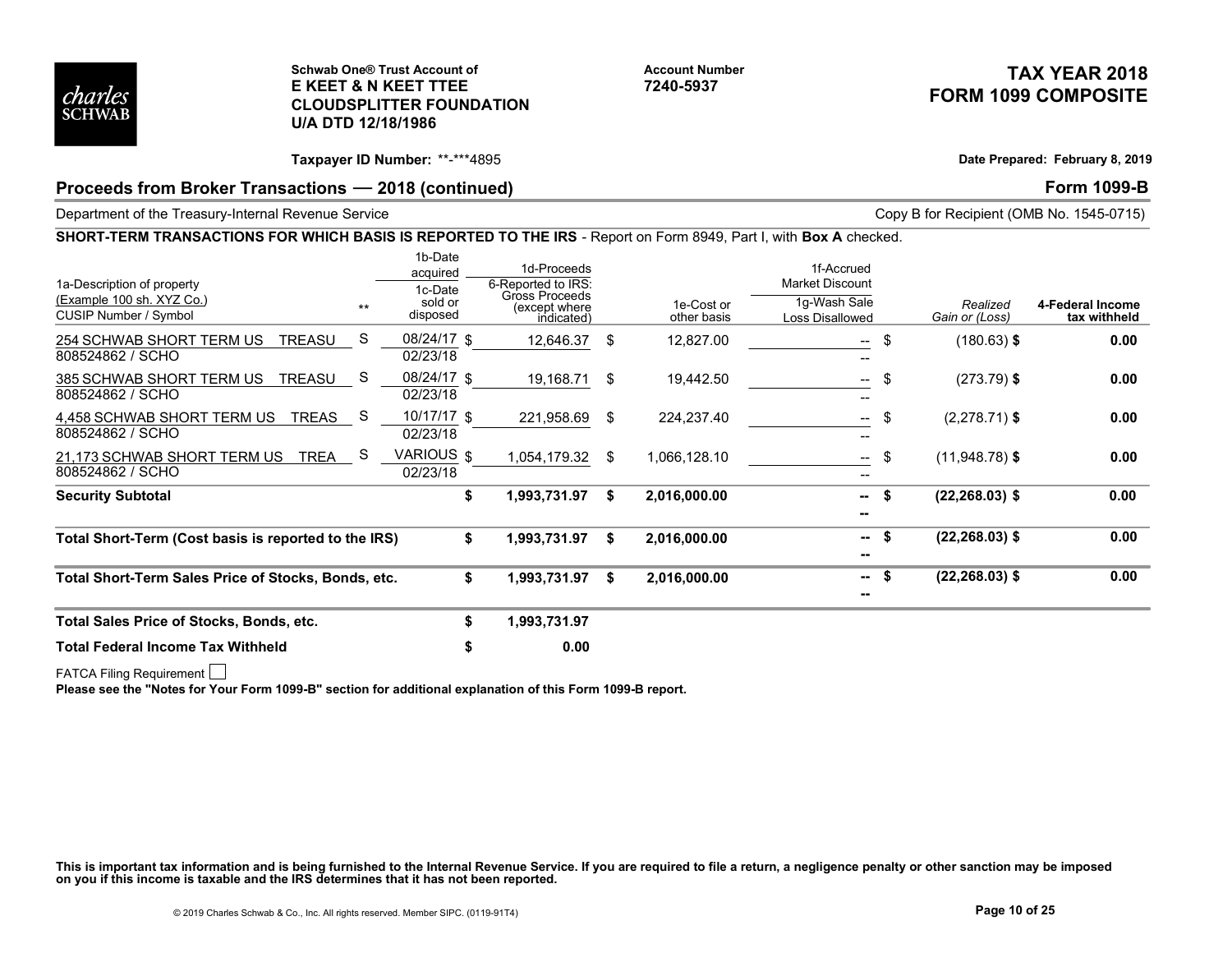# **Payment/Deposit Information Report** CLOUDSPLITTER FOUNDATION 2018 FORM 990-PF 22-2784895

Taxpayer Name:

| <b>Tax</b><br>Juris. | Payment<br>Deposit | Amount | <b>Financial Institution Name</b> | <b>Account</b><br><b>Type</b> | Routing<br><b>Number</b> | <b>Account Number</b> |
|----------------------|--------------------|--------|-----------------------------------|-------------------------------|--------------------------|-----------------------|
| NY 500               | CHECK              | 750.   |                                   |                               |                          |                       |
|                      |                    |        |                                   |                               |                          |                       |
|                      |                    |        |                                   |                               |                          |                       |
|                      |                    |        |                                   |                               |                          |                       |
|                      |                    |        |                                   |                               |                          |                       |
|                      |                    |        |                                   |                               |                          |                       |
|                      |                    |        |                                   |                               |                          |                       |
|                      |                    |        |                                   |                               |                          |                       |
|                      |                    |        |                                   |                               |                          |                       |
|                      |                    |        |                                   |                               |                          |                       |
|                      |                    |        |                                   |                               |                          |                       |
|                      |                    |        |                                   |                               |                          |                       |
|                      |                    |        |                                   |                               |                          |                       |
|                      |                    |        |                                   |                               |                          |                       |
|                      |                    |        |                                   |                               |                          |                       |
|                      |                    |        |                                   |                               |                          |                       |
|                      |                    |        |                                   |                               |                          |                       |
|                      |                    |        |                                   |                               |                          |                       |
|                      |                    |        |                                   |                               |                          |                       |
|                      |                    |        |                                   |                               |                          |                       |
|                      |                    |        |                                   |                               |                          |                       |
|                      |                    |        |                                   |                               |                          |                       |
|                      |                    |        |                                   |                               |                          |                       |
|                      |                    |        |                                   |                               |                          |                       |
|                      |                    |        |                                   |                               |                          |                       |
|                      |                    |        |                                   |                               |                          |                       |
|                      |                    |        |                                   |                               |                          |                       |
|                      |                    |        |                                   |                               |                          |                       |
|                      |                    |        |                                   |                               |                          |                       |
|                      |                    |        |                                   |                               |                          |                       |
|                      |                    |        |                                   |                               |                          |                       |
|                      |                    |        |                                   |                               |                          |                       |
|                      |                    |        |                                   |                               |                          |                       |
|                      |                    |        |                                   |                               |                          |                       |
|                      |                    |        |                                   |                               |                          |                       |
|                      |                    |        |                                   |                               |                          |                       |
|                      |                    |        |                                   |                               |                          |                       |
|                      |                    |        |                                   |                               |                          |                       |
|                      |                    |        |                                   |                               |                          |                       |

8X9900 1.000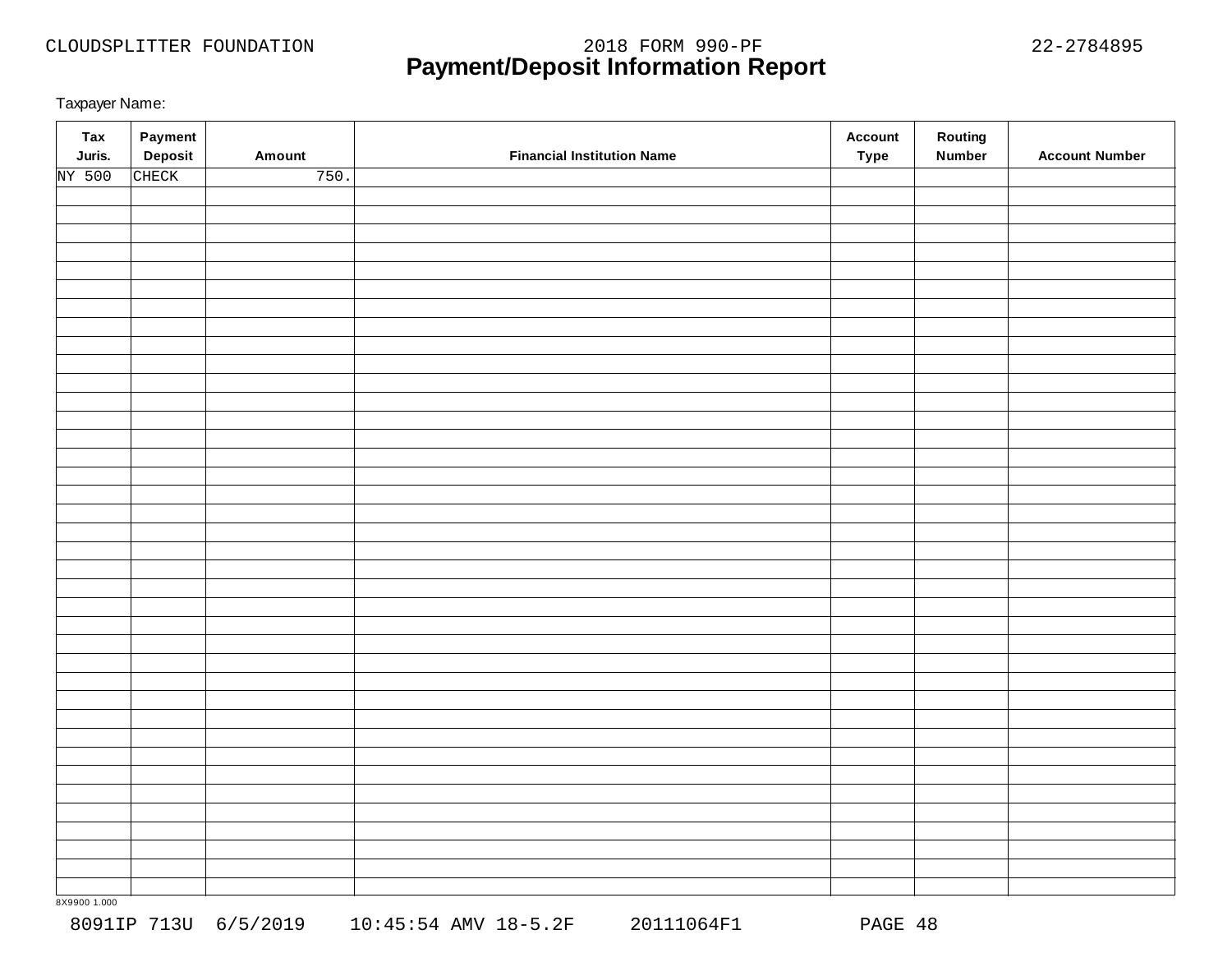# CHAR500<br>**CHAR500 Example 1** Send with fee and attachments to: 2018

NYS Annual Filing for Charitable Organizations www.CharitiesNYS.com

Send with fee and attachments to: NYS Office of the Attorney General Charities Bureau Registration Section 28 Liberty Street New York, NY 10005

| 1. General Information                                                                                   |                                           |                                                                                                                                                           |                                |                                                                                                                                                                                                                                                                                                                                                                                                                                                                                                                                                                                                                                                                                                                                                                                        |
|----------------------------------------------------------------------------------------------------------|-------------------------------------------|-----------------------------------------------------------------------------------------------------------------------------------------------------------|--------------------------------|----------------------------------------------------------------------------------------------------------------------------------------------------------------------------------------------------------------------------------------------------------------------------------------------------------------------------------------------------------------------------------------------------------------------------------------------------------------------------------------------------------------------------------------------------------------------------------------------------------------------------------------------------------------------------------------------------------------------------------------------------------------------------------------|
| For Fiscal Year Beginning (mm/dd/yyyy)                                                                   | 01                                        | 01                                                                                                                                                        | / 2018 and Ending (mm/dd/yyyy) | 12<br>2018<br>31                                                                                                                                                                                                                                                                                                                                                                                                                                                                                                                                                                                                                                                                                                                                                                       |
| Check if Applicable:                                                                                     | Name of Organization:                     |                                                                                                                                                           |                                | Employer Identification Number (EIN):                                                                                                                                                                                                                                                                                                                                                                                                                                                                                                                                                                                                                                                                                                                                                  |
| Address Change                                                                                           | CLOUDSPLITTER FOUNDATION                  |                                                                                                                                                           |                                | 22-2784895                                                                                                                                                                                                                                                                                                                                                                                                                                                                                                                                                                                                                                                                                                                                                                             |
| Name Change                                                                                              | Mailing Address:                          |                                                                                                                                                           |                                | NY Registration Number:                                                                                                                                                                                                                                                                                                                                                                                                                                                                                                                                                                                                                                                                                                                                                                |
| Initial Filing                                                                                           | 62 MOIR ROAD, PO BOX 1357                 |                                                                                                                                                           |                                | $40 - 66 - 27$                                                                                                                                                                                                                                                                                                                                                                                                                                                                                                                                                                                                                                                                                                                                                                         |
| <b>Final Filing</b>                                                                                      | City / State / Zip:                       |                                                                                                                                                           |                                | Telephone:                                                                                                                                                                                                                                                                                                                                                                                                                                                                                                                                                                                                                                                                                                                                                                             |
| Amended Filing                                                                                           | SARANAC LAKE, NY 12983                    |                                                                                                                                                           |                                | (518) 218-1221                                                                                                                                                                                                                                                                                                                                                                                                                                                                                                                                                                                                                                                                                                                                                                         |
| Reg ID Pending                                                                                           | Website:                                  |                                                                                                                                                           |                                | Email:                                                                                                                                                                                                                                                                                                                                                                                                                                                                                                                                                                                                                                                                                                                                                                                 |
|                                                                                                          | CLOUDSPLITTER.ORG                         |                                                                                                                                                           |                                |                                                                                                                                                                                                                                                                                                                                                                                                                                                                                                                                                                                                                                                                                                                                                                                        |
| Check your organization's<br>registration category:                                                      | Χ<br>7A only                              | DUAL (7A & EPTL)<br>EPTL only                                                                                                                             | EXEMPT*                        | Confirm your Registration Category in the<br>Charities Registry at www.CharitiesNYS.com.                                                                                                                                                                                                                                                                                                                                                                                                                                                                                                                                                                                                                                                                                               |
| 2. Certification                                                                                         |                                           |                                                                                                                                                           |                                |                                                                                                                                                                                                                                                                                                                                                                                                                                                                                                                                                                                                                                                                                                                                                                                        |
| signatures.                                                                                              |                                           |                                                                                                                                                           |                                | See instructions for certification requirements. Improper certification is a violation of law that may be subject to penalties. The certification requires two                                                                                                                                                                                                                                                                                                                                                                                                                                                                                                                                                                                                                         |
|                                                                                                          |                                           | they are true, correct and complete in accordance with the laws of the State of New York applicable to this report.                                       | ERNEST KEET                    | We certify under penalties of perjury that we reviewed this report, including all attachments, and to the best of our knowledge and belief,                                                                                                                                                                                                                                                                                                                                                                                                                                                                                                                                                                                                                                            |
| President or Authorized Officer:                                                                         |                                           |                                                                                                                                                           | Print Name and Title           |                                                                                                                                                                                                                                                                                                                                                                                                                                                                                                                                                                                                                                                                                                                                                                                        |
|                                                                                                          | Signature                                 |                                                                                                                                                           | NANCY R KEET                   | Date                                                                                                                                                                                                                                                                                                                                                                                                                                                                                                                                                                                                                                                                                                                                                                                   |
| Chief Financial Officer or Treasurer:                                                                    |                                           |                                                                                                                                                           |                                |                                                                                                                                                                                                                                                                                                                                                                                                                                                                                                                                                                                                                                                                                                                                                                                        |
|                                                                                                          | Signature                                 |                                                                                                                                                           | <b>Print Name and Title</b>    | Date                                                                                                                                                                                                                                                                                                                                                                                                                                                                                                                                                                                                                                                                                                                                                                                   |
| <b>3. Annual Reporting Exemption</b>                                                                     |                                           |                                                                                                                                                           |                                |                                                                                                                                                                                                                                                                                                                                                                                                                                                                                                                                                                                                                                                                                                                                                                                        |
| attachments and pay applicable fees.                                                                     |                                           |                                                                                                                                                           |                                | Check the exemption(s) that apply to your filing. If your organization is claiming an exemption under one category (7A or EPTL only filers) or both<br>categories (DUAL filers) that apply to your registration, complete only parts 1, 2, and 3, and submit the certified Char500. No fee, schedules, or additional<br>attachments are required. If you cannot claim an exemption or are a DUAL filer that claims only one exemption, you must file applicable schedules and<br>3a. 7A filing exemption: Total contributions from NY State including residents, foundations, government agencies, etc. did not exceed \$25,000<br>and the organization did not engage a professional fund raiser (PFR) or fund raising counsel (FRC) to solicit contributions during the fiscal year. |
| the fiscal year.                                                                                         |                                           |                                                                                                                                                           |                                | 3b. EPTL filing exemption: Gross receipts did not exceed \$25,000 and the market value of assets did not exceed \$25,000 at any time during                                                                                                                                                                                                                                                                                                                                                                                                                                                                                                                                                                                                                                            |
| <b>4. Schedules and Attachments</b>                                                                      |                                           |                                                                                                                                                           |                                |                                                                                                                                                                                                                                                                                                                                                                                                                                                                                                                                                                                                                                                                                                                                                                                        |
| See the following page<br>for a checklist of<br>schedules and<br>attachments to<br>complete your filing. | $X \mid N_0$<br>Yes<br>$X \mid No$<br>Yes | for fund raising activity in NY State? If yes, complete Schedule 4a.<br>4b. Did the organization receive government grants? If yes, complete Schedule 4b. |                                | 4a. Did your organization use a professional fund raiser, fund raising counsel or commercial co-venturer                                                                                                                                                                                                                                                                                                                                                                                                                                                                                                                                                                                                                                                                               |
| <b>5. Fee</b>                                                                                            |                                           |                                                                                                                                                           |                                |                                                                                                                                                                                                                                                                                                                                                                                                                                                                                                                                                                                                                                                                                                                                                                                        |
| See the checklist on the                                                                                 | 7A filing fee:                            | EPTL filing fee:                                                                                                                                          | Total fee:                     |                                                                                                                                                                                                                                                                                                                                                                                                                                                                                                                                                                                                                                                                                                                                                                                        |
| next page to calculate your<br>fee(s). Indicate fee(s) you<br>are submitting here:                       | \$                                        | \$<br>750.                                                                                                                                                | \$<br>750.                     | Make a single check or money order<br>payable to:<br>"Department of Law"                                                                                                                                                                                                                                                                                                                                                                                                                                                                                                                                                                                                                                                                                                               |
|                                                                                                          |                                           |                                                                                                                                                           |                                |                                                                                                                                                                                                                                                                                                                                                                                                                                                                                                                                                                                                                                                                                                                                                                                        |

CHAR500 Annual Filing for Charitable Organizations (Updated January 2019)

\*The "Exempt" category refers to an organization's NYS registration status. It does not refer to its IRS tax designation. Page 1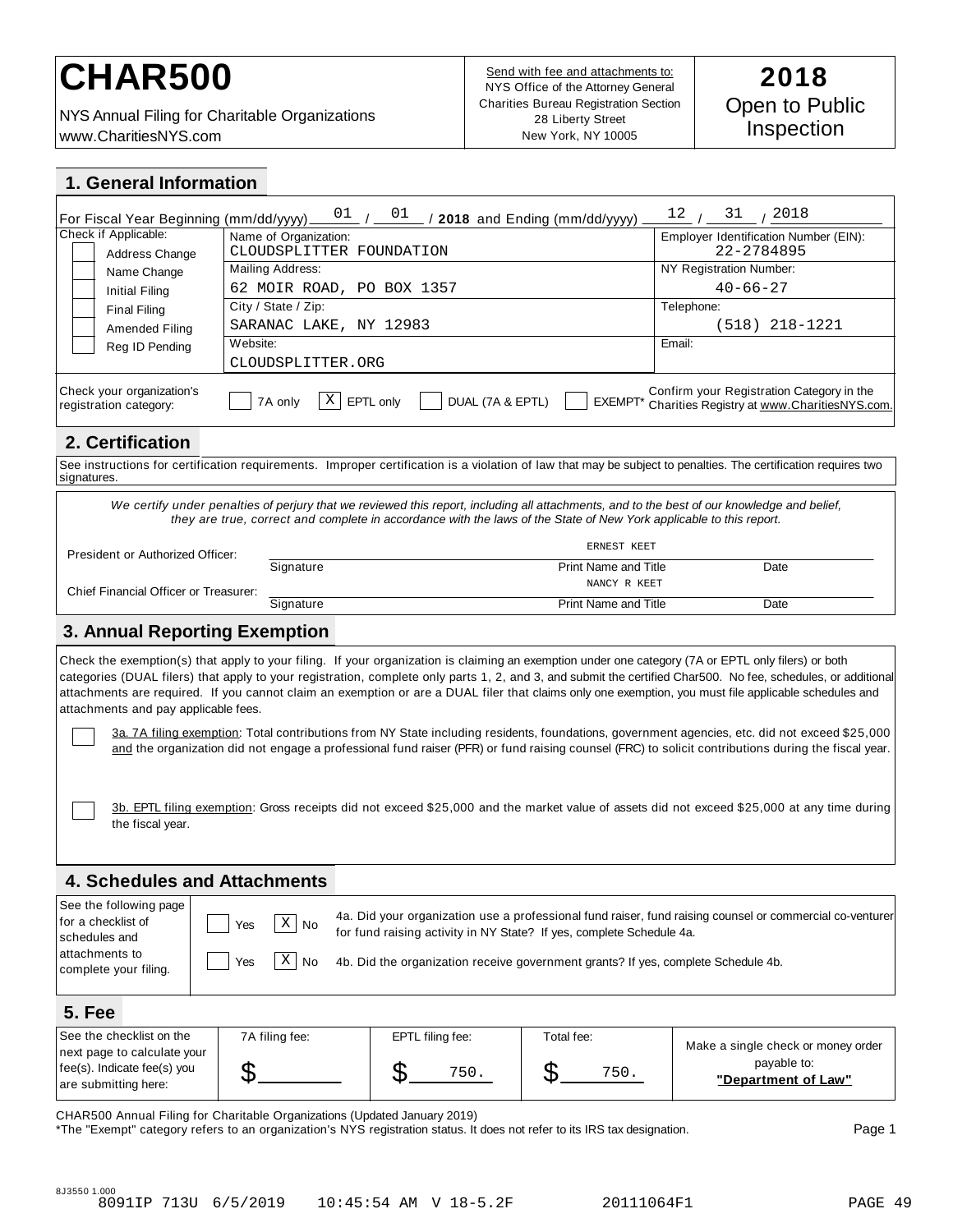| <b>CHAR500</b> |  |
|----------------|--|
|----------------|--|

| Simply submit the certified CHAR500 with no fee, schedule, or additional attachments IF |  |  |
|-----------------------------------------------------------------------------------------|--|--|
|                                                                                         |  |  |

CHAR500<br>- Your organization is registered as 7A only and you marked the 7A filing exemption in Part 3.<br>- Your organization is registered as EPTL only and you marked the EPTL filing exemption in Part 3.

Annual Filing Checklist **Filing Checklist** and a Your organization is registered as DUAL and you marked <u>both</u> the 7A and EPTL filing exemption in Part 3.

# **Checklist of Schedules and Attachments**

| Check the schedules you must submit with your CHAR500 as described in Part 4:                                                                                                                                              |                                                                                                                                                                          |
|----------------------------------------------------------------------------------------------------------------------------------------------------------------------------------------------------------------------------|--------------------------------------------------------------------------------------------------------------------------------------------------------------------------|
| If you answered "yes" in Part 4a, submit Schedule 4a: Professional Fund Raisers (PFR), Fund Raising Counsel (FRC), Commercial Co-Venturers (CCV)                                                                           |                                                                                                                                                                          |
| If you answered "yes" in Part 4b, submit Schedule 4b: Government Grants                                                                                                                                                    |                                                                                                                                                                          |
| Check the financial attachments you must submit with your CHAR500:                                                                                                                                                         |                                                                                                                                                                          |
| X<br>IRS Form 990, 990-EZ, or 990-PF, and 990-T if applicable                                                                                                                                                              |                                                                                                                                                                          |
| All additional IRS Form 990 Schedules, including Schedule B (Schedule of Contributors). Schedule B of public charities is exempt from disclosure<br>and will not be available for public review.                           |                                                                                                                                                                          |
| Our organization was eligible for and filed an IRS 990-N e-postcard. Our revenue exceeded \$25,000 and/or our assets exceeded \$25,000 in the<br>filing year. We have included an IRS Form 990-EZ for state purposes only. |                                                                                                                                                                          |
| If you are a 7A only or DUAL filer, submit the applicable independent Certified Public Accountant's Review or Audit Report:                                                                                                |                                                                                                                                                                          |
| Review Report if you received total revenue and support greater than \$250,000 and up to \$750,000.                                                                                                                        |                                                                                                                                                                          |
| Audit Report if you received total revenue and support greater than \$750,000                                                                                                                                              |                                                                                                                                                                          |
| No Review Report or Audit Report is required because total revenue and support is less than \$250,000                                                                                                                      |                                                                                                                                                                          |
| We are a DUAL filer and checked box 3a, no Review Report or Audit Report is required                                                                                                                                       |                                                                                                                                                                          |
| <b>Calculate Your Fee</b>                                                                                                                                                                                                  |                                                                                                                                                                          |
| For 7A and DUAL filers, calculate the 7A fee:                                                                                                                                                                              | Is my Registration Category 7A, EPTL, DUAL or EXEMPT?                                                                                                                    |
| \$0, if you checked the 7A exemption in Part 3a                                                                                                                                                                            | Organizations are assigned a Registration Category upon<br>registration with the NY Charities Bureau:                                                                    |
| \$25, if you did not check the 7A exemption in Part 3a                                                                                                                                                                     | 7A filers are registered to solicit contributions in New York<br>under Article 7-A of the Executive Law ("7A")                                                           |
| For EPTL and DUAL filers, calculate the EPTL fee:                                                                                                                                                                          |                                                                                                                                                                          |
| \$0, if you checked the EPTL exemption in Part 3b                                                                                                                                                                          | <b>EPTL</b> filers are registered under the Estates, Powers & Trusts<br>Law ("EPTL") because they hold assets and/or conduct<br>activites for charitable purposes in NY. |
| \$25, if the NET WORTH is less than \$50,000                                                                                                                                                                               |                                                                                                                                                                          |
|                                                                                                                                                                                                                            | <b>DUAL</b> filers are registered under both 7A and EPTL.                                                                                                                |
| \$50, if the NET WORTH is \$50,000 or more but less than \$250,000                                                                                                                                                         | <b>EXEMPT</b> filers have registered with the NY Charities Bureau                                                                                                        |
| \$100, if the NET WORTH is \$250,000 or more but less than \$1,000,000                                                                                                                                                     | and meet conditions in <b>Schedule E - Registration</b><br><b>Exemption for Charitable Organizations.</b> These                                                          |
| \$250, if the NET WORTH is \$1,000,000 or more but less than \$10,000,000                                                                                                                                                  | organizations are not required to file annual financial reports<br>but may do so voluntarily.                                                                            |
| X<br>\$750, if the NET WORTH is \$10,000,000 or more but less than \$50,000,000                                                                                                                                            | Confirm your Registration Category and learn more about NY<br>law at www.CharitiesNYS.com.                                                                               |
| \$1500, if the NET WORTH is \$50,000,000 or more                                                                                                                                                                           |                                                                                                                                                                          |
| <b>Send Your Filing</b>                                                                                                                                                                                                    | <b>Where do I find my organization's NET WORTH?</b>                                                                                                                      |
|                                                                                                                                                                                                                            | NET WORTH for fee purposes is calculated on:                                                                                                                             |
| Send your CHAR500, all schedules and attachments, and total fee to:                                                                                                                                                        | - IRS From 990 Part I, line 22                                                                                                                                           |
| NYS Office of the Attorney General                                                                                                                                                                                         | - IRS Form 990 EZ Part I line 21                                                                                                                                         |
| <b>Charities Bureau Registration Section</b><br>28 Liberty Street                                                                                                                                                          | - IRS Form 990 PF, calculate the difference between                                                                                                                      |
| New York, NY 10005                                                                                                                                                                                                         | Total Assets at Fair Market Value (Part II, line 16(c)) and                                                                                                              |
| <b>Need Assistance?</b><br>Visit: www.CharitiesNYS.com<br>(212) 416-8401<br>Call:<br>Email: Charities.Bureau@ag.ny.gov                                                                                                     | Total Liabilities (Part II, line 23(b)).                                                                                                                                 |
| CHAR500 Annual Filing for Charitable Organizations (Updated January 2019)                                                                                                                                                  | Page 2                                                                                                                                                                   |

8J3551 1.000 8091IP 713U 6/5/2019 10:45:54 AM V 18-5.2F 20111064F1 PAGE 50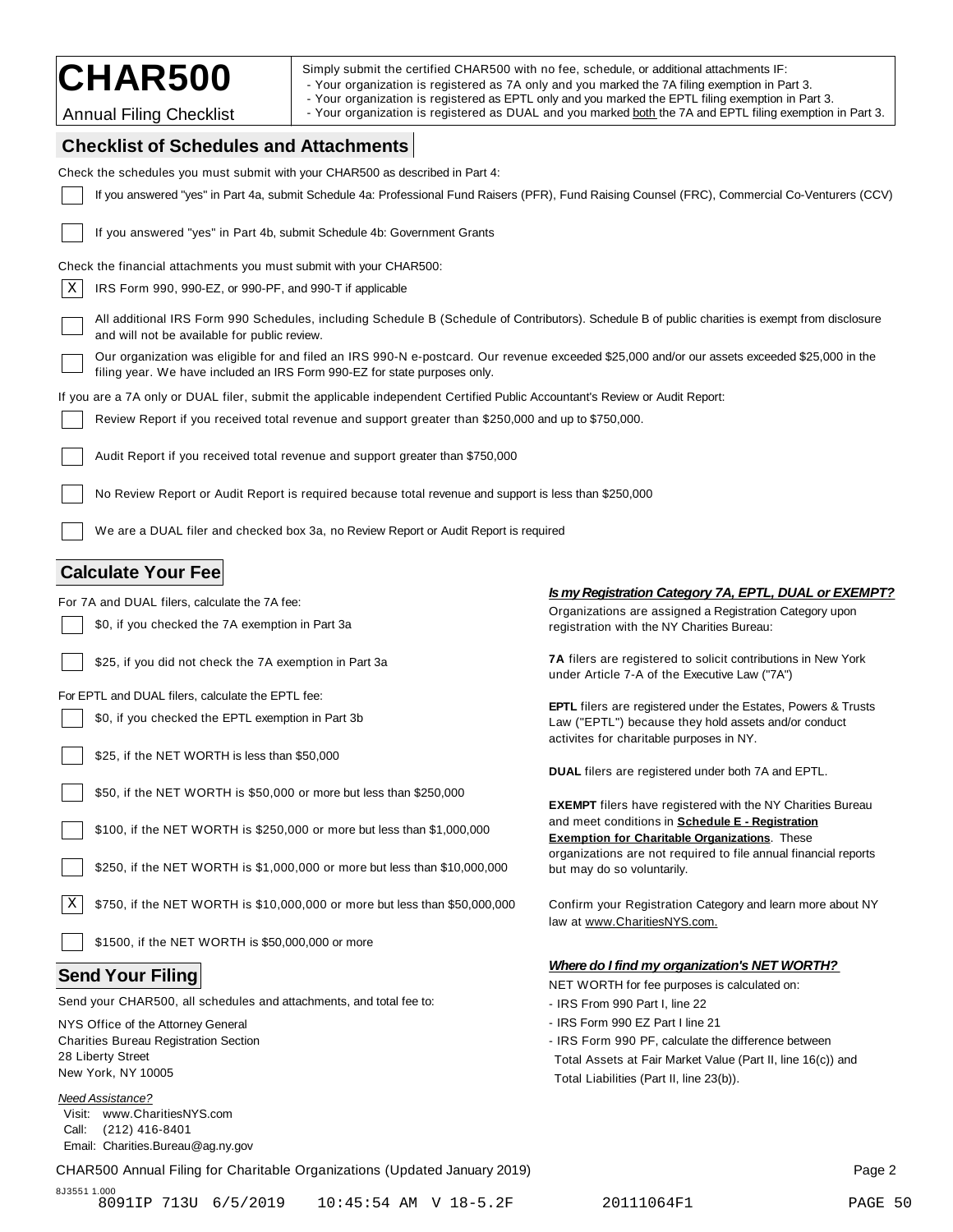# **CHAR500** 2018

Schedule 4a: Professional Fund Raisers, Fund Raising Counsels, Commercial Co-Venturers www.CharitiesNYS.com

If you checked the box in question 4a in Part 4 on the CHAR500 Annual Filing for Charitable Organizations, complete this schedule for EACH Professional Fund Raiser (PFR), Fund Raising Counsel (FRC) or Commercial Co-Venturer (CCV) that the organization engaged for fund raising activity in NY State. The PFR or FRC should provide its NY Registration Number to you. Include this schedule with your certified CHAR500 NYS Annual Filing for Charitable Organizations and use additional pages if necessary.

# **Definitions**

A **Professional Fund Raiser (PFR)**, in addition to other activities, conducts solicitation of contributions and/or handles the donations (Article 7A, 171-a.4). A **Fund Raising Counsel (FRC)** does not solicit or handle contributions but limits activities to advising or assisting a charitable organization to perform such functions for itself (Article 7A, 171-a.9).

A **Commercial Co-Venturer (CCV)** is an individual or for-profit company that is regularly and primarily engaged in trade or commerce other than raising funds for a charitable organization and who advertises that the purchase or use of goods, services, entertainment or any other thing of value will benefit a charitable organization (Article 7A, 171-a.6).

**Professional fund raising** does not include activities by an organization's development staff, volunteers, or a grantwriter who has been hired solely to draft applications for funding from a government agency or tax exempt organization.

# **1. Organization Information**

| Name of Organization:    | NY Registration Number: |
|--------------------------|-------------------------|
| CLOUDSPLITTER FOUNDATION | $40 - 66 - 27$          |
|                          |                         |

# **2. Professional Fund Raiser, Fund Raising Counsel, Commercial Co-Venturer Information**

|                                        | Name of FRP:        | NY Registration Number: |
|----------------------------------------|---------------------|-------------------------|
| <b>Fund Raising Professional type:</b> |                     |                         |
| Professional Fund Raiser               | Mailing Address:    | Telephone:              |
| <b>Fund Raising Counsel</b>            |                     |                         |
| <b>Commercial Co-Venturer</b>          | City / State / Zip: |                         |
|                                        |                     |                         |

# **3. Contract Information**

| Contract Start Date: | l Contract End Date: |
|----------------------|----------------------|
|                      |                      |
|                      |                      |

# **4. Description of Services**

Services provided by FRP:

# **5. Description of Compensation**

| Compensation arrangement with FRP: | Amount Paid to FRP: |
|------------------------------------|---------------------|
|                                    |                     |
|                                    |                     |
|                                    |                     |
|                                    |                     |
|                                    |                     |
|                                    |                     |

# **6. Commercial Co-Venturer (CCV) Report**

If services were provided by a CCV, did the CCV provide the charitable organization with the interim or closing report(s) required by Section 173(a) part 3 of the Executive Law Article 7A?  $Yes \mid \text{No}$ 

CHAR500 Schedule 4a: Professional Fund Raisers, Fund Raising Counsels, Commercial Co-Venturers (Updated January 2019) Page <sup>1</sup>